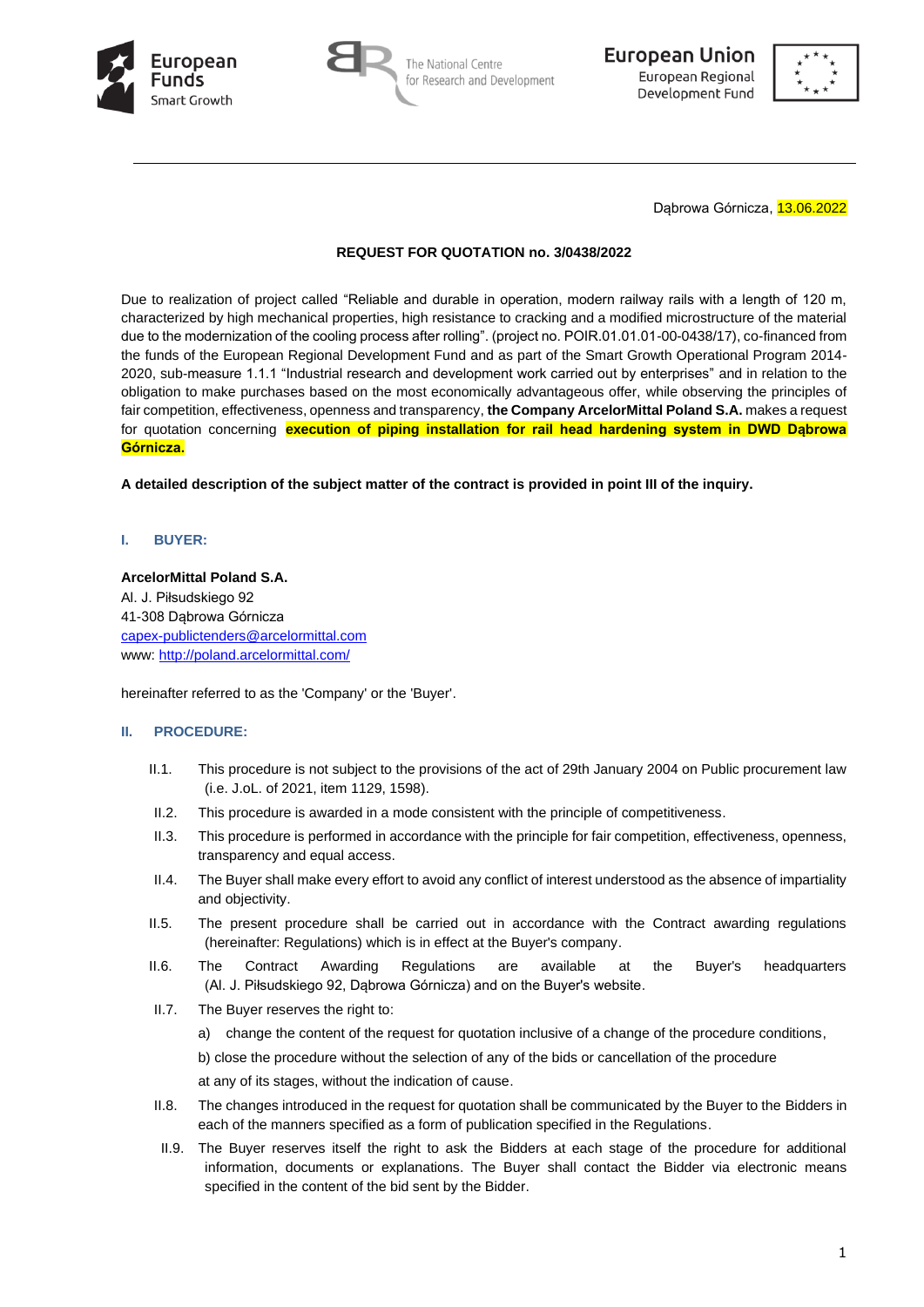





- II.10. The Buyer reserves itself the right to undertake negotiations with all Bidders, who submitted a bid that meets the access conditions (i.e. the conditions for participation in the procedure) specified in the content of the request for quotation The negotiations shall be run according to the following rules:
	- a. after the lapse of the bids submission deadline, the Buyer shall notify all of the Bidders, who submitted their non-rejectable bids about the possible execution of negotiations and shall invite those Bidders for negotiations, whereby the meeting dates shall be arranged individually with each Bidder,
	- b. the arrangements concerning the date of negotiations shall be run via electronic mail,
	- c. the negotiations shall solely cover those parameters which constitute the bids evaluation criteria,
	- d. the flow of the negotiations shall be documented in the form of a written report signed by the negotiation teams of the Buyer and of the Bidder,
	- e. within the deadline determined by the Buyer, the Bidder submits a modified bid which takes into account the arrangements from negotiations. The modified bid may not contain conditions which are less beneficial than the original bid,
	- f. in case the Bidder refuses to take part in the negotiations, the negotiations fail to lead to binding arrangements or the Bidder fails to submit a modified bid, then the originally submitted Bidder's bid shall be subject to evaluation,
	- g. The Buyer may ask the Bidders to give their consent to an extension of the bid validity period.
- II.11. In case of closing of the procedure without a selection or cancellation of the procedure, the Buyer shall immediately inform the Bidders, who submitted the bids and publish a relevant information.
- II.12. This request for bid does not oblige the Buyer to conclude an Agreement.
- II.13. As part of this procedure the Buyer **does not allow** the possibility of acceptance of partial bid.
- II.14. As part of this procedure the Buyer **does not allow** the possibility of awarding variant bids.
- II.15. The submission of a bid is equal to the acceptance, without reservations, of the contents of this request for bid together with its appendices as well as the Contract Awarding Regulations.
- II.16. The Bidders are entitled to means of legal protection in the form of a protest concerning the bids evaluation which is performed in accordance with the Contract Awarding Regulations.
- II.17. The documentation related to this request for quotation (together with appendices) shall be prepared in the Polish and English language. In case of discrepancies in the contents of the indicated documentation, the English version of the bid shall be binding.
- II.18. In a situation where one of the documents is prepared in only one language version, the Bidder, may send an e-mail request addressed to the Ordering Party and therefore has the option of receiving the language version he needs.
- II.19. In the situation when the Ordering Party receives from the Bidder the offer in only one language version, the Bidder is obliged to deliver to the Ordering Party the relevant translation within two weeks from receiving the request from the Ordering Party via e-mail. The translation shall include all the clarifications made by the Bidder.
- II.20. In the event that the selected Contractor withdraws from concluding the contract with the Ordering Party or if the contract is not signed within 60 days from the announcement of the information on the selection of the best offer, the Ordering Party has the right to conclude a contract with the next Contractor who obtained the next highest number in the contract award procedure. points.

#### **III. DESCRIPTION OF THE CONTRACT SUBJECT MATTER (TOGETHER WITH AN INDICATION OF THE CPV CODES):**

Code / CPV codes<sup>1</sup>: 45231112-3

*<sup>1</sup> Pursuant to the Commission Regulation (EC) no. 213/2008 of 28th November 2007 amending the Regulation (EC) no. 2195/2002 of the European Parliament and of the Council on the Common Procurement Vocabulary (CPV) and the Directives 2004/17/EC and 2004/18/EC of the European Parliament and the Council on public procurement procedures as regards the revision of the CPV*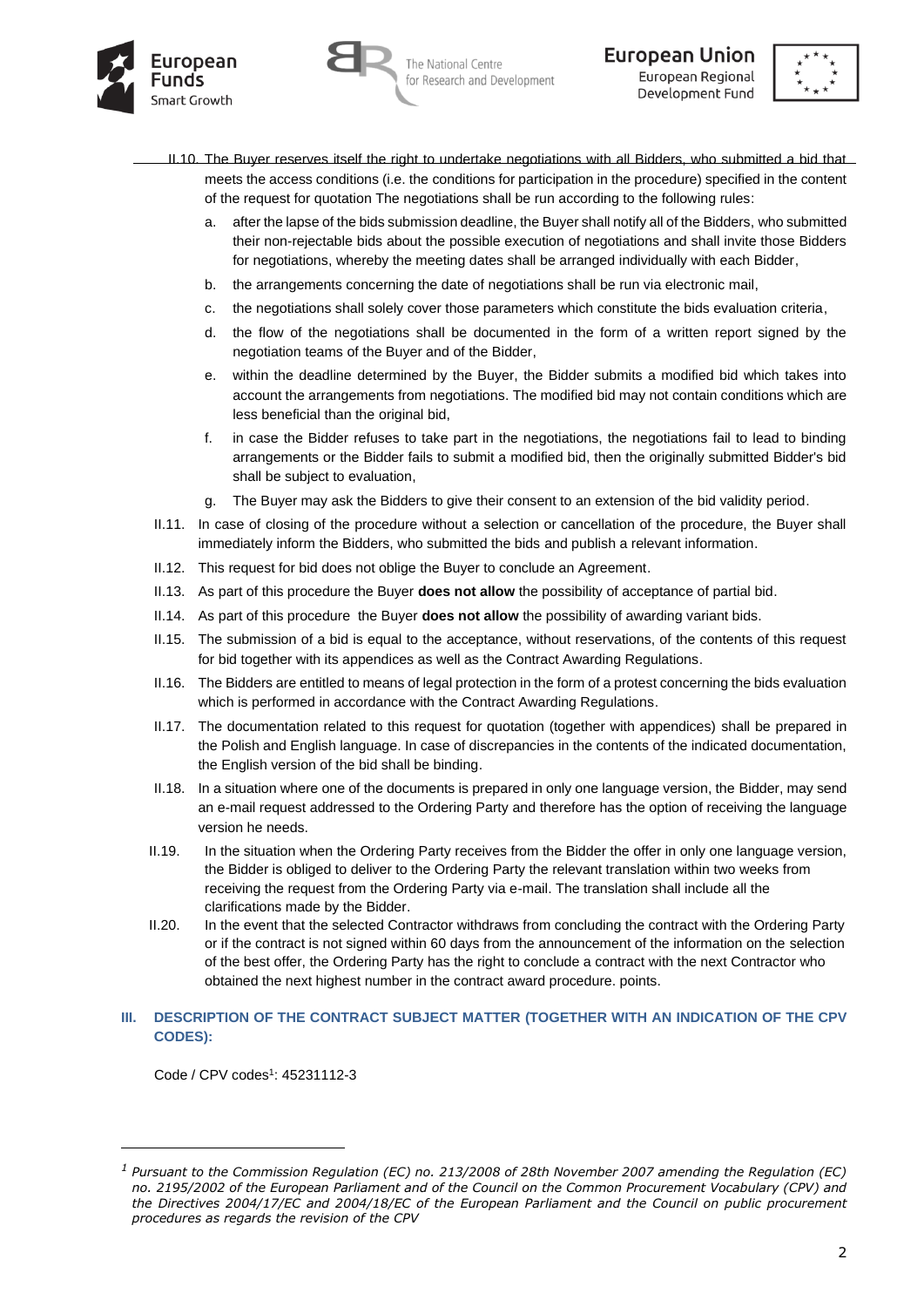



The National Centre for Research and Development



Name of CPV code: Installation of pipe system

Additional Code / CPV codes: 45231510-3, 42122170-2, 45262680-1 Name of additional Code / CPV codes: Compressed-air pipeline work for mailing system, Lubricating pumps, Welding

#### The subject of the contract is **the execution of piping installation works for rail head hardening system.**

ArcelorMittal Poland S.A. (AMP), as part of its project Reliable and durable in operation, modern railway rails with a length of 120 m, characterized by high mechanical properties, high resistance to cracking and a modified microstructure of the material due to the modernization of the cooling process after rolling" is interested in selecting a supplier for the modernization of the piping installation for the head hardening line in the scope of:

- Project implementation (schedule, resources) performing the service of piping installation assembly of the hardening line at the AMP heavy section mill in Dąbrowa Górnicza based on the provided material and assembly documentation.
- Assembly, installation and measurements
- Participation in commissioning.

ArcelorMittal Poland S.A. in order to improve the quality of the manufactured rails, it plans to modernize the installation into a rail head hardening line.

Equipment will be provided by the technology supplier. Hardening the rail head will allow to achieve its high mechanical parameters: high wear resistance, fatigue caused by rolling contact, cracking and tensile strength, and high hardness. Straightening the rails in the new vertical straightener will ensure better straightness and minimize residual stresses. The new hardening line will be installed after the last rolling stand and before the hot saws.

The subject of this tender is the installation of piping with the necessary brackets, connection of devices and the performance of tests.

#### **A detailed description of the subject of the contract is provided in Annex 4 Ie. in the content of the Technical Specification "Hardening of the rail head - DWD Dąbrowa Górnicza - execution of the piping installation"**

The place where the subject matter of the order is performed is Dąbrowa Górnicza, Poland.

Due to the fact that the full description of the subject matter of the contract is a **business secret**, the BUYER informs the full description of the subject matter of the contract together with the drawings will be provided after the Bidder sends back a signed CONFIDENTIALITY STATEMENT (Appendix No. 3) attached to this inquiry. **The CONFIDENTIALITY STATEMENT must be signed by authorized persons on the Bidder's side.**

### **Provision of access by the BUYER for Bidders to the full content of the description of the subject matter of the contract (i.e. the drawings) will be made electronically within 3 working days of receipt of the signed CONFIDENTIALITY STATEMENT.**

The Ordering Party will evaluate only offers of Bidders who signed the CONFIDENTIALY STATEMENT and gained access to the full scope of technical specification, together with its attachments.

The site visit will take place upon the bidder's written request. The bidder may participate in the site visit after signing the CONFIDENTIALITY STATEMENT, a specimen of which can be found in Appendix No. 3.

#### **The CONFIDENTIALITY STATEMENT must be signed by authorized persons on the Bidder's side.**

#### **ATTENTION:**

**In order to meet the bidders' needs in terms of detailing the content of the subject of the quotation, the Buyer prepared a package of organizational solutions for bidders interested in participating in the procedure.**

**The first solution is the possibility of conducting a remote site inspection**. Details of remote site visit are listed below.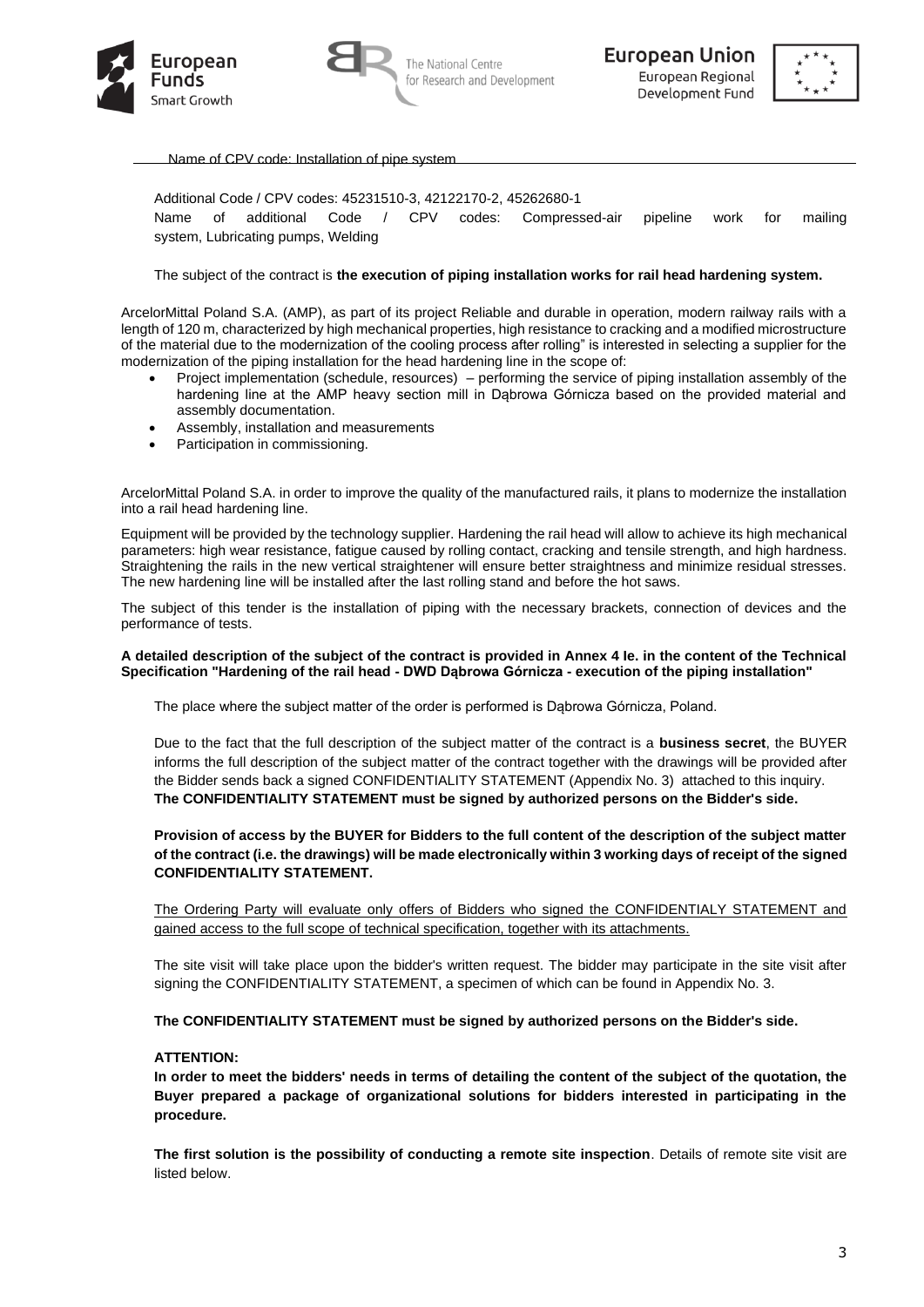





**The second solution is a video recording prepared by the Buyer regarding the existing infrastructure of the Company at the Blast Furnace Department and specific technical conditions that may affect the implementation of the subject matter of the order. Video can be played during 1 hour MS Teams session with explanations given by Buyer technical team.** The date of the video playback session will be agreed with the Bidder by an e-mail.

DETAILED INFORMATION ON POSSIBILITIES FOR A REMOTE SITE VISIT:

A remote site visit will be held by video connection between the Buyer and the Bidder at the agreed time through the MS Teams application with the possibility of using a microphone and a camera. The vision takes place in the form of a videoconference, which can be maintained via a computer connected to Internet, after receiving an invitation from the Buyer.

After receiving an e-mail from the Buyer to the e-mail address indicated earlier, please join the meeting by pressing the "Join meeting" button (or a similar button - depending on the platform used).

The Bidder, agreeing on the date of the vision, must indicate the names of the people who will participate in the remote vision. Due to the organizational reasons, the Bidder has the right to include a maximum of 10 participants.

In case when the user has never used a videoconferencing platform, it may be necessary to install a plugin to enable the use of the videoconference platform. Due to the number of videoconference

and the applicable time limit for each video meeting, it is very important for the Applicant to log in on time, taking into account several minutes of spare time for technical matters, such as checking the microphone, webcam and Internet connection stability. The Buyer is not responsible for any technical aspects of organization of the remote vision by the Bidder.

Before videoconference starts, make sure the camera is not covered and that the microphone and speaker in the workstation are working properly. **The Bidder cannot record the course of the meeting (complete ban).** A voice recording of the meeting will be done by the Buyer.

The panel meeting takes place in the form of questions and answers.

The Bidder will have the right to participate in one remote site visit that will last no longer than 2 hours. The date of the remote site visit will be agreed via e-mail correspondence**.** 

# **The deadline for completing the subject of the contract:**

1. The works specified in these technical specifications will be performed in Q4 2022 plus additional 2 months for participation in hot tests.

2. A preliminary schedule will be attached to the offer, containing a specific time frame in which the Bidder will provide the Investor with the assembly and work plan.

Assumptions for the assembly schedule:

a. Installation prior to shutdown of the Heavy Section Mill: 31 days from the final date of commencement of assembly

Estimated date of shutdown of the heavy section mill: November 2022.

b. Installation with HSM shutdown: next 23 days

c. From the commencement of assembly, AMP assumes full assembly of the accessories that do not interfere with the production line for 31 days, the next 23 days for the assembly of accessories that require stoppage of the production line

a. After 54 days from the commencement of assembly, the main technology supplier is scheduled to start cold tests.

3. The schedule will be prepared after mutual agreement before concluding the contract. The schedule will be guaranteed by the Bidder and will constitute part of the commercial provisions indicated in the Commercial Offer.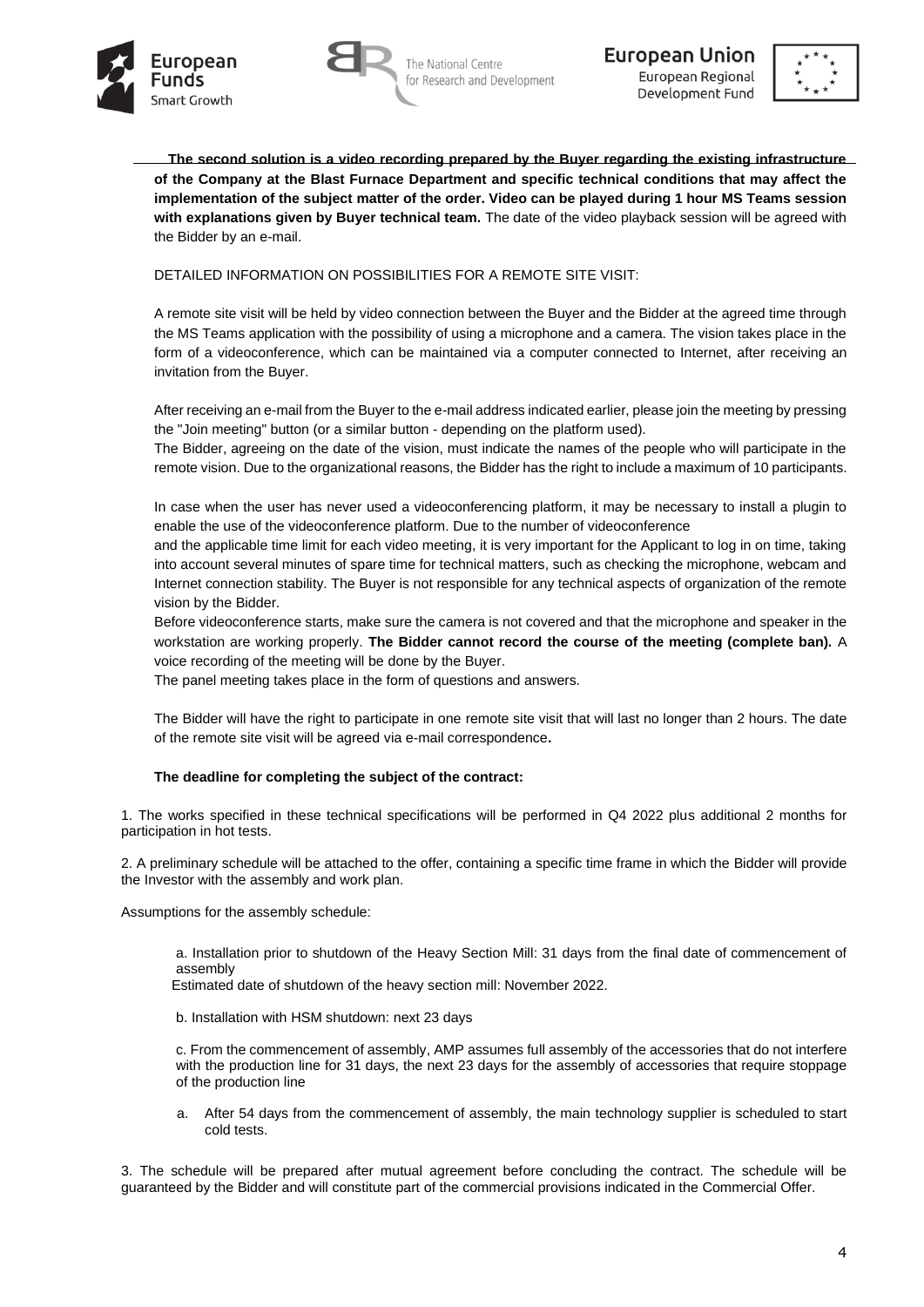





4. Schedule:

Estimated date of shutdown of the rolling mill: November 2022 , start of works that do not interfere with the production line. Information about the possibility of starting work will be provided two weeks in advance. Installation prior to shutdown of the Heavy Section Mill: 31 days from the final date of commencement of assembly.

After 31 days, the standstill of the rolling mill - execution of assembly works interfering with the line

Completion of work - after 54 days

Commissioning: checking the functionality of all installed devices - completion of hot tests, February 2023.

The contracting authority reserves the right to make the final decision on the date of commencement of works and the stoppage of the heavy section mill.

**The duration of the individual stages of order completion described above is one of the entry criteria.**  Offers that will indicate longer deadline of order completion will be rejected. Completion of the subject matter of the contract is understood as the signature by the Ordering Party of a fault-free Final Acceptance Protocol, during which the final confirmation of the achievement and compliance with the technical conditions of installation's operation takes place.

**Final Acceptance Protocol signing conditions (project closing protocol):**

**Execution of piping installation on the basis of the provided executive documentation, along with measurements and submission of protocols in accordance with the applicable construction law. The verification will be carried out and confirmed by a three parties - Contractor's representative, AMP's representative, technology supplier's representative - signing the Final Acceptance Protocol. The final verification will take place after checking the functionality of all installed devices. The protocol will be signed after a two-month support period during the hot tests in accordance with point 3.2**

**Only those offers whose completion date is as specified according this inquiry or shorter than 54 days from contract's signature date are allowed for evaluation.** 

## **The Ordering Party reserves the right to change the date of implementation of the subject matter of the contract (purchase order) based on the status of the project implementation, in the event of force majeure or other terms of the co-financing agreement.**

Due to the fact that the implementation of the subject matter of the contract covered by this request for quotation is related to the project implemented by the Ordering Party and is covered by the co-financing agreement and due to the rigors related to the period of expenditure eligibility related to, inter alia, commissioning of research equipment on time (which is directly related to delivery deadlines of the Bidder and the signature of the final acceptance protocol - constituting the last milestone in the implementation of the subject matter of the contract), the content of the contract for the implementation of the subject matter of the contract will include provisions regarding, (among others) contractual penalties related to resulting delays. The submission of the offer by the Bidder constitutes a written consent to the following terms of the performance of the subject matter of the contract, which will then be included in the content of the contract with the selected Bidder.

**Provisions regarding payment terms and contractual penalties that will be included in the content of the contract with the selected Bidder:**

- 1. Payment terms:
	- a) For down payment: 30 days from invoice date
	- b) For other payments: 60 days from invoice date
- 2. Liquidated damages: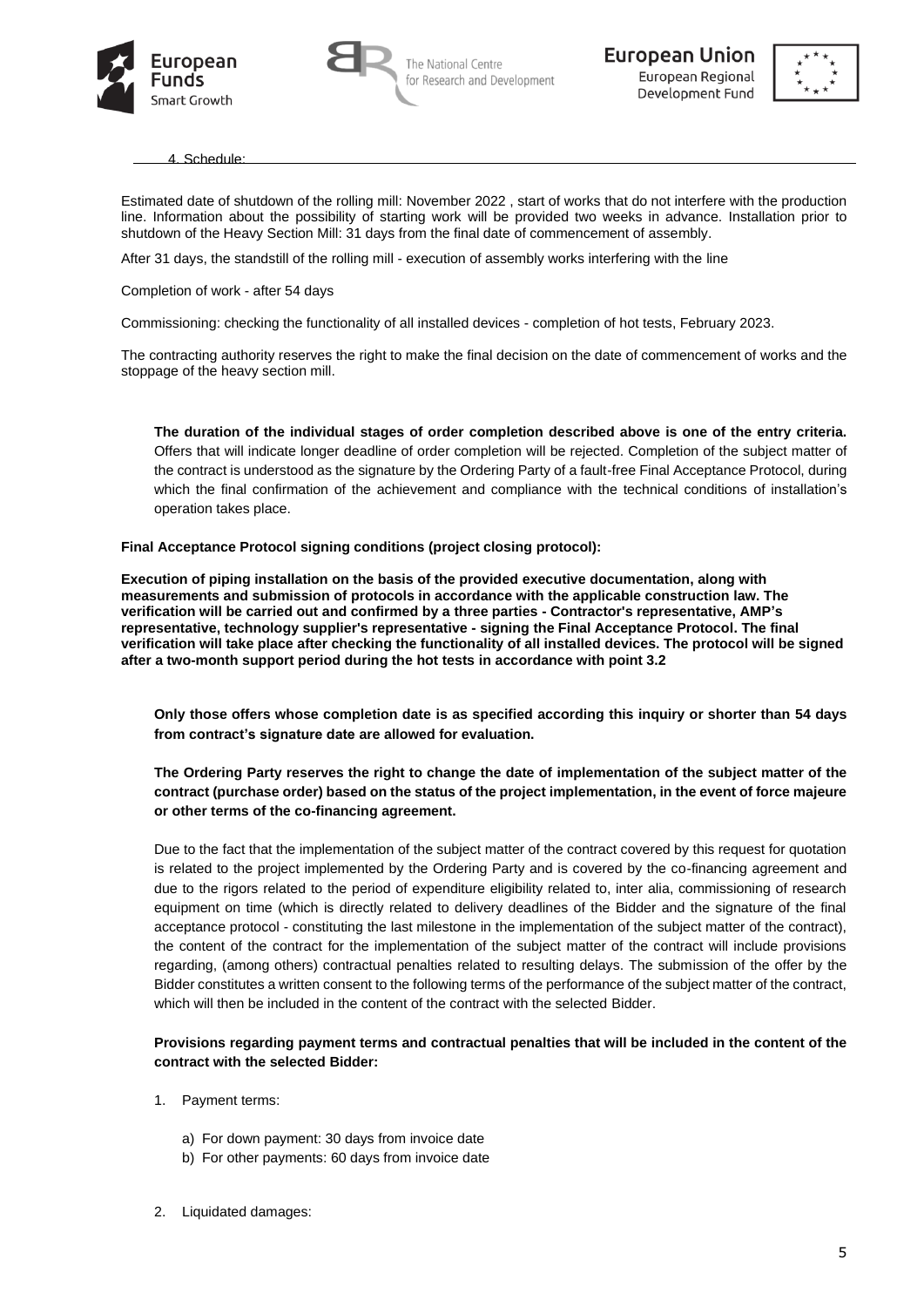





- The Contractor will be obliged to pay the Ordering Party the following liquidated damages:
- a) for failure to meet the deadline
- b) for failure to meet the R.F.I.O.
- c) for failure to meet the deadline of Final Acceptance

The maximum amount of liquidated damages resulting from the delay indicated in point a) and b) and c) shall not exceed 10% of the gross contract value.

**The submission of the offer by the Bidder will constitute a written consent to the above-mentioned conditions, which will then be included in the contract with the selected Bidder. The Ordering Party does not allow the possibility of negotiating the above conditions. The lack of confirmation in the offer of the possibility of meeting the above-mentioned conditions causes the necessity to reject the offer.**

#### **Warranty requirements**

a. Warranty: min. 24 months starting from the signature of the final acceptance protocol (admission criterion). Offers with shorter warranty term will be excluded from the proceeding.

### **IV. CONDITIONS FOR AWARDING THE CONTRACT, CONDITIONS FOR PARTICIPATION IN THE PROCEDURE AND DESCRIPTION OF THEIR EVALUATION METHOD:**

- IV.1. The awarding of a contract may be pursued by the Bidders who:
	- a. have the licences for execution of a certain activity or action, if the regulations impose an obligation to have such licences - a condition confirmed with a statement,
	- b. run an activity which is consistent with the description of the contract subject matter a condition confirmed with a statement,
	- c. have the necessary knowledge and experience as well as the technical potential and people able perform the contract - a condition confirmed with a statement together with credentials - **Submission of declaration containing a reference list with a list of minimum 2 completed piping installation works with a minimum value of PLN 1,000,000 in the last 10 years. The list must contain: the buyer's name, location, year, job description, and contact details of the buyer's representative (name, e-mail address, telephone number) enabling AMP to validate the information contained in the reference letter.**
	- d. have implemented standard PN EN ISO 3834-2 "Requirements for welding metal materials" or have equivalent systems - a condition confirmed by a statement,
	- e. will submit a Welding Supervision Certificate IWE, WPQR / y, WPS / y, Certificates of basic materials 3.1, Certificates of additional materials 3.1, Control and test plan, welding plans or maps with the number of NDT tests, List of welders with certificates, List of personnel with NDT qualifications, List of pressure tests - if required, Template of anti-corrosion protection protocol condition confirmed by a statement,
	- f. will provide the manager of the installation works in accordance with the Polish construction law with the appropriate qualifications - responsible for confirming the correctness of the works - a condition confirmed by a declaration,
	- g. In the event of damage due to the fault of the Contractor, he will repair the damaged elements at his own expense - a condition confirmed by a statement,
	- h. Will Ensure the presence of the tenderer's representative (Project Manager / Works Manager) at each technical meeting during the project implementation or at AMP's request. In the scope of the above-mentioned manager, there will be supervision over the correctness of the works in the scope of piping. It will also be responsible for informing the Employer about the progress of assembly works. Communication between the Ordering Party and the tenderer's representative will be in Polish and English - the Ordering Party allows the participation of an interpreter employed by the Contractor. - a condition confirmed by a statement,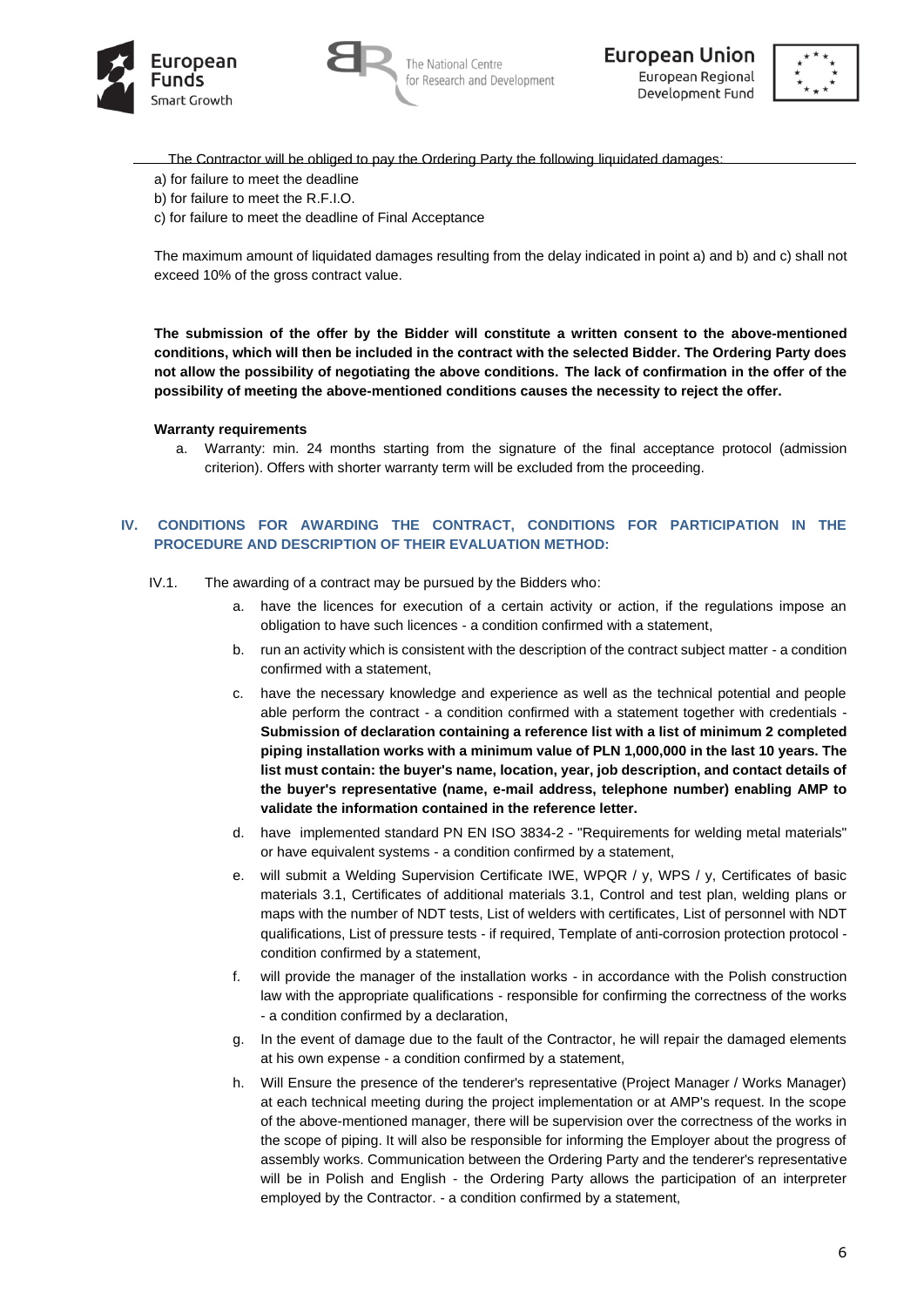





- Will Commit to participate in inter-branch coordination meetings before the commencement of works, in order to establish a detailed work schedule. - a condition confirmed by a statement,
- j. Will Provide 2 people for 3 days a week (Monday to Friday) during the hot tests. For the purposes of the offer, the tenderer will assume the working time between 06:00 - 18:00. These people will be responsible for support in the field of overvoltages, removal of leaks, correctness of testing, etc. - a condition confirmed by a statement,
- k. Will Provide the equipment necessary to perform the task, including scaffolding, platforms, cranes, protection against falls from a height (roof of the B3 building inside the hall), overhead crane (a crane with a lifting capacity of 50 tons will be available with the operator) - a condition confirmed by a statement,
- l. Provides engineering and OHS supervision a condition confirmed by a declaration,
- m. will provide an adequate number of personnel and equipment / tools in order to complete the work on time - a condition confirmed by a statement,
- n. are in a financial and economic situation which ensures the performance of the contract condition confirmed with experience,
- o. are neither in a state of liquidation nor have they announced their bankruptcy a condition confirmed with a statement,
- p. are not in arrears with the payment of public & legal fees, taxes, or contributions for social or health insurance - the Bidder shall present a declaration/certificate, that it is not in arrears with the above-mentioned payments (public & legal fees, taxes, social insurance premiums),
- q. will a have third-party liability insurance policy concerning their business activity the Bidder shall submit a declaration that within 60 days from the contract signing date it will hold a relevant third-party liability insurance policy for the value of min. for the value of min. 2 mln EUR for one event with the annual accumulation 6 mln Euro. The policy shall be valid/extended for the entire contract term for the value indicated above,
- r. were not convicted with a lawful decision for any crime committed in relation to the contract awarding procedure, for the crime of bribery, for a crime against the economic turnover or other crime committed in order to obtain financial benefits - as a partner of a registered partnership, a partner or management board member of a professional partnership; a general partner of a limited partnership as well as a limited joint-stock partnership; a member of the management body of a legal person.
- s. were not validly sentenced for an offence committed in connection with a contract award procedure, for bribery, for an offence against economic turnover or for any other offence committed with the aim of gaining financial profits - as a partner of a registered partnership, a partner or management board member of a professional partnership; a general partner of a limited partnership as well as a limited joint-stock partnership; a member of the management body of a legal person,
- t. signed the confidentiality agreements or declarations in accordance with the template specified by the Buyer, which has been attached to this request, and with the purpose of receiving of a full description of the contract subject matter - if applicable,
- u. signed the Work Health & Safety Agreements according to a template attached to the present request for quotation,
- v. The Contractor will deliver to the Ordering Party, together with the invoice which requires security, a bank guarantee consistent with the essential issues of templates indicated in Appendix No 2 of this request for quotation. Failure to provide a bank guarantee or delivery of a bank guarantee inconsistent in essential matters with the Ordering Party's template will entitle the Ordering Party to refrain from any payments until the Contractor submits the relevant guarantee documents, and the Contractor will not be entitled to any claims for withheld payments.
- w. The Contractor will submit a statement that, as part of the AGREEMENT, prior to the commencement of works on the facility, he will provide the Security Plan for the implementation of the order - Health and Safety,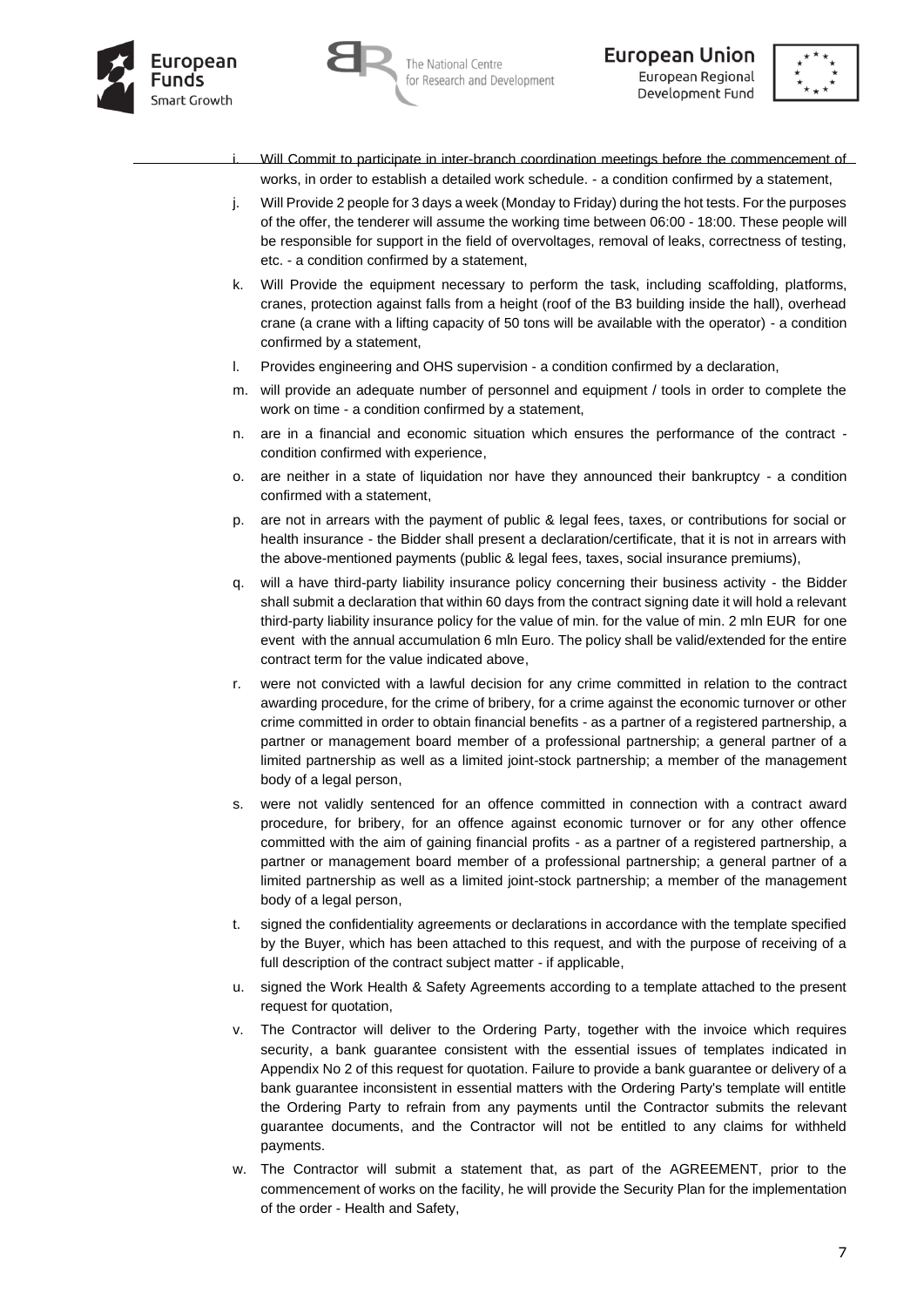



**European Union** European Regional Development Fund



IV.2. The Buyer shall verify the compliance of the presented bid with the requirements of the description of the contract subject matter through examination of the completeness of the presented descriptions. A failure to fulfil one of the below mentioned requirements by the bidder will mean that the bid was rejected and will not be subject to further evaluation. The verification shall be performed in the form of a checklist:

| I.p.           | List of criteria admitting to the<br>next stage of bids evaluation for<br>modernization of cooling system                                                                                                                                                                                                                                                                                                                                                                                                   | <b>Confirmation</b><br>(YES/NO) | <b>Description of the</b><br>feasibility of the task<br>The information<br>contained in the table<br>below is the basis for the<br><b>Buver's assessment of</b><br>the Bidder's compliance<br>with the technical and<br>technological<br>requirements. | <b>Bidder's</b><br>comments! | <b>Offer</b><br>reference:<br>Page<br>number.<br>Item no |
|----------------|-------------------------------------------------------------------------------------------------------------------------------------------------------------------------------------------------------------------------------------------------------------------------------------------------------------------------------------------------------------------------------------------------------------------------------------------------------------------------------------------------------------|---------------------------------|--------------------------------------------------------------------------------------------------------------------------------------------------------------------------------------------------------------------------------------------------------|------------------------------|----------------------------------------------------------|
| $\mathbf{1}$   | The Bidder confirms on the<br>acceptance of Health & Safety<br>Agreement applicable in AMP - the<br>Agreement is attached as Annex 4 to<br>the inquiry 3/0438/2022                                                                                                                                                                                                                                                                                                                                          |                                 |                                                                                                                                                                                                                                                        |                              |                                                          |
| $\overline{2}$ | The Bidder shall submit a declaration<br>that it is not in arrears with the<br>payment of public & legal receivables<br>(taxes, social insurance premiums)                                                                                                                                                                                                                                                                                                                                                  |                                 |                                                                                                                                                                                                                                                        |                              |                                                          |
| 3              | The Bidder will submit a statement<br>that, as part of the AGREEMENT, it<br>will have human resources (works<br>manager with building license<br>according to polish building law,<br>project manager, health and safety<br>supervision) and equipment / tools<br>necessary to perform the assembly<br>work within the time limit indicated by<br>the ordering party.                                                                                                                                       |                                 |                                                                                                                                                                                                                                                        |                              |                                                          |
| $\overline{4}$ | The Bidder will submit a statement<br>that, as part of the AGREEMENT, he<br>will ensure the presence of an<br>assembly manager, who will report<br>the progress of work to AMP.<br>Communication in English required -<br>AMP allows the participation of an<br>interpreter.                                                                                                                                                                                                                                |                                 |                                                                                                                                                                                                                                                        |                              |                                                          |
| 5              | The Bidder will submit a statement<br>that as part of the AGREEMENT, he<br>will assemble, connect, perform<br>measurements the delivered devices<br>in accordance with the technical and<br>assembly documentation and in<br>accordance with the latest technical<br>knowledge - point 3 from the<br>technical specification and provided<br>documentation (after NDA signature).<br>Any deviations from the<br>documentation will be reported on an<br>ongoing basis and will require written<br>approval. |                                 |                                                                                                                                                                                                                                                        |                              |                                                          |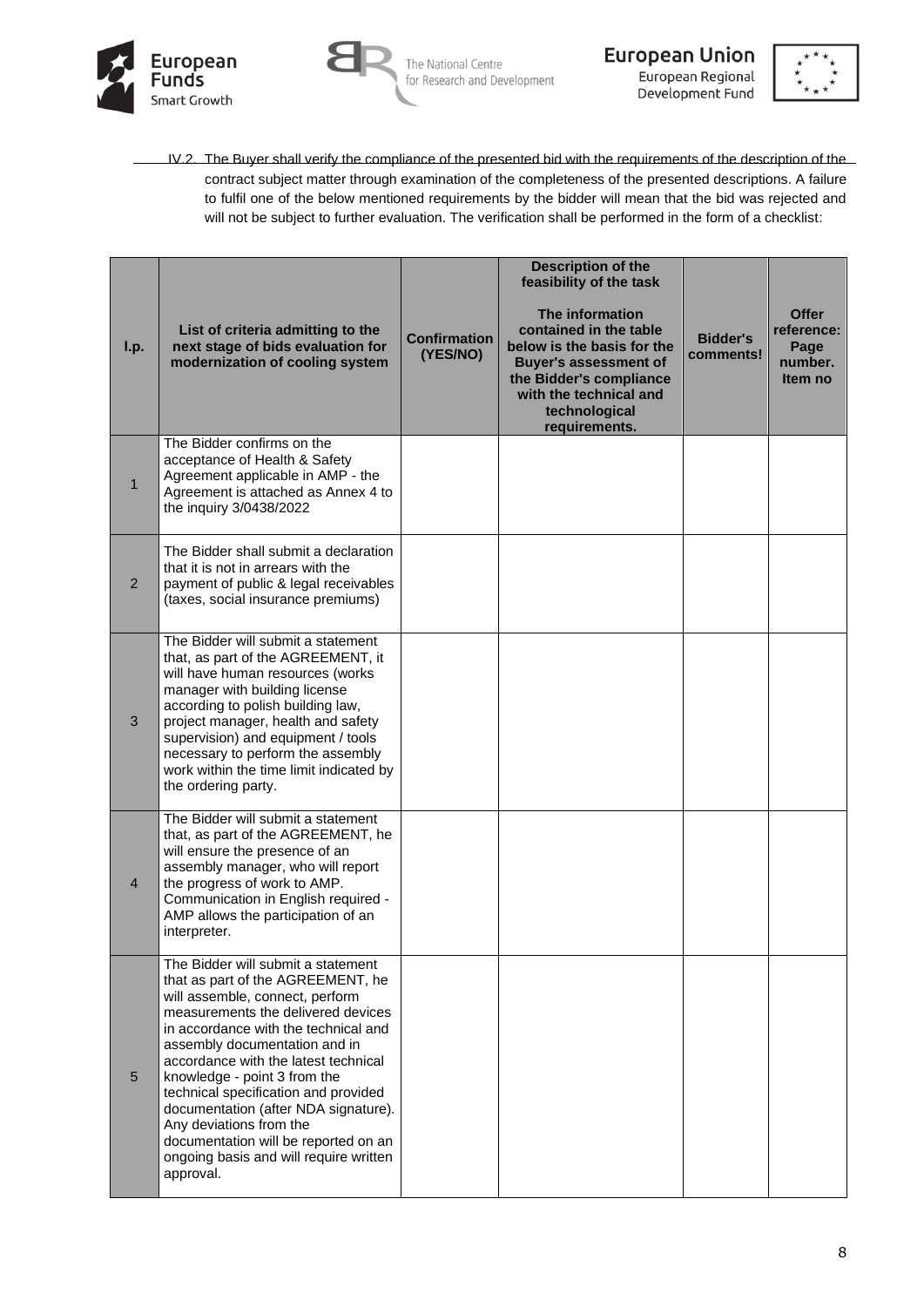



The National Centre<br>for Research and Development



**European Union**<br>European Regional<br>Development Fund



| 6              | The Bidder will submit a statement<br>that, as part of the AGREEMENT, it<br>will provide a work cycle during the<br>performance of works 24/7, all shifts<br>will be fully covered. Work that does<br>not affect the production process<br>should start before HSM stoppage.                                                                                                                                                                                                                                     |  |  |
|----------------|------------------------------------------------------------------------------------------------------------------------------------------------------------------------------------------------------------------------------------------------------------------------------------------------------------------------------------------------------------------------------------------------------------------------------------------------------------------------------------------------------------------|--|--|
| $\overline{7}$ | Together with the offer, the Bidder<br>will present a general Project<br>implementation schedule, including<br>the stages of implementation in<br>accordance with the Schedule<br>indicated in point III of this RFQ.                                                                                                                                                                                                                                                                                            |  |  |
| 8              | The Bidder will present a detailed<br>Project implementation schedule,<br>including the stages of<br>implementation, in accordance with<br>the Schedule indicated in point III of<br>this request for quotation no later<br>than 30 days before the<br>commencement of works on the<br>HSM. The schedule will take into<br>account the branch coordinations in<br>order to determine the correct<br>sequence of work. The schedule<br>must comply with paragraph. 3.1.7<br>and 4 of the technical specification. |  |  |
| 9              | The Bidder will submit a statement<br>that, as part of the AGREEMENT, it<br>will grant a Warranty - 24 months<br>after signing the Final Acceptance<br>Protocol.                                                                                                                                                                                                                                                                                                                                                 |  |  |
| 10             | The Bidder will provide a list of<br>exclusions - liability matrix - for the<br>subject of the contract that is not an<br>admission criteria - IF APPLICABLE                                                                                                                                                                                                                                                                                                                                                     |  |  |
| 11             | The Bidder will confirm that it accepts<br>the work being carried out under the<br>supervision of an AMP<br>representative and a representative<br>of the main technology provider.                                                                                                                                                                                                                                                                                                                              |  |  |
| 12             | The Bidder will submit a statement<br>regarding the list of piping<br>installations - it is required to submit<br>a list of completed electrical<br>installations from the last 10 years,<br>including the name of the buyer and<br>the customer's contact number in<br>order to confirm the statement by<br>ArcelorMittal, location, year,<br>description of the scope,<br>implementation time - at least one<br>implementation of the value min. 1<br>million PLN                                              |  |  |
| 13             | Transport from the AMP warehouse<br>and unloading of devices at the<br>assembly site on the side of the<br>Bidder with the participation of an                                                                                                                                                                                                                                                                                                                                                                   |  |  |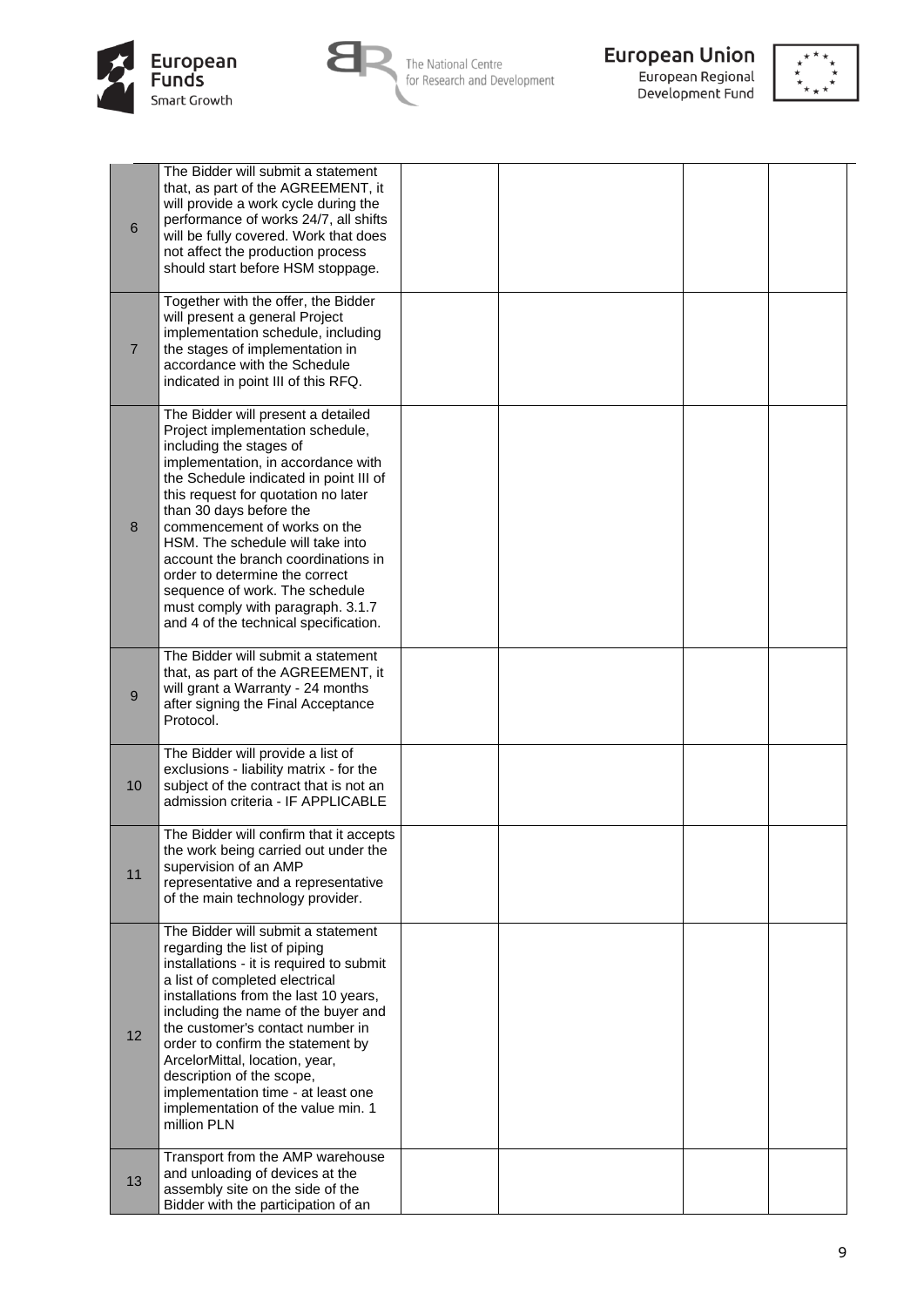



The National Centre for Research and Development



European Regional Development Fund



|    | AMP representative. Storage of the<br>delivered materials in accordance<br>with the instruction<br>AMP18_DPC1Y5013R_P_SECTION<br>18.                                                                                                                                                                                                                                                                                                                                                                           |  |  |
|----|----------------------------------------------------------------------------------------------------------------------------------------------------------------------------------------------------------------------------------------------------------------------------------------------------------------------------------------------------------------------------------------------------------------------------------------------------------------------------------------------------------------|--|--|
| 14 | Removal of a failure due to the fault<br>of the Contractor during hot tests: up<br>to 36h.                                                                                                                                                                                                                                                                                                                                                                                                                     |  |  |
| 15 | The Tenderer declares that he has<br>implemented the PN EN ISO 3834-2<br>standard - "Requirements for welding<br>metal materials" or equivalent                                                                                                                                                                                                                                                                                                                                                                |  |  |
| 16 | The Tenderer shall submit the<br>Welding Supervision Certificate IWE,<br>WPQR / y, WPS / y, Basic materials<br>3.1 certificates, 3.1 additional<br>materials certificates, 3.1 inspection<br>and test plan, welding plans or maps<br>with the number of NDT tests, list of<br>welders within 30 days prior to the<br>commencement of the work, with<br>certificates, List of personnel with<br>NDT qualifications, List of pressure<br>tests - if required, Template of anti-<br>corrosion protection protocol |  |  |
| 17 | The Bidder declares that in the event<br>of damage caused by the<br>Contractor's fault, he will repair the<br>damaged elements at his own<br>expense                                                                                                                                                                                                                                                                                                                                                           |  |  |
| 18 | The tenderer undertakes to<br>participate in inter-branch<br>coordination meetings before the<br>commencement of works, in order to<br>establish a detailed work schedule.                                                                                                                                                                                                                                                                                                                                     |  |  |
| 19 | The Bidder will ensure the<br>participation of 2 people for 3 days a<br>week (Monday to Friday) during the<br>hot tests. For the purposes of the<br>offer, the tenderer will assume the<br>working time between 06:00 - 18:00.<br>These people will be responsible for<br>support in the field of overvoltages,<br>removal of leaks, correctness of<br>testing, etc.                                                                                                                                           |  |  |
| 20 | The Tenderer will provide the<br>equipment necessary to perform the<br>task, including scaffolding, platforms,<br>cranes, protection against falls from<br>a height (roof of the B3 building<br>inside the hall), overhead crane (a<br>crane with a lifting capacity of 50<br>tons will be available with the<br>operator)                                                                                                                                                                                     |  |  |
| 21 | The tenderer will provide engineering<br>supervision and health and safety                                                                                                                                                                                                                                                                                                                                                                                                                                     |  |  |

IV.3. The following Bidders shall be excluded from the contract awarding procedure:

a. bidders who do not meet the conditions specified under IV.1 and IV.2 of this request for quotation;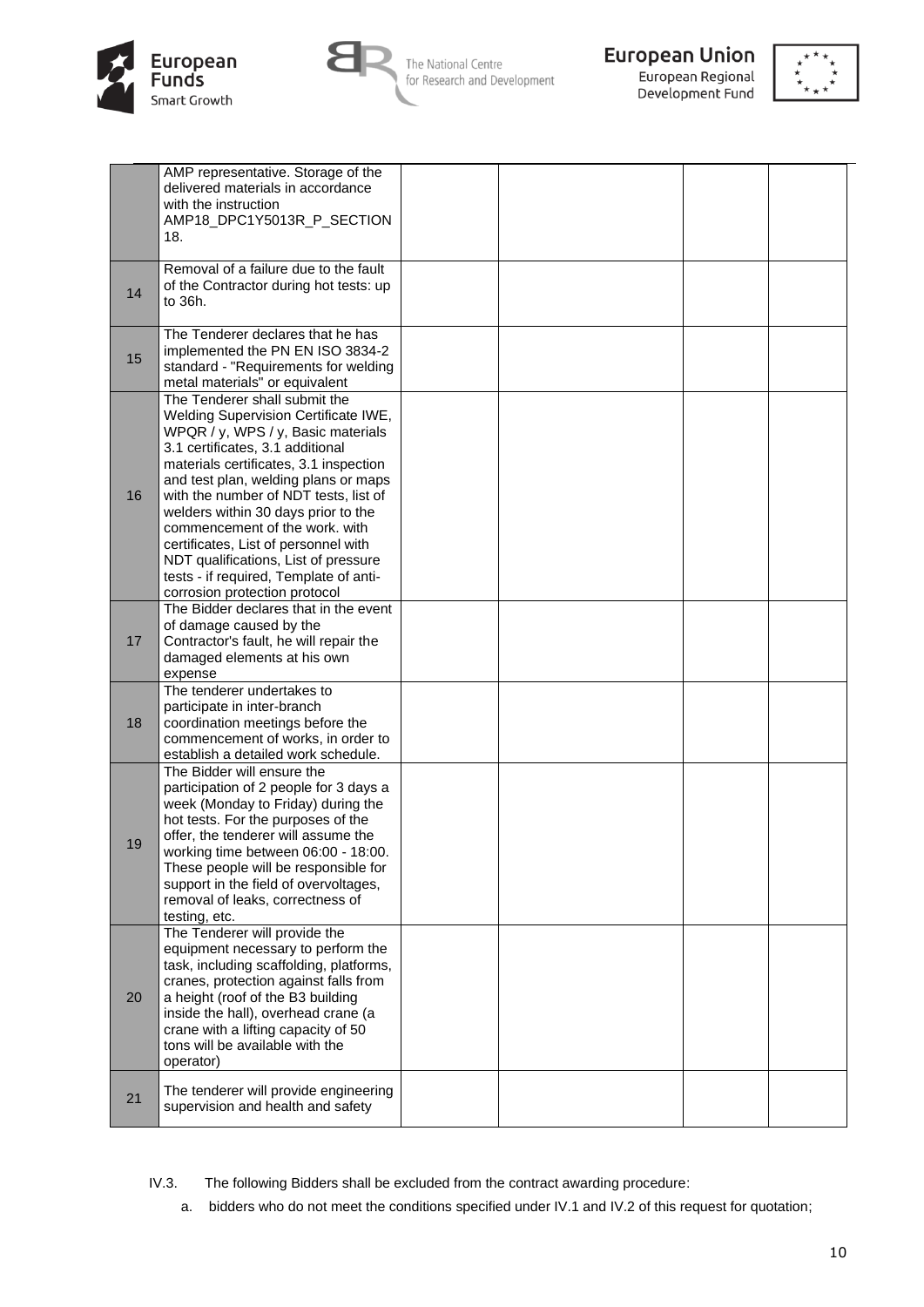





- bidders who over the last 3 years before initiation of the procedure caused a damage by not performing a contract or by performing it in an improper manner, whereas the said damage was not voluntarily remedied by the day of initiation of the procedure, unless the non-performance or improper performance results from circumstances for which the Bidder is not liable. Therefore the Buyer will exclude from the procedure such bidder who will jointly meet all of the following premises:
	- (1) within the last 3 years before initiation of the procedure the Bidder caused a damage by not performing a contract or by performing it in an improper manner,
	- (2) the damage was not voluntarily remedied by him until the day of initiation of the procedure,
	- (3) a contrario the non-performance or improper performance of a contract results from circumstances, for which the Bidder is liable.
- c. natural persons, who have been validly sentenced for an offence committed in connection with a contract award procedure, offence against the rights of people performing paid work, offence against the environment, for bribery, for an offence against economic turnover or for any other offence committed with the aim of gaining financial profits, as well as for treasury offence or an offence of participation in organized crime group or in an union aimed at committing an offence or treasury offence,
- d. registered partnerships whose partner has been validly sentenced for an offence committed in connection with a contract award procedure, offence against the rights of people performing paid work, offence against the environment, for bribery, for an offence against economic turnover or for any other offence committed with the aim of gaining financial profits, as well as for treasury offence or an offence of participation in organized crime group or in an union aimed at committing an offence or treasury offence,
- e. professional partnership whose partner or member of the management board has been validly sentenced for an offence committed in connection with a contract award procedure, offence against the rights of people performing paid work, offence against the environment, for bribery, for an offence against economic turnover or for any other offence committed with the aim of gaining financial profits, as well as for treasury offence or an offence of participation in organized crime group or in an union aimed at committing an offence or treasury offence,
- f. limited partnerships and limited joint-stock partnerships whose general partner has been validly sentenced for an offence committed in connection with a contract award procedure, offence against the rights of people performing paid work, offence against the environment, for bribery, for an offence against economic turnover or for any other offence committed with the aim of gaining financial profits, as well as

for treasury offence or an offence of participation in organized crime group or in an union aimed at committing an offence or treasury offence,

- g. legal persons whose active member of the managing body has been validly sentenced for an offence committed in connection with a contract award procedure, offence against the rights of people performing paid work, offence against the environment, for bribery, for an offence against economic turnover or for any other offence committed with the aim of gaining financial profits, as well as for treasury offence or an offence of participation in organized crime group or in an union aimed at committing an offence or treasury offence,
- h. collective entities, with respect to whom a court has issued a decision prohibiting them from competing for contracts under the provisions concerning the liability of collective entities for tort under the liability to penalty.
- IV.4 The Bidders with capital or personal links with the Buyer shall be excluded from the contract awarding procedure (mutual connections between the Buyer or persons authorized to enter into obligations on behalf of the Buyer or persons performing - on behalf of the Buyer - activities associated with carrying out the procedure to select the Contractor and the Bidder) - a condition confirmed with a statement.

Capital or personal links mean any mutual connections between the Contracting Party or persons authorized to enter into obligations on behalf of the Contracting Party or persons

performing - on behalf of the Contracting Party - activities associated with preparation and carrying out the proceedings to select the Supplier, and the Supplier, in particular: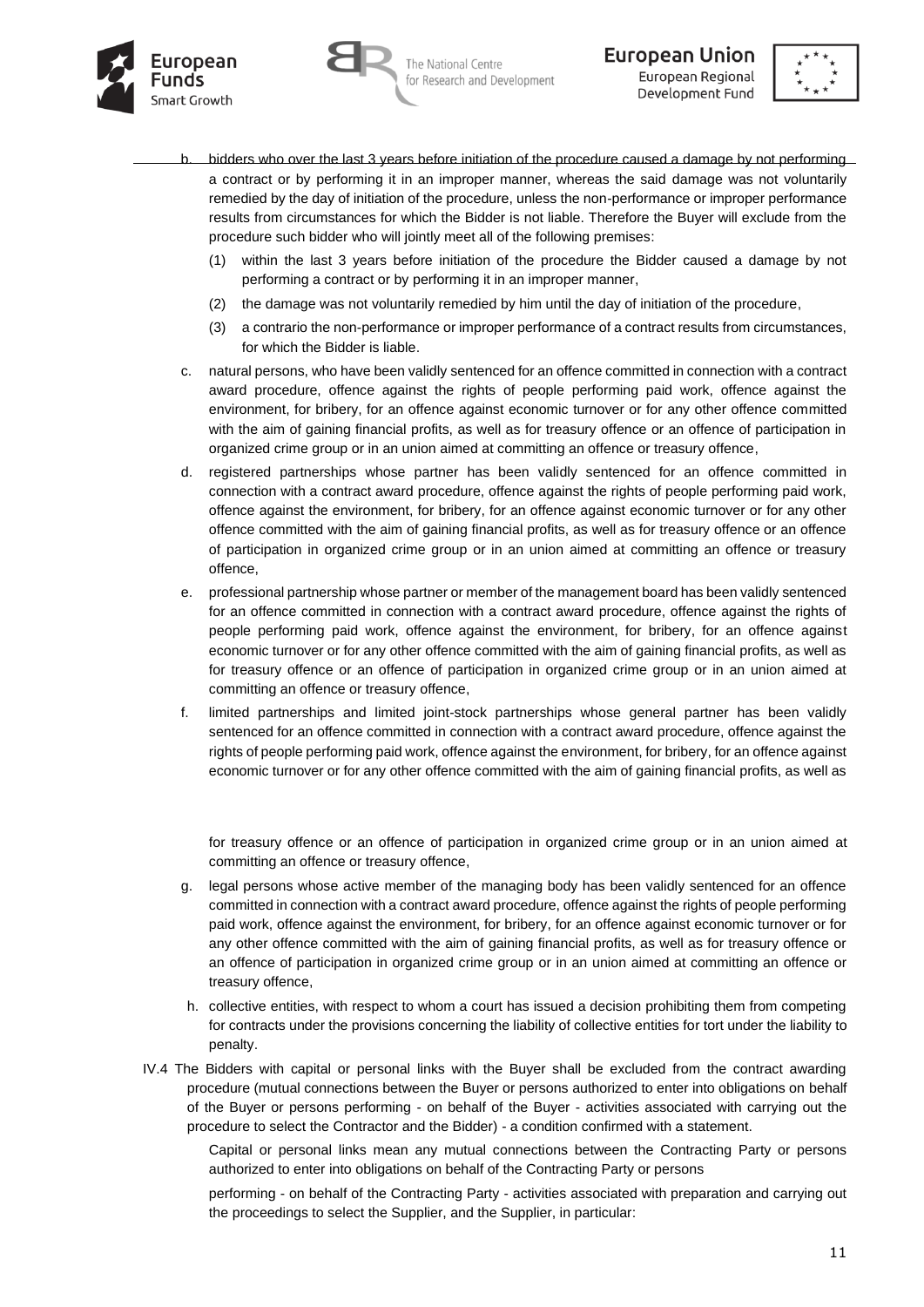





- participation in a company as a partner of a general partnership or a partnership
- − possession of at least 10% of shares or stock,
- performing the function of a supervisory or management authority, legal proxy or representative,
- being married, in a direct kinship or relationship, kinship of the second degree or secondary relationship of the second degree, or in relation to the adoption, care or guardianship.

### **V. BIDS EVALUATION CRITERIA TOGETHER WITH AN INFORMATION ABOUT POINT OR PERCENTAGE WEIGHTS ASSIGNED TO THE INDIVIDUAL BIDS EVALUATION CRITERIA:**

V.1. The evaluation consists of two parts: the financial & trade evaluation as well as the technical evaluation.

| <b>Item</b>    | <b>Criterion</b>             | Weight of the criterion | <b>Evaluation method</b>             |
|----------------|------------------------------|-------------------------|--------------------------------------|
|                |                              |                         | $C = (Cmn / Cnob) \times 90$ , where |
| 1              |                              |                         | C - number of points for a price     |
|                | C - Net price                | 90%                     | Cmn - lowest bid price, net          |
|                |                              |                         | Cnob - the examined bid price, net   |
|                | TP - Technical<br>parameters |                         | 1) $0 \div 75\%$ - TP = 0%           |
|                |                              |                         | $2)$ 75 ÷ < 77,5% - TP = 1%          |
|                |                              |                         | 3) $77,5 \div 80\%$ - TP = 2%        |
|                |                              | 10%                     | 4) $80 \div 82,5\%$ - TP = 3%        |
|                |                              |                         | 5) $82,5 \div 85\%$ - TP = 4%        |
| $\overline{2}$ |                              |                         | 6) $85 \div 87,5\%$ - TP = 5%        |
|                |                              |                         | 7) $87.5 \div 90\%$ - TP = 6%        |
|                |                              |                         | 8) $90 \div 92,5\%$ - TP = 7%        |
|                |                              |                         | 9) $92.5 \div 95\%$ - TP = 8%        |
|                |                              |                         | 10) $95 \div 97,5\%$ - TP = 9%       |
|                |                              |                         | 11) $97.5 \div = 100\% - TP = 10\%$  |

#### **Criterion: price (C)**

#### **Weight: 90%**

- 1. Please specify the prices in net values (without VAT) as well as in gross values.
	- 2. The price should be quoted in **EUR or PLN.**

3. Quotation of the price in another currency shall result in the Buyer's conversion of the price into **EUR**, using the exchange rate tables (Table A - Average exchange rates for foreign currencies) of the National Bank of Poland as of the date specified in item VII.1 according to request for quotation (final date for submission of offers).

4. In case of negotiations with the Bidders and submission of final bids by them, the Buyer's conversion to the **EUR** currency will be made using the exchange rate tables (Table A - Average exchange rates of foreign currencies) of the National Bank of Poland as of the day specified in item 3 above.

5. Regardless of the prices quoted by the Bidder in a currency other than **EUR or PLN**, the currency of the contract concluded with the Bidder selected by the Buyer is **EUR or PLN**

6. These prices must include all costs related to the implementation of the subject matter of the contract, including:

1) the value of modernization of the mechanical rail head hardening system in DWD Dąbrowa Górnicza.

2) VAT,

- 3) all materials and devices used,
- 4) labor and equipment costs,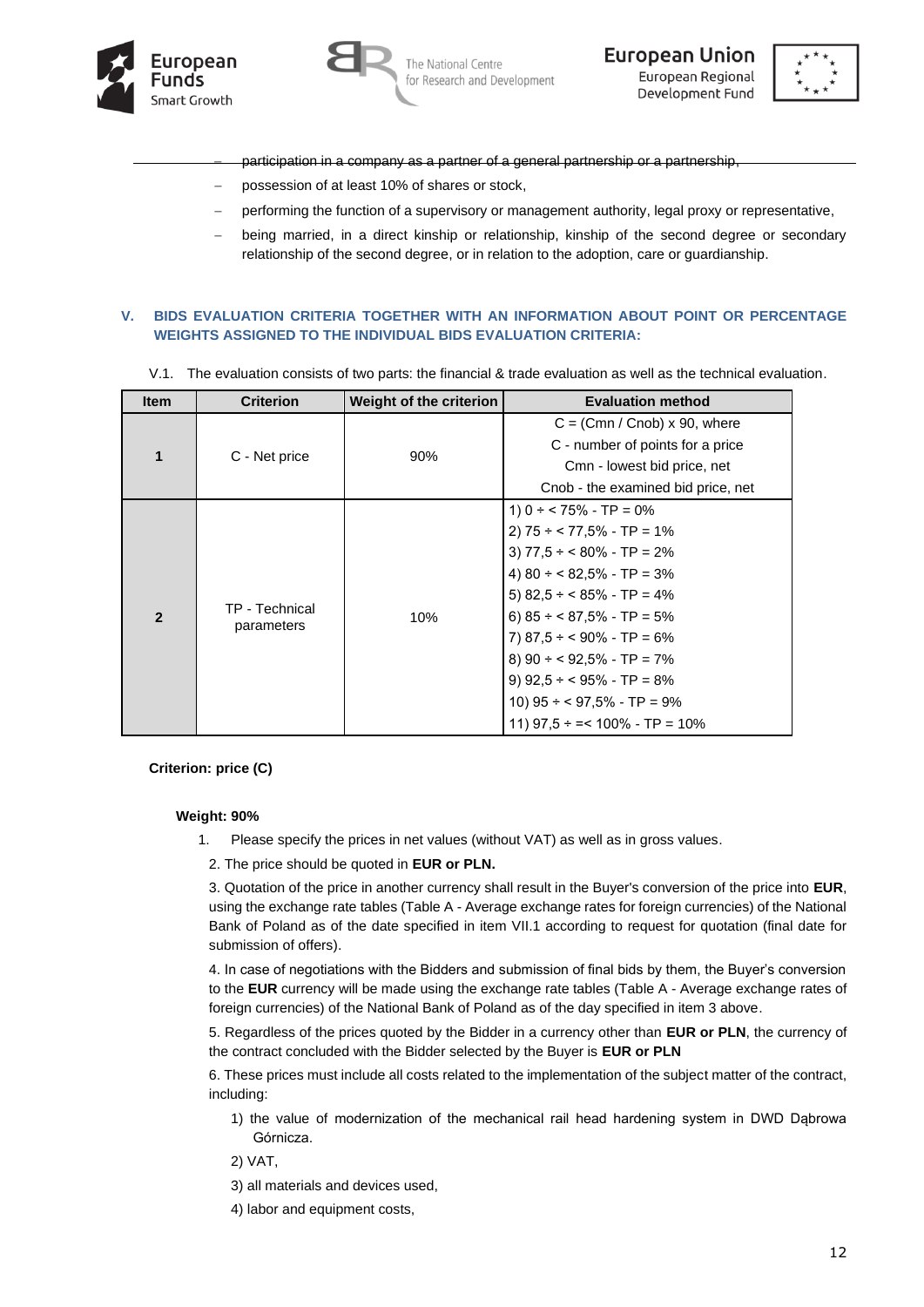



The National Centre for Research and Development **European Union** European Regional Development Fund



5) transport costs

6) all fees related to the subject of the order,

7) insurance costs,

8) costs of loading and unloading,

9) all costs related to the comprehensive performance of the contract,

10) all fees and compensations for damages, costs and losses incurred in connection

with the implementation of the order.

The offer with the lowest price will receive 100 points multiplied by the weight of the criterion and will be accepted as the basis for examining the remaining offers. The scoring for the prices of subsequent offers will be made according to the formula:

*Lowest price*

Criterion <sub>*n*</sub>C<sup>*n*</sup> =  $\frac{1}{\sqrt{2\pi}}$  x 100 pkt x **90** % (weight of the criterion)

 *Price of the examined offer*

#### **Criterion**: **Technical parameters (TP)**

#### **Weight: 10%**

**The awarding of points for this criterion will take place only after all entry criteria specified in point IV.2 of this inquiry will be fulfilled.**

The evaluation will be carried out according to presented descriptions specified in the offer under 4 groups indicated below:

| <b>Item</b> | <b>Group</b>                                  | S.No           | <b>Parameters</b>                                                                                                   | <b>Group</b><br><b>Rating</b> | <b>Subgroup</b><br><b>Rating</b> | <b>Total</b><br><b>Subgroup</b><br><b>Rating</b> |  |
|-------------|-----------------------------------------------|----------------|---------------------------------------------------------------------------------------------------------------------|-------------------------------|----------------------------------|--------------------------------------------------|--|
|             |                                               |                |                                                                                                                     |                               |                                  |                                                  |  |
|             |                                               |                | Warranty - 24 months after Final<br>Acceptance Protocol signature.                                                  |                               | 40%                              |                                                  |  |
| A           | <b>Performance</b><br>Guarantees /<br>Quality | $\mathfrak{p}$ | Standstill of the HSM - 23 days<br>for the assembly of equipment<br>that requires a stoppage of the<br>rolling mill | 100 %                         | 40%                              | 100%                                             |  |
|             |                                               | 3              | Works before HSM stoppgae -<br>31 days                                                                              |                               | 20%                              |                                                  |  |

Description of the manner of granting of points for the fulfilment of a given bid evaluation criterion.

#### **Criterion: Price (C)**

Score will be calculated as a proportion of the lowest price among the submitted bids to the price from the examined bid in the procedure, multiplied by the criterion weight.

 $C =$  (Cmn / C nob) x 90 where:

C - number of points for a price

Cmn- net price of the lowest bid

Cnob - net price of the examined bid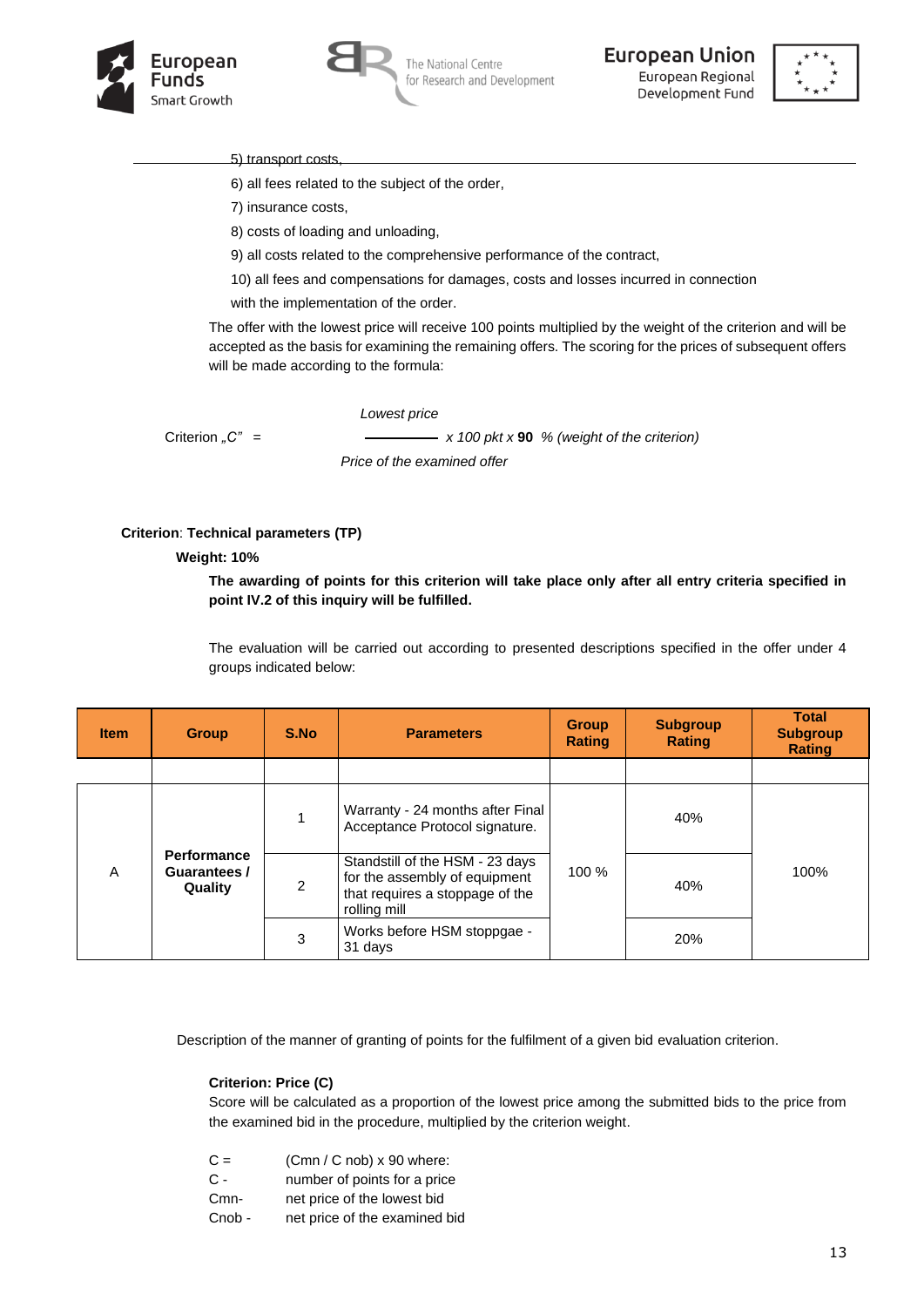



European Union European Regional Development Fund



# **Criterion: Technical parameters (TP)**

# **Description of the adopted method for assessing the technical parameters (TP) of the offer:**

| SI.No                     | <b>Element</b><br>description                                                                                                |                                               |                                                     |                                                    |                                                                                                                                           |                                                      | Bidder no. 1                                           |                |
|---------------------------|------------------------------------------------------------------------------------------------------------------------------|-----------------------------------------------|-----------------------------------------------------|----------------------------------------------------|-------------------------------------------------------------------------------------------------------------------------------------------|------------------------------------------------------|--------------------------------------------------------|----------------|
|                           | Element<br>desctription                                                                                                      | <b>Required and</b><br>expected<br>parameters | <b>Value of</b><br>the<br><b>Subgroup</b><br>rating | <b>The</b><br>weight<br>value of<br>the<br>element | <b>Description of</b><br>the adopted<br>assessment<br>method                                                                              | <b>The</b><br>obtained<br>score<br>(Scale: 1-<br>10) | <b>The</b><br>calculated<br>value of<br>the<br>element | <b>Remarks</b> |
| $\boldsymbol{\mathsf{A}}$ | <b>Guaranteed</b><br>parameters/<br><b>Quality</b>                                                                           | 100,00%                                       |                                                     |                                                    |                                                                                                                                           |                                                      |                                                        |                |
| $\mathbf{1}$              | Warranty - 24<br>months after Final<br>Acceptance<br>Protocol<br>signature.                                                  | 24 months                                     | 40%                                                 | 40,00%                                             | warranty = $24$<br>months $= 0$<br>points<br>$30$ > = warranty<br>$>24$ months =<br>5 points<br>warranty $>30$<br>months = $10$<br>points |                                                      | 0,00%                                                  |                |
| $\overline{2}$            | Standstill of the<br>HSM - 23 days for<br>the assembly of<br>equipment that<br>requires a<br>stoppage of the<br>rolling mill | 23 days                                       | 40%                                                 | 40,00%                                             | $time = 23 days$<br>$= 0$ points<br>$22$ = time > 20<br>$days = 5$<br>points<br>$time = < 20$<br>$days = 10$<br>points                    |                                                      | 0,00%                                                  |                |
| 3                         | Works before<br>HSM stoppgae -<br>31 days                                                                                    | 31 days                                       | 20%                                                 | 20,00%                                             | $time = 31$ days<br>$= 0$ points<br>$31$ = time > 29<br>days $= 5$<br>points<br>$time = < 29$<br>$days = 10$<br>points                    |                                                      | 0,00%                                                  |                |
|                           | <b>Group Rating -</b><br><b>Performance</b><br><b>Guarantees /</b><br><b>Quality</b>                                         |                                               | 100,00%                                             | 100,00%                                            |                                                                                                                                           |                                                      | 0,00%                                                  |                |
|                           |                                                                                                                              |                                               |                                                     |                                                    |                                                                                                                                           |                                                      |                                                        |                |
|                           | <b>Total Score</b>                                                                                                           | 100,00%                                       |                                                     | 100,00%                                            |                                                                                                                                           |                                                      | 0,00%                                                  |                |

The above table will allow you to make a summary assessment of the offered technical parameters of the offer based on the following formula:

**Calculated element value [%]** = received evaluation for offered parameter **[points]** x weight value of element **[%] / 10**

After determining the Total percentage value of the offered technical parameter included in the submitted offer, points will be awarded in accordance with the following method: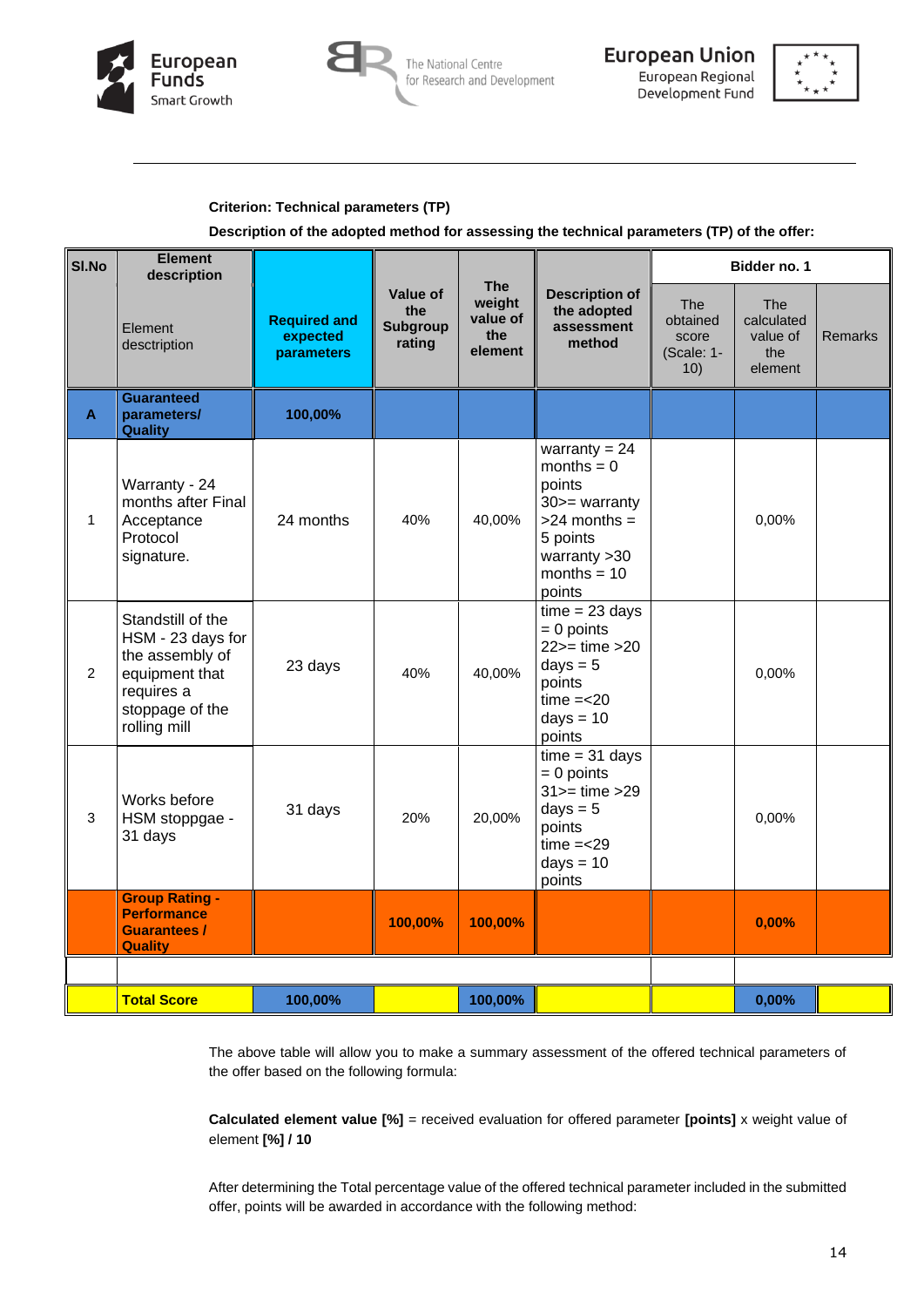





#### 1)  $0\%$  - TP =  $0\%$

2) <0% - 10% TP = 2%  $3)$  <10% - 20% - TP = 3% 4) <30% - 40% - TP = 4% 5) <40% - 50% - TP = 5% 6) <50% - 60% - TP = 6%  $7)$  <60% - 70% - TP = 7%  $8)$  <70% - 80% - TP = 8% 9) <80% - 90% - TP = 9% 10) <90% - 100% - TP = 10%

The total number of points granted to a given evaluated bid is the sum of points granted under individual criteria:

**Final rating of the offer = C + TP**

Analysis and evaluation of offers will be made by the Suppliers Selection Committee. Firstly, the formal conditions and entry criteria will be assessed. **The Ordering Party may request explanations regarding the content of submitted bids at each stage of the proceeding, corrections of obvious clerical errors, obvious accounting mistakes, taking into account the accounting consequences of the corrections made, other errors which make offers not consistent and do not significantly change the content of the offer.** Obvious mistakes are corrected by the Buyer in a special form, notifying the bidder whose offer has been corrected.

If the Bidder does not correct errors until the deadline indicated by the Ordering Party, his offer will be rejected.

Next, the Suppliers Selection Committee will assess the fulfillment of the conditions required from Bidders. It will determine which offers will be rejected and if the tender needs to be cancelled.

With regard to Bidders who meet the conditions for participation in the proceedings, the Suppliers Selection Committee will select the most-advantageous offer in accordance with the bids evaluation criteria indicated in the request for quotation.

Information on the selection of the best offer (including the name and address of the winner of the proceedings) will be posted on the websites of the Buyer and on the websites of Competitiveness Database (Baza Konkurencyjności).

- 1. Buyer will select the most advantageous offer that obtains the largest number of summed up points.
- 2. If, as part of the purchase of services and supplies necessary for the implementation of the Project, Buyer will decide between several offers that are most economically advantageous, it will choose an offer that is more favorable in terms of environmental and climate impact.

Assessment based on the answer to the question: Do you use the Integrated Management System? (YES/NO).

In connection with the above, Buyer asks you to provide in the content of the offer information about the use of the Integrated Management System in your company, including: which includes the ISO 14001 environmental management system. (YES, we do/ NO, we don't).

In the event of failure to provide the aforementioned information in the offer, Buyer will assume that the Integrated Management System is not used by a given Bidder.

The lack of the aforementioned information in the content of the offer does not affect the formal assessment of the completeness of the offer and does not cause its rejection.

3. If there is still a situation with an equal number of points and Buyer will still settle between several offers with an equal number of points, Buyer has the right to call the Bidders whose offers received the highest final number of points to supplement the offer by providing the information on the environmental impact of the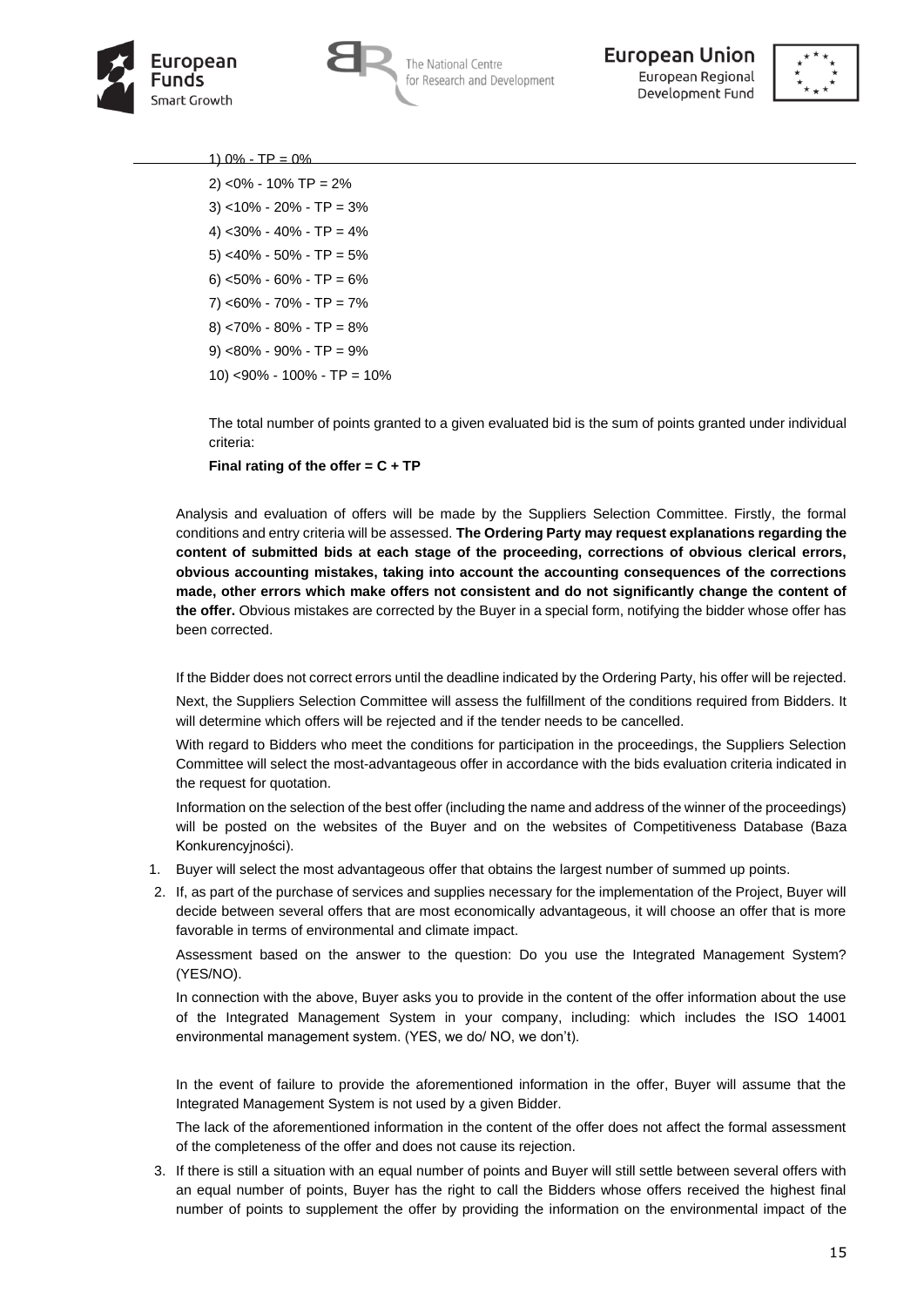





subject of the offer indicated by Buyer (e.g. . lower energy consumption, lower water consumption, use of recycled materials, etc.).

## **VI. INFORMATION ABOUT THE PERFORMANCE BOND REQUESTED BY THE BUYER (IF THE BUYER DEMANDS SUCH BOND):**

- VI.1. The Buyer reserves itself the right to demand from the Bidder, whose bid was selected, a performance bond for the Agreement, hereinafter referred to as the 'bond'.
- VI.2. The bond shall be used to cover the claims related to the non-performance or improper performance of the Agreement and as a return of advance paid to the Bidder. If the Bidder is a guarantor at the same time, the bond will also be used to cover the claims related to a quality guarantee.
- VI.3. A detailed description of the requested bonds is in accordance with the provisions of the contract.

## **VII. PLACE, DEADLINE AND PROCEDURE FOR SUBMISSION OF BIDS:**

#### VII.1. **The bids must be submitted until 14.07.2022 16:00 (4:00 p.m.)**

- VII.2. The bid (together with its appendices) must be prepared in the Polish and English language. In case of discrepancies in the contents of the submitted bid, the English version of the bid shall be binding. **The name and number of the Request for quotation specified on the first page of this enquiry should be indicated on the envelope and/or in the subject of an e-mail.**
- VII.3. In the situation when the Ordering Party receives from the Bidder the offer in only one language version, the Bidder is obliged to deliver to the Ordering Party the relevant translation within two weeks from receiving the request from the Ordering Party via e-mail. The translation shall include all the clarifications made by the Bidder.
- VII.4. The bid should be signed by people authorized to represent the Bidder according a registration document or according to a power of attorney.
- VII.5. The bids have to be submitted to the following e-mail address: [capex-publictenders@arcelormittal.com](mailto:capex-publictenders@arcelormittal.com) and [marta.bodnar@arcelormittal.com](mailto:marta.bodnar@arcelormittal.com) and [krzysztof.simiela@arcelormittal.com](mailto:krzysztof.simiela@arcelormittal.com) The bid should be addressed to Mrs Marta Bodnar, EPO Department and inquiry no **3/0438/2022**. Due to the current epidemiological situation offices of ArcelorMittal Poland S.A. remain closed. It is possible to submit an offer in person, however, only after prior arrangement with the Ordering Party.
- VII.6. The bids submission date shall be the day on which it reaches the Buyer's headquarters or reaches the e-mail address specified in the request.
- VII.7. Bids received after the deadline will not be evaluated.
- VII.8. The Bidder may ask the Buyer to explain the content of the request for quotation. The Buyer shall provide explanations if the request was submitted to the Buyer not later than 3 working days (working days: days from Monday 8:00 a.m. until Friday 3:30 p.m. with exclusion of the national public holidays), before the lapse of the bids submission deadline. In case of requests for quotation with at least 30-day long deadline for the submission of bids, the questions of the Bidders may be submitted not later than within 7 working days before the lapse of the bids submission deadline. The content of the questions with explanations of the Buyer is published in the same way in which the request for quotation was published.
- VII.9. Questions concerning the content of the request for quotation together with the attachments (as well as the content of the subject-matter of the order) should be addressed to the following persons:
- VII.10.

#### **For technical matters:**

[capex-publictenders@arcelormittal.com](mailto:capex-publictenders@arcelormittal.com@arcelormittal.com)

Pan Robert Sidło – [robert.sidlo@arcelormittal.com](mailto:robert.sidlo@arcelormittal.com)

Pan Tomasz Dzierżawczyk – [tomasz.dzierzawczyk@arcelormittal.com](mailto:tomasz.dzierzawczyk@arcelormittal.com)

Pan Piotr Nabielski – [piotr.nabielski@arcelormittal.com](mailto:piotr.nabielski@arcelormittal.com)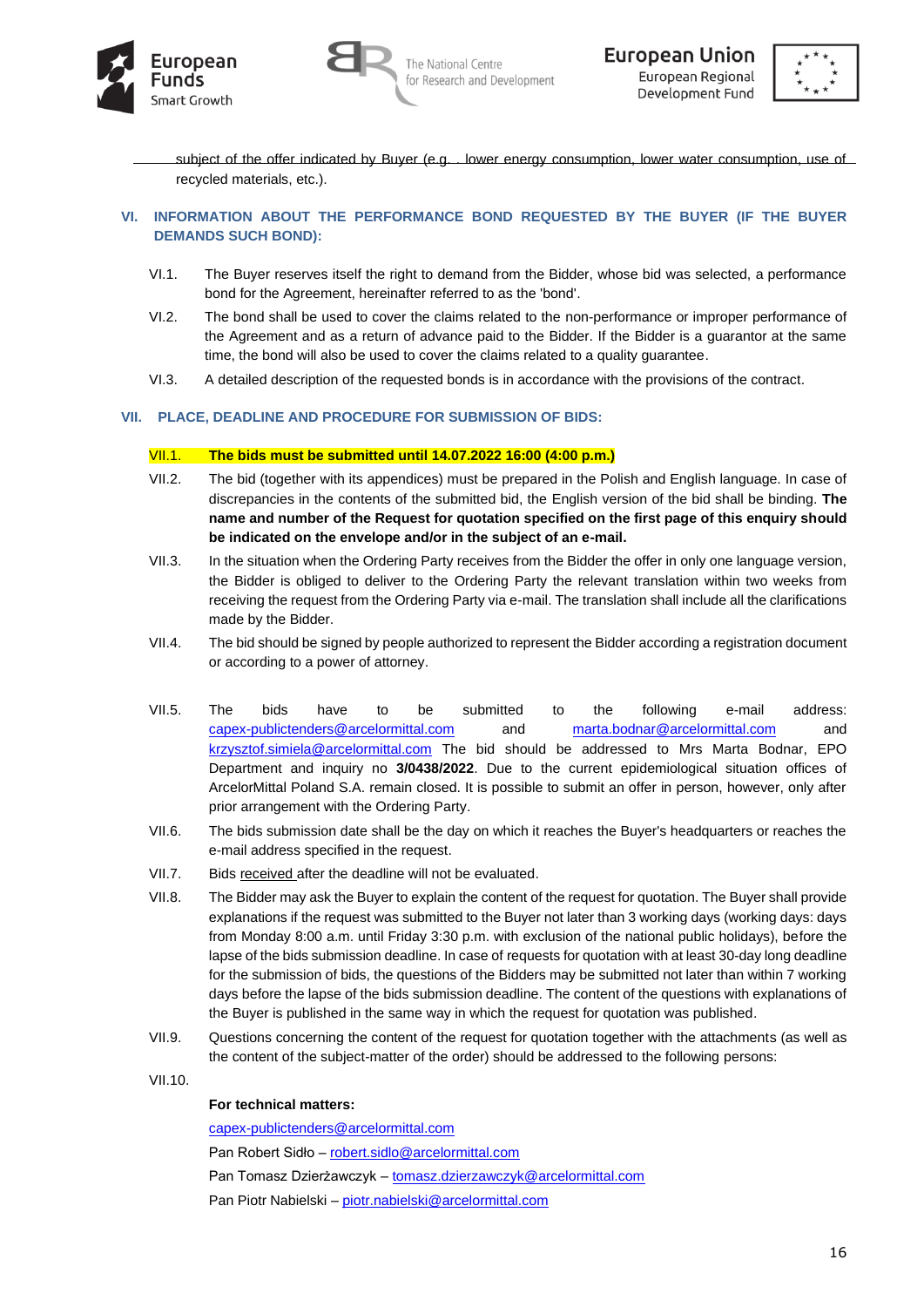





Pan Zbigniew Gryt - [zbigniew.gryt@arcelormittal.com](mailto:zbigniew.gryt@arcelormittal.com)

**For commercial matters:** 

[capex-publictenders@arcelormittal.com](mailto:capex-publictenders@arcelormittal.com@arcelormittal.com)

Mrs Marta Bodnar - [marta.bodnar@arcelormittal.com](mailto:marta.bodnar@arcelormittal.com)

Mr Krzysztof Simiela – krzysztof.simiela@arcelormittal.com

- VII.11. The costs related to preparation of a bid shall be incurred by a Bidder.
- VII.12. The bid must be prepared in accordance with the form which is included in appendix no. 1 to this request for quotation.
- VII.13. During the evaluation of bids the Buyer may request from the Bidders the provision of explanations and supplements to the content of their submitted bids.
- VII.14. The information about the need to supplement the submitted bid (including: the scope of the required supplements as well as the deadline and manner for their submission) shall be submitted by electronic mail.
- VII.15. In case of the Bidders' failure to deliver the certificates or declarations confirming the fulfilment of the conditions for participation in a contract awarding procedure, the Suppliers Selection Committee may specify an additional deadline for their submission.
- VII.16. The bid must be accompanied by:
	- a. Declarations that confirm the meeting of the contract-related conditions specified under point IV.1., IV.3. and IV.4. of this request for quotation,
	- b. A signed confidentiality agreement or declaration,
	- c. A signed Work Health & Safety Agreement,
	- d. The Bidder's registration document or his power of attorney **if applicable**,
	- e. Declaration on the scope of the offer constituting the trade secret of the enterprise **if applicable,**
	- f. Declaration on the list of manufacturing reference subjects order, including installation of vertical straightener - **if applicable,**
	- g. A declaration that, as part of the AGREEMENT, prior to the commencement of works on the facility, he will provide the Order Performance Security Plan - Health and Safety

#### **VIII. BID VALIDITY PERIOD:**

## **The bid should contain its binding validity period (at least 120 days counted from the day of its submission).**

The Buyer may ask the Bidders to give their consent to an extension of the bid validity period for a period indicated by the Buyer.

#### **IX. INFORMATION CLAUSE FROM ART. 13 GDPR**

According to Art. 13 of Regulation (EU) 2016/679 of the European Parliament and of the Council of 27 April 2016 on the protection of individuals with regard to the processing of

personal data and on the free movement of such data, and repealing Directive 95/46 / EC (General Data Protection Regulation ) (Journal of Laws UE L 119 of 04/05/2016, p. 1), hereinafter referred to as "GDPR", ARCELORMITTAL POLAND S.A. informs that:

- 1. the administrator of personal data is ARCELORMITTAL POLAND S.A. based in Dąbrowa Górnicza;
- 2. personal data will be processed as part of the proceedings in accordance with the principle of competition, in order to:
- ➢ enable the bidder to participate in the procedure Art. 6 sec. 1 lit. b GDPR;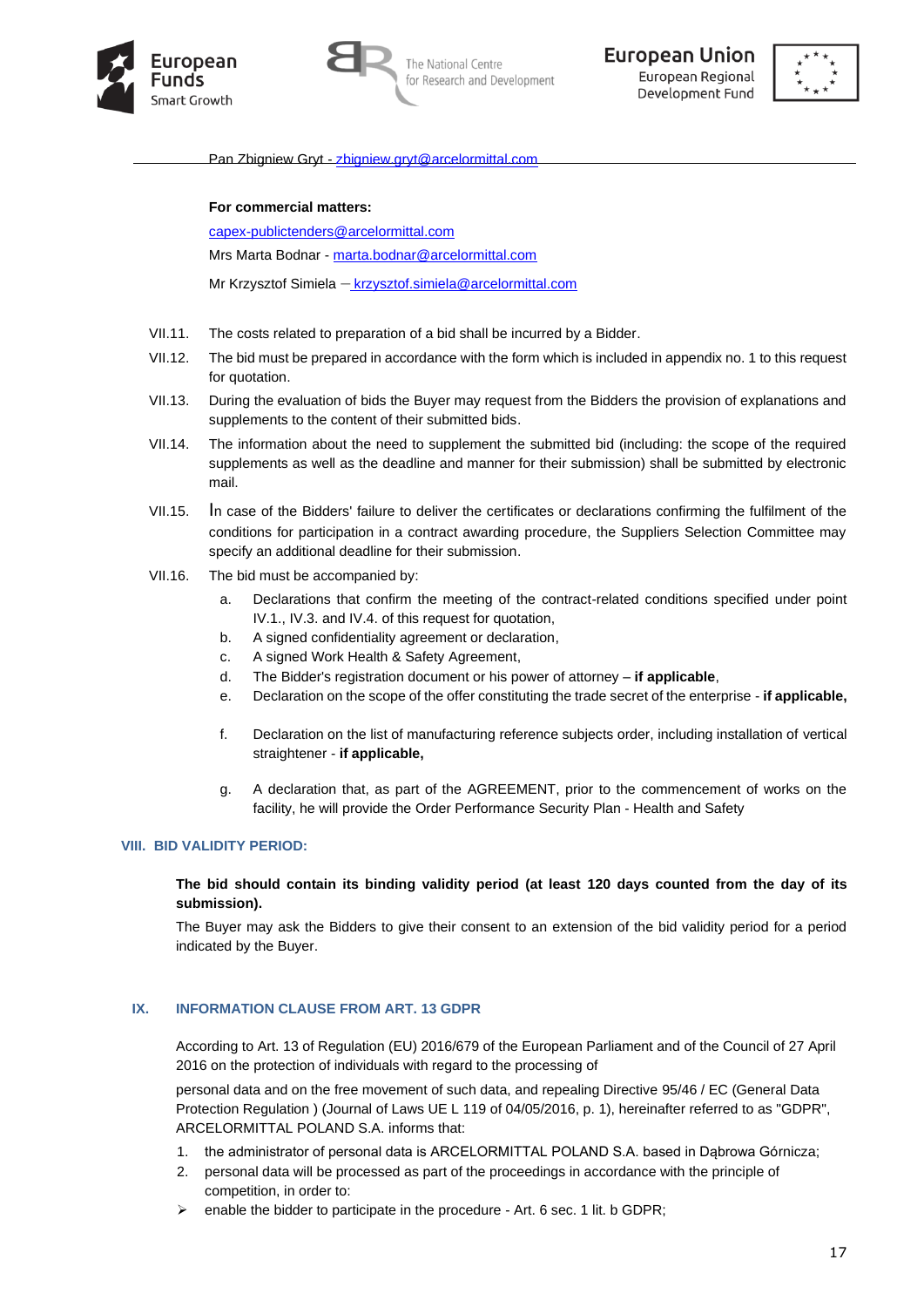





- archival (evidence) which is the implementation of the legitimate interest of the administrator, such as pursuing claims and defending the rights of the administrator - art. 6 sec. 1 lit. f GDPR.
- 3. personal data will be kept for a period of 10 + 1 years from the end of the procedure. In the case of proceedings co-financed from EU funds - the storage period may be longer, determined in accordance with art. 140 of Regulation (EU) No 1303/2013 of the European Parliament and of the Council of 17 December 2013 establishing common provisions on the European Regional Development Fund, the European Social Fund, the Cohesion Fund, the European Agricultural Fund for Rural Development and the European Maritime and Fisheries Fund and laying down general provisions on the European Regional Development Fund, the European Social Fund, the Cohesion Fund and the European Maritime and Fisheries Fund and repealing Council Regulation (EC) No 1083/2006;
- 4. with regard to personal data, decisions will not be made in an automated manner, in accordance with art. 22 GDPR;
- 5. the administrator does not transfer the bidders data outside the European Economic Area;
- 6. the recipients of the Bidder personal data will only be entities authorized to obtain personal data on the basis of legal provisions;
- 7. the bidder has the right to access personal data, receive their copies and, subject to the provisions of the law, rectify, transfer, delete or limit processing;
- 8. the right to lodge a complaint to the President of the Office for Personal Data Protection, the bidder considers that the processing of personal data concerning him violates the provisions of the GDPR;
- 9. providing personal data is voluntary, but necessary to achieve the purposes for which they were collected, failure to provide personal data will prevent the bidder from participating in the procedure.

## **IX. ADDITIONAL INFORMATION:**

- IX.1. Buyer recommends that the information restricted as a trade secret be submitted by the Bidder, marked as "trade secret". Lack of an unequivocal indication of which information constitutes a trade secret will mean that all statements made in the course of this procedure are open to the public without reservations. The reservation of confidentiality of information that does not constitute a business secret within the meaning of the Act on combating unfair competition will be treated as ineffective and will result in its declassification.
- IX.2. The bidder may change, supplement or withdraw his offer before the offer submission deadline. In the event of a change, supplement or withdrawal of the offer. In such a case, the envelope should be additionally marked with the following annotation: CHANGE / ADDITION / WITHDRAWAL OF THE OFFER..
- IX.3. The Buyer allows for advance payments.
- IX.4. Submitting an offer is tantamount to accepting without reservations the content of this request for quotation with attachments and the Regulations.
- IX.5. Bidders are entitled to a legal remedy in the form of a protest against the evaluation of offers in accordance with the Regulations.
- IX.6. Buyer reserves the right to enter into price negotiations with the Bidder who submits offers that meet the admissible conditions specified in this Inquiry.
- IX.7. The offers will be assessed by a tender committee appointed by Buyer. First of all, compliance with formal conditions will be assessed. The Buyer may request Bidders to provide

explanations regarding the content of the submitted offers at every stage of the procedure, corrects obvious spelling mistakes, obvious accounting errors, taking into account the accounting consequences of the corrections made, other errors consisting in the non-compliance of the offer from the inquiry, not causing significant changes in the content of the offer the consent of the bidder. Obvious mistakes are corrected by the Buyer in a special form, notifying the bidder whose offer has been corrected.

IX.8. If the Bidder does not agree to the correction of errors within the time limit indicated by Buyer, his offer will be rejected.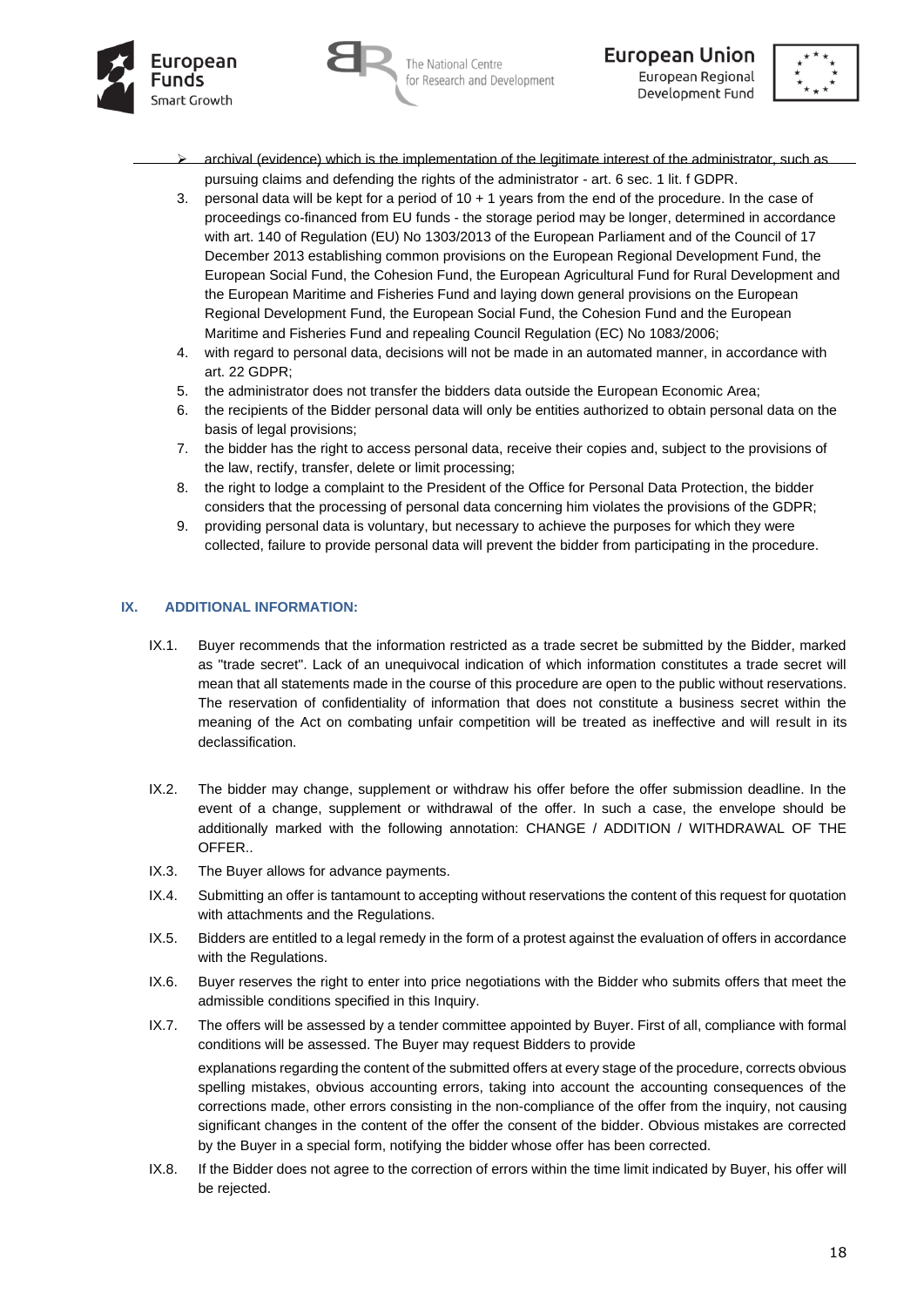





- IX.9.Subsequently, the committee will evaluate the fulfillment of the admittance conditions required from Bidders.
- IX.10. Information on the selection of the best offer (including the name, address and price of the winner of the procedure) will be posted on the website of Buyer and the competition database.
- IX.11. The Buyer reserves the right to change the terms of the contract concluded as a result of this order. The changes may concern:
	- a. the term of the Agreement changes resulting from, among others from the extension of the project implementation,
	- b. the size of the contract increasing the size of the contract will not exceed 50% of the value of the awarded contract specified in the concluded Agreement,
	- c. changes indicated in the essential terms of the contract (if applicable).
	- d. Force majeure

…………………………………………….. *(company stamp, stamp and signature of a representative)*

#### APPENDICES:

- 1. 1a. Bid form together with the information about the price and declarations confirming the fulfilment of the conditions from point IV.1, IV.3. and IV.4. of the request for quotation no. 3/0438/2022 dated 31.05.2022**,** 1b. Bid form with the factual description concerning the method of execution of the contract's subject matter and the information about entry criteria's fulfillment.
- 2. Templates of bank guarantees;
- 3. Confidentiality statement;
- 4. Technical specification;
- 5. Work Health & Safety Agreement;
- 6. Significant Conditions of Purchase.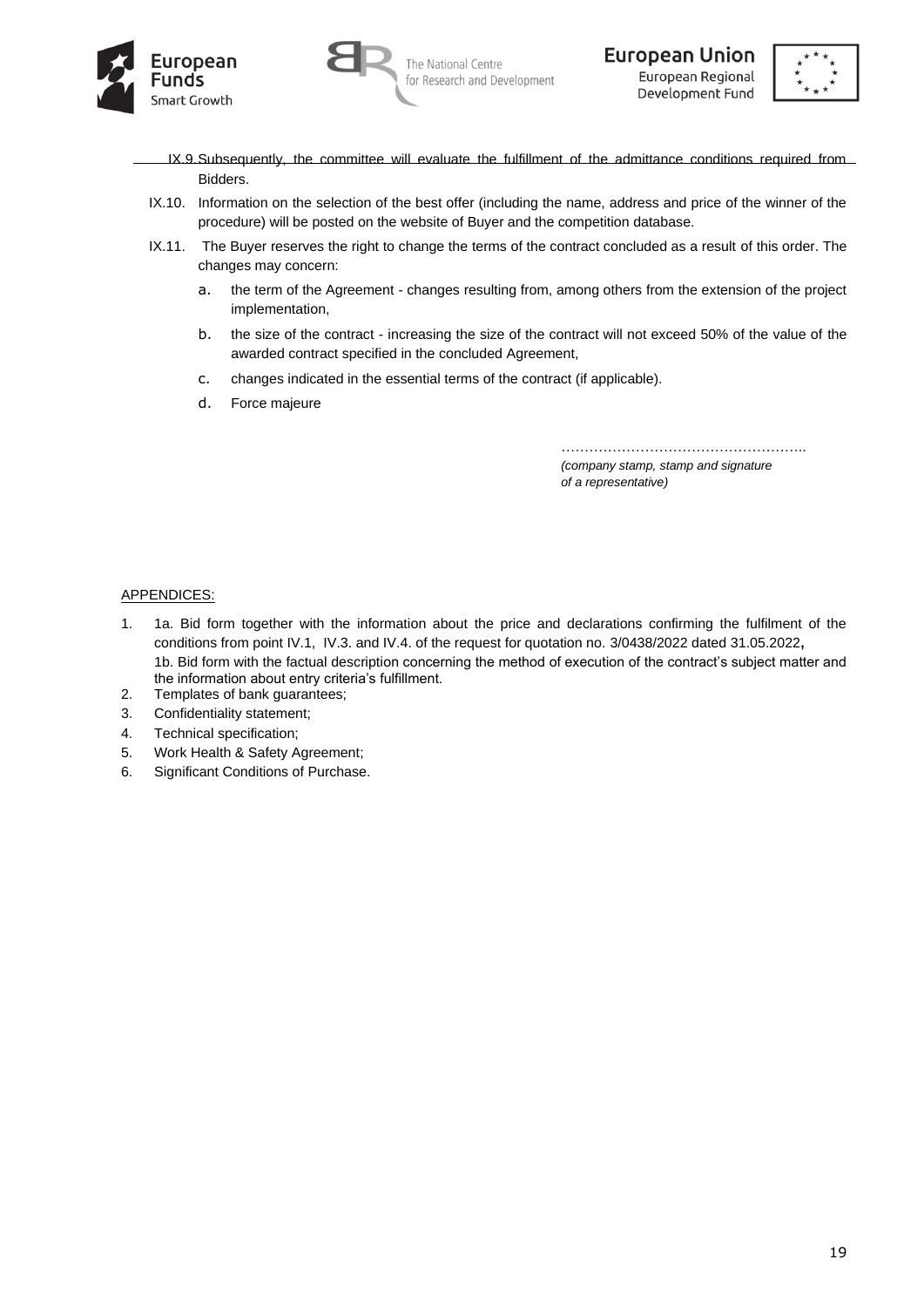





APPENDIX NO. 1a TO THE REQUEST FOR QUOTATION no 3/0438/2022 of 13.06.2022**,**

#### COMMERCIAL BID FORM

The bid constitutes a reply to the request for quotation no. **3/0438/2022 of 13.06.2022** concerning **execution of piping installation works for rail head hardening system in DWD Dąbrowa Górnicza.**

#### **1. Data of the bidder**:

- a. Name: …………………………………………………………………………..
- b. Address of the registered office: ………………………………………………………………
- c. Taxpayer ID No. (NIP): ……………………………………………………………………………….
- d. Business Entity ID No. (REGON): ………………………………………………………………………… e. Person authorized to contact the Buyer: name and surname: ……………………………………………………………… Phone: ………………………………………………………………………….. e-mail address: ………………………………………………………………….
- **2.** I offer the execution of the contract subject matter at the following price:

|                    | <b>PRICE</b> | <b>CURRENCY</b> | <b>IN WORDS</b> |
|--------------------|--------------|-----------------|-----------------|
| <b>NET VALUE</b>   |              |                 |                 |
| VAT VALUE ( %)     |              |                 |                 |
| <b>GROSS VALUE</b> |              |                 |                 |

*3.* Please complete the table below showing the price breakdown for individual elements of the subject matter of the contract. *The total value of the subject matter of the contract indicated in point 2 above must be the same as the price summary shown in the breakdown below.*

| SI. No | <b>Items</b>                                                                | <b>Materials</b> |        |              |                     | <b>Work</b>  | <b>Total price</b> | <b>Remarks</b> |
|--------|-----------------------------------------------------------------------------|------------------|--------|--------------|---------------------|--------------|--------------------|----------------|
|        |                                                                             | Quantity         | Weight | <b>Price</b> | <b>Man</b><br>hours | <b>Price</b> |                    |                |
| 1      | <b>Assembly execution</b>                                                   |                  |        |              |                     |              |                    |                |
| 1.1    | Execution of anticorrosive<br>protection of the pipeline<br>system, min. C4 | mh.              |        |              |                     |              |                    |                |
| $1.2$  | Compressed air system -<br>AIR - CA, IA                                     | mh.              |        |              |                     |              |                    |                |
| 1.3    | Lubrication system - GR                                                     | mh.              |        |              |                     |              |                    |                |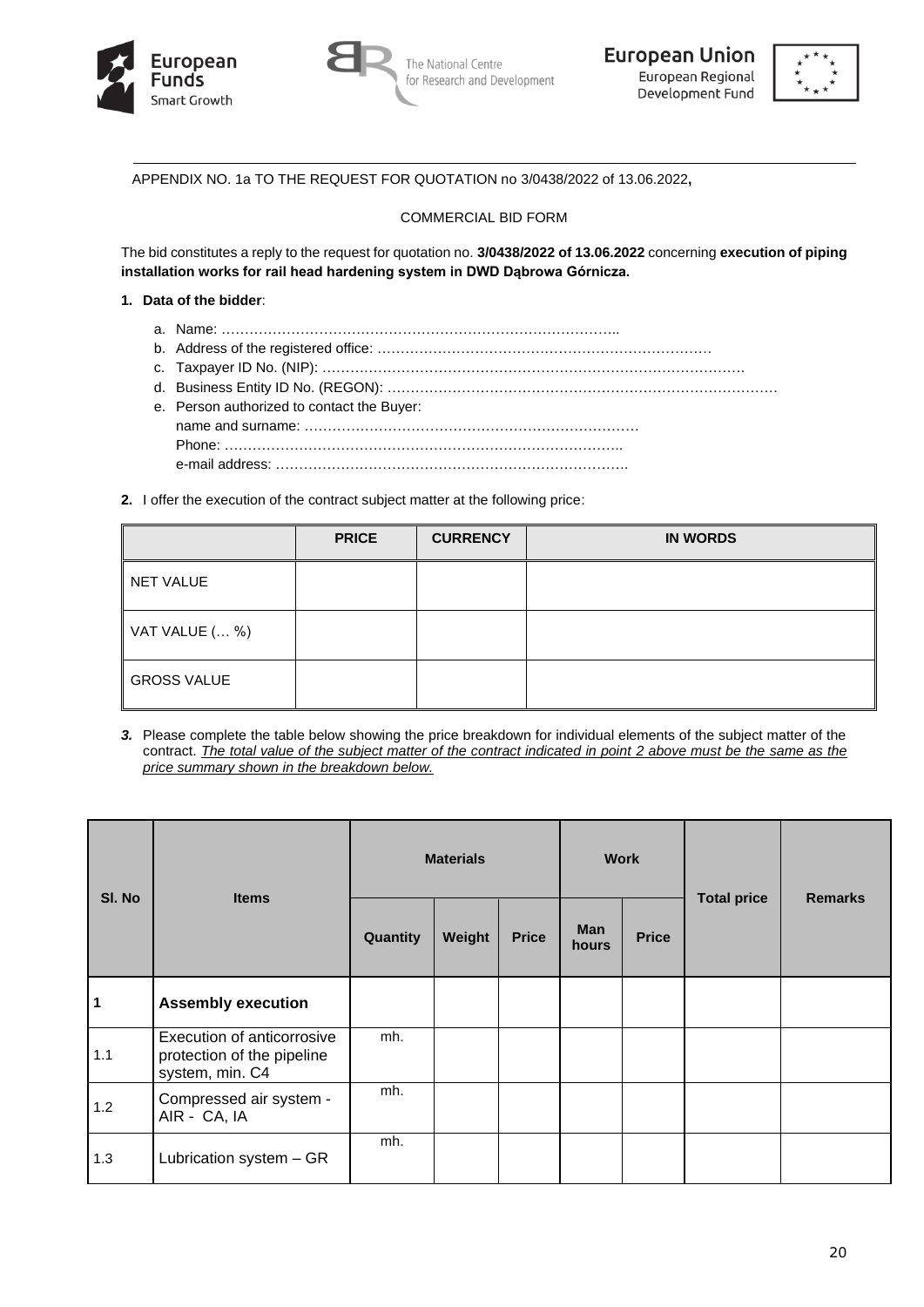



The National Centre<br>for Research and Development



**European Union**<br>European Regional<br>Development Fund



| 1.4  | Water system - H2O -<br>CW,CWR, LCS                                                                                                                                                                                                                                                         | mh. |  |  |  |
|------|---------------------------------------------------------------------------------------------------------------------------------------------------------------------------------------------------------------------------------------------------------------------------------------------|-----|--|--|--|
| 1.5  | Hydraulic system - HYD -<br>HD, HP, HT                                                                                                                                                                                                                                                      | mh. |  |  |  |
| 1.6  | Polymer system - POL -<br>DR, DW, QU, QUR, DWR,<br>PO, QUT, QUW, TL                                                                                                                                                                                                                         | mh. |  |  |  |
| 1.7  | Steam system - (LCT)<br>technological steam and<br>steam from the rail foot<br>cooling                                                                                                                                                                                                      | mh. |  |  |  |
| 1.8  | Pipeline suspensions and<br>supports - SUP                                                                                                                                                                                                                                                  | mh. |  |  |  |
| 1.9  | Perform rinsing, blowing,<br>cleaning and securing the<br>pipelines after assembly,<br>together with the delivery<br>of all auxiliary and<br>temporary materials<br>(plugs, hoses, tees, etc.)<br>necessary for execution<br>and media                                                      | mh. |  |  |  |
| 1.10 | The tenderer has made a<br>connection (in terms of<br>piping) of all devices<br>belonging to the rail head<br>quenching system,<br>including devices specified<br>in point 3.1.a of the<br>technical specification,<br>steam extraction system<br>(including condensers),<br>tempering line | mh. |  |  |  |
| 1.11 | The tenderer will supply oil<br>for flushing the installation.                                                                                                                                                                                                                              | Set |  |  |  |
| 1.12 | Delivery of auxiliary<br>materials needed to<br>perform the task, i.e.<br>welding and assembly<br>materials, including<br>auxiliary structures, and<br>other materials necessary<br>to complete the task                                                                                    | Set |  |  |  |
| 1.13 | Performing all checks and<br>tests, including pressure<br>tests and non-destructive<br>testing (NDT) in<br>accordance with PN-<br>EN13480 and applicable<br>norms / standards                                                                                                               | Set |  |  |  |
| 1.14 | Insulation of steam and<br>demineralized water<br>pipelines                                                                                                                                                                                                                                 | mh. |  |  |  |
| 1.15 | Application of anti-<br>corrosion coatings on<br>pipelines made of carbon                                                                                                                                                                                                                   | mh. |  |  |  |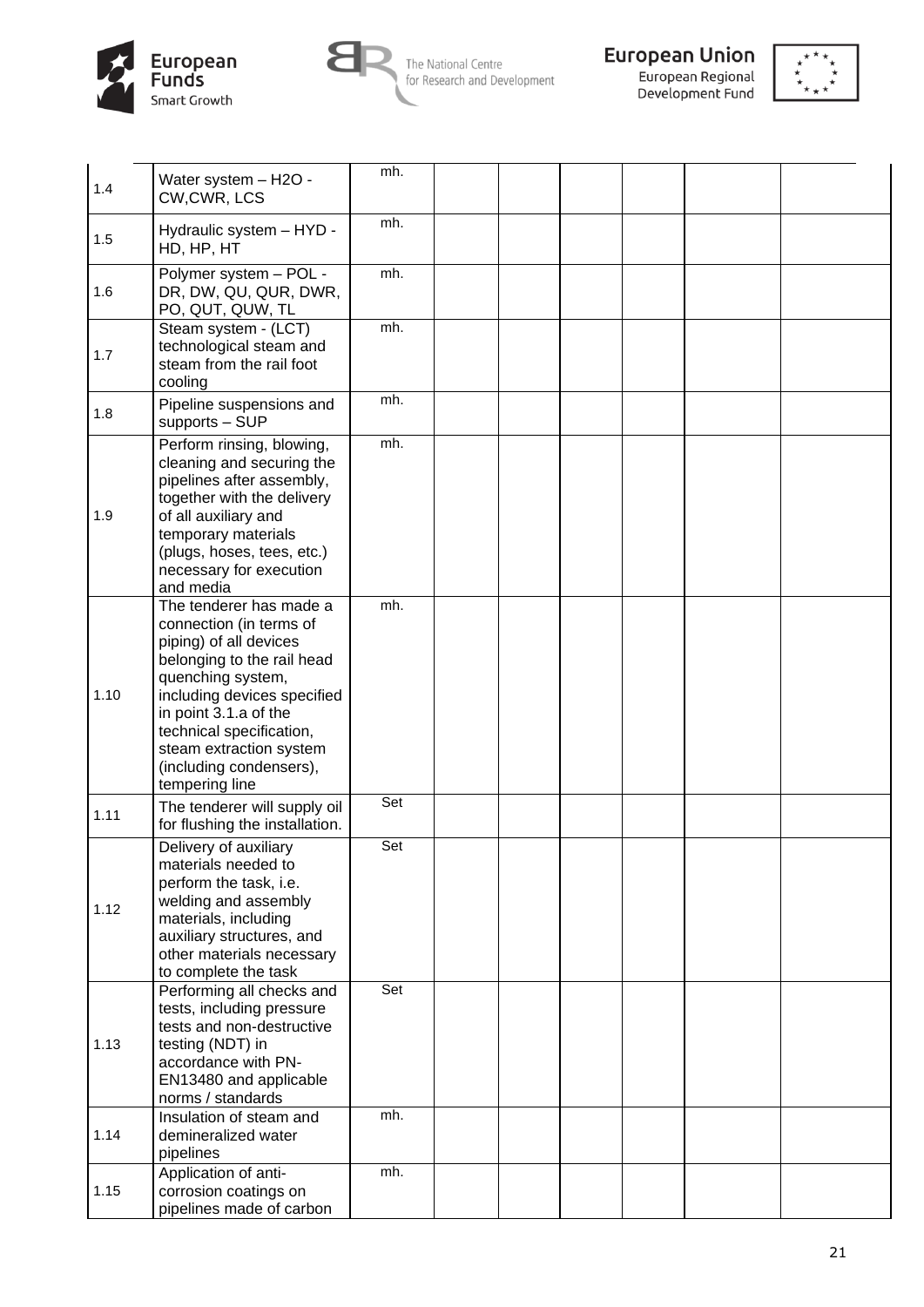



**European Union**<br>European Regional<br>Development Fund



|                | steel (CS) - painting in<br>accordance with AMP<br>standards                                                                                                                                                                                                                                                                                                                                 |     |  |  |  |
|----------------|----------------------------------------------------------------------------------------------------------------------------------------------------------------------------------------------------------------------------------------------------------------------------------------------------------------------------------------------------------------------------------------------|-----|--|--|--|
| 1.16           | Provision of equipment<br>necessary to perform the<br>task, including scaffolding,<br>platforms, cranes,<br>protection against falls<br>from a height (roof of the<br>B3 building inside the hall),<br>etc. A crane with a lifting<br>capacity of 50 tons and an<br>operator will be available.<br>The tenderer must provide<br>his crane operator in<br>addition                            | mh. |  |  |  |
| 1.17           | Installation of brackets and<br>pipe holders                                                                                                                                                                                                                                                                                                                                                 | mh. |  |  |  |
| 1.18           | Marking of pipelines in the<br>scope of the tenderer, in<br>accordance with the AMP<br>standard; designation of<br>the tenderer's supply                                                                                                                                                                                                                                                     | set |  |  |  |
| 1.19           | Fire protection walk<br>through ceilings and walls                                                                                                                                                                                                                                                                                                                                           | mh. |  |  |  |
| 1.20           | Supply of appropriate fire<br>protection mass REI120<br>for the tenderer                                                                                                                                                                                                                                                                                                                     | set |  |  |  |
| 1.21           | Welding of a 200m3 tank                                                                                                                                                                                                                                                                                                                                                                      | mh. |  |  |  |
| 1.22           | Execution of measuring<br>system                                                                                                                                                                                                                                                                                                                                                             | mh. |  |  |  |
| $\overline{c}$ | <b>Supervision/ support</b>                                                                                                                                                                                                                                                                                                                                                                  |     |  |  |  |
| 2.1            | During the 2-month hot<br>test, the Bidder will ensure<br>the participation of 2<br>people for 3 days each<br>week (Monday to Friday).<br>For the purposes of the<br>offer, the Bidder will<br>assume the working time<br>between 06:00 - 18:00.<br>These people will be<br>responsible for support in<br>the field of refastening,<br>removing leaks, etc. the<br>correctness of the tests. | mh. |  |  |  |
| 2.2            | Works manager with<br>building qualifications                                                                                                                                                                                                                                                                                                                                                | mh. |  |  |  |
| 2.3            | Project manager or project<br>manager with translator                                                                                                                                                                                                                                                                                                                                        | mh. |  |  |  |
| 2.4            | <b>HSE</b> supervision                                                                                                                                                                                                                                                                                                                                                                       | mh. |  |  |  |
| $\mathbf 3$    | Other                                                                                                                                                                                                                                                                                                                                                                                        |     |  |  |  |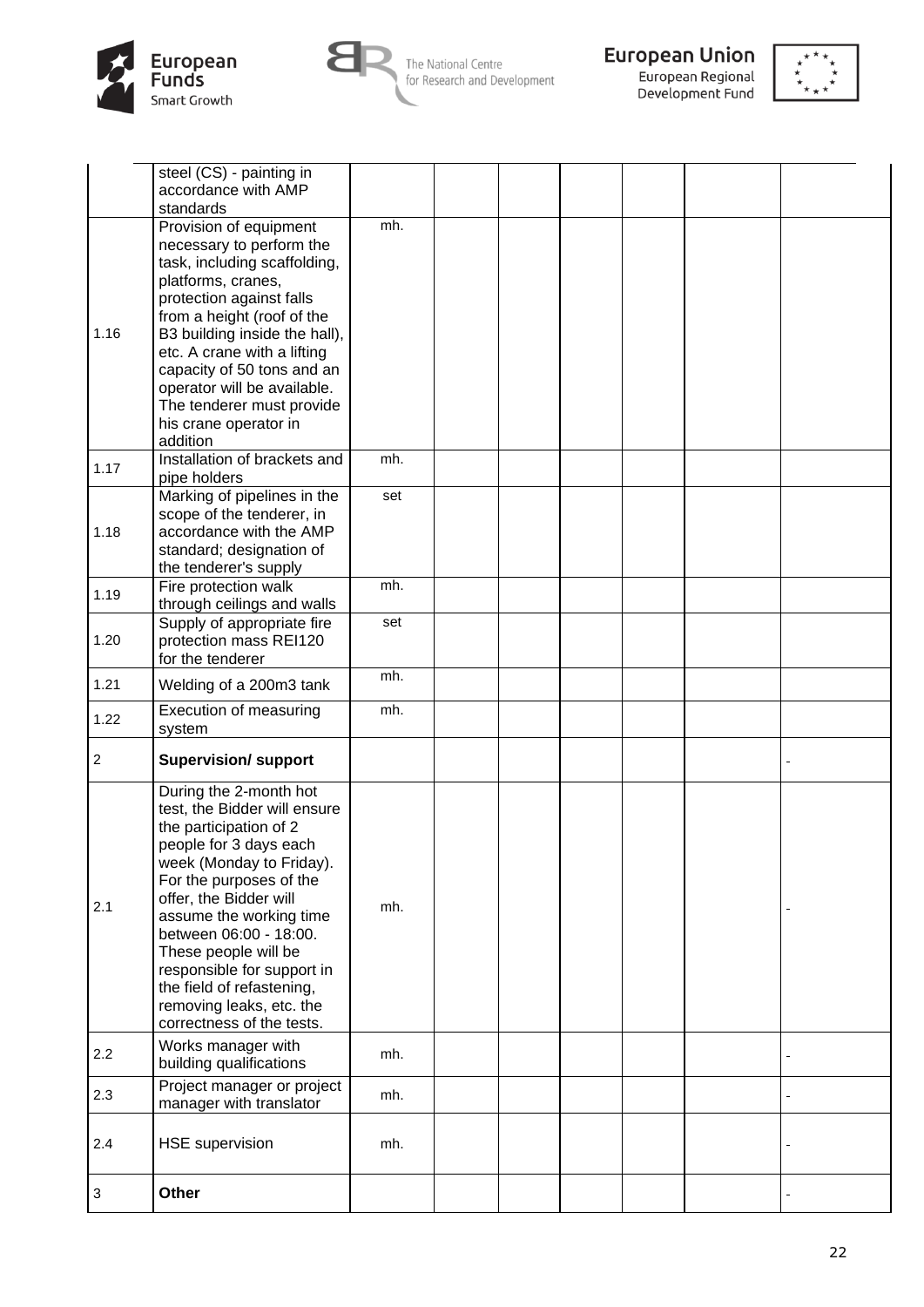







| 3.1 | Disposal of the generated<br>waste | set |  |  |  |
|-----|------------------------------------|-----|--|--|--|
|     | <b>Total price</b>                 |     |  |  |  |

BUYER'S INFORMATION:

Please provide the price of the subject matter of the contract in EURO or PLN, net values (not including VAT) and gross values.

These prices must include all costs related to the implementation of the subject matter of the contract, including:

1) the value of the subject matter of the order,

2) VAT,

- 3) all materials and devices used,
- 4) labor and equipment costs,
- 5) transport costs,
- 6) all fees related to the subject of the order,
- 7) insurance costs,
- 8) costs of loading and unloading,
- 9) all costs related to the comprehensive performance of the contract,
- 10) all fees and compensations for damages, costs and losses incurred in connection with the implementation of the order.

*Quotation of the price in another currency shall result in the Buyer's conversion of the price into EUR using the exchange rate tables (Table A - Average exchange rates for foreign currencies) of the National Bank of Poland as of the date specified in item VII.1 according to request for quotation (final date for submission of offers).* 

*In case of negotiations with the Bidders and submission of final bids by them, the Buyer's conversion to the EUR currency will be made using the exchange rate tables (Table A - Average exchange rates of foreign currencies) of the National Bank of Poland as of the day specified in the sentence above.*

*Regardless of the prices quoted by the Bidder in a currency other than EUR, the currency of the contract concluded with the Bidder selected by the Buyer is EUR.* 

- *4. I confirm to have acquainted myself with the request for quotation together with its appendices and I do not raise any objections to it.*
- *5. We declare that the deadline for completing the subject of the contract will be completed within 54 days from the indicated date of commencement of works.*
- *6. The bid is valid for 120 days counting from its submission date.*
- *7. I declare I accept the wording of Significant Terms of Purchase from Appendix no. 6 of the Request for Quotation.*
- *8. I declare that in case of selecting our offer by the Buyer, we give our consent to the disclosure of information regarding the selection of our company (the result of the procedure, including information about the offered price for the contract subject matter, as well as the name of the Bidder with his full address) to the public, including publication on the Competitiveness Database.*
- *9. Term of payment:* 
	- *a) For down-payment: 30 days from invoice date*
	- *b) For other invoices: 60 days from invoice date*
- *10. We declare that due to the strict obligations of the Ordering Party resulting from the co-financing agreement that are given in the scope of the project completion date, we hereby accept the fact that the Ordering Party will introduce the following provisions into the contract with the Contractor: "Together with the invoice which requires security, a bank guarantee consistent with the essential issues of templates indicated in Appendix No 2 of this request for quotation. Failure to provide a bank guarantee or delivery of a bank guarantee inconsistent in essential matters with the Ordering Party's template will entitle the Ordering Party to refrain from any payments*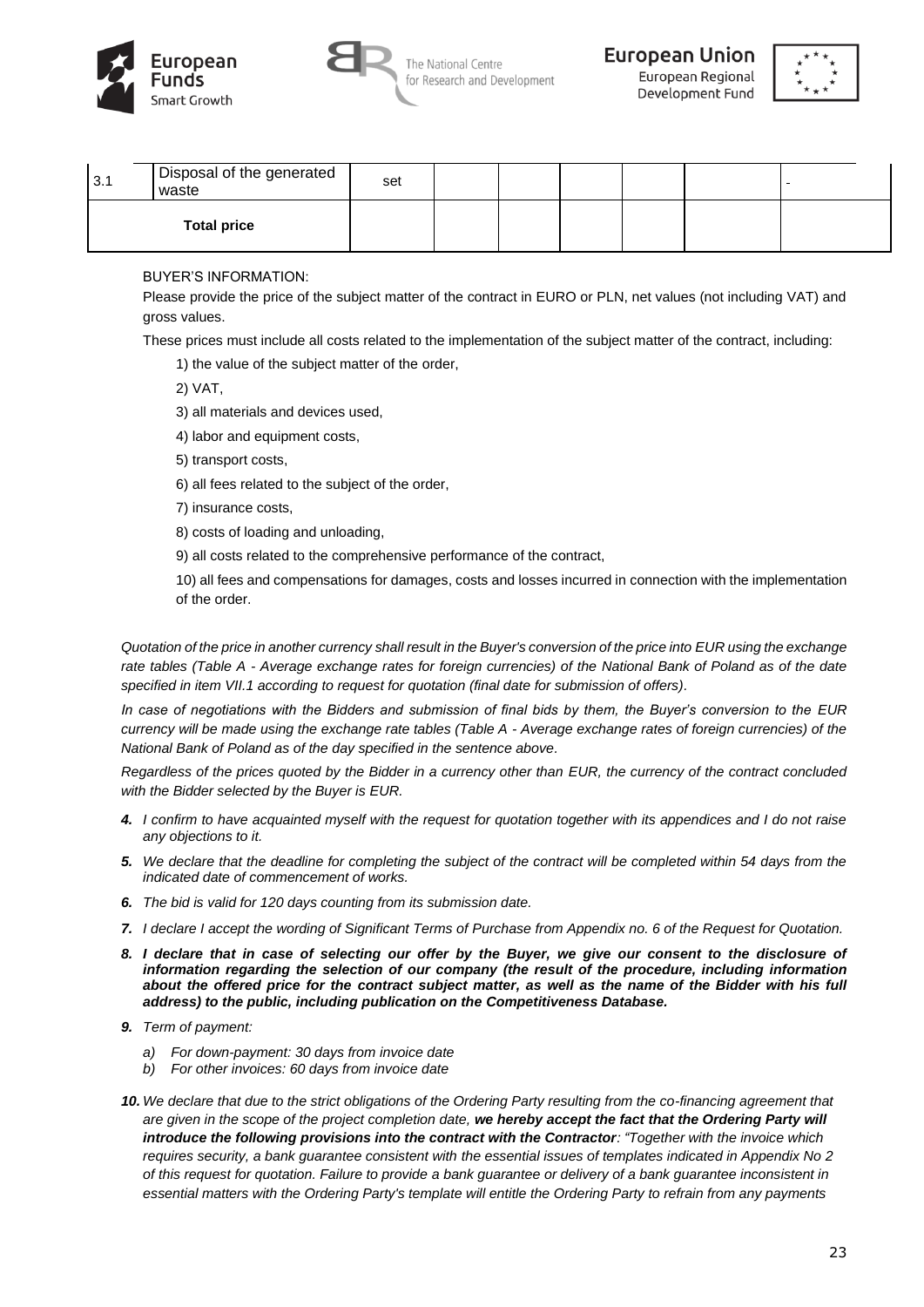





*until the Contractor submits the relevant guarantee documents, and the Contractor will not be entitled to any claims for withheld payments".*

- *11. I acknowledge that if I attest an untruth the bid shall be rejected.*
- *12. Do you use the Integrated Management System? No / yes - please describe.*
- *13. I declare that if this offer is selected, I agree to add to the wording of the contract for the purchase of the subject matter of the order the following wording:*

*"The Contractor will be obliged to pay the Ordering Party the following liquidated damages:*

- *a) for failure to meet the deadline for BF2 blow down,*
- *b) for failure to meet the R.F.I.O.*
- *c) for failure to meet the deadline for Final Acceptance*

*The maximum amount of liquidated damages resulting from the delay indicated in point a) and b) and c) shall not exceed 10% of the gross contract value. The maximum sum of liquidated damages resulting from failure to meet the guaranteed parameters indicated in point c) may not be more than 10% of the contract value.*

## APPENDICES TO THE BID:

- 1. Declaration confirming the fulfilment of the conditions from point IV.1 of the request for quotation no. 3/0438/2022 of 13.06.2022,
- 2. Declaration confirming the fulfilment of the conditions from point IV.3 of the request for quotation bids no. 3/0438/2022 of 13.06.2022,
- 3. Declaration confirming the fulfilment of the conditions from point IV.4 of the request for quotation bids no. 3/0438/2022 of 13.06.2022,
- 4. Declaration on the scope of the offer constituting the trade secret of the enterprise IF APPLICABLE
- 5. Declaration on the list of manufacturing reference of order's subjects IF APPLICABLE
- 6. Declaration that, as part of the AGREEMENT, prior to the commencement of works on the facility, he will provide the Order Performance Security Plan - Health and Safety

…………………………..…...., (date) ………… ....................................................

City, on Company stamp, stamp and signature of a representative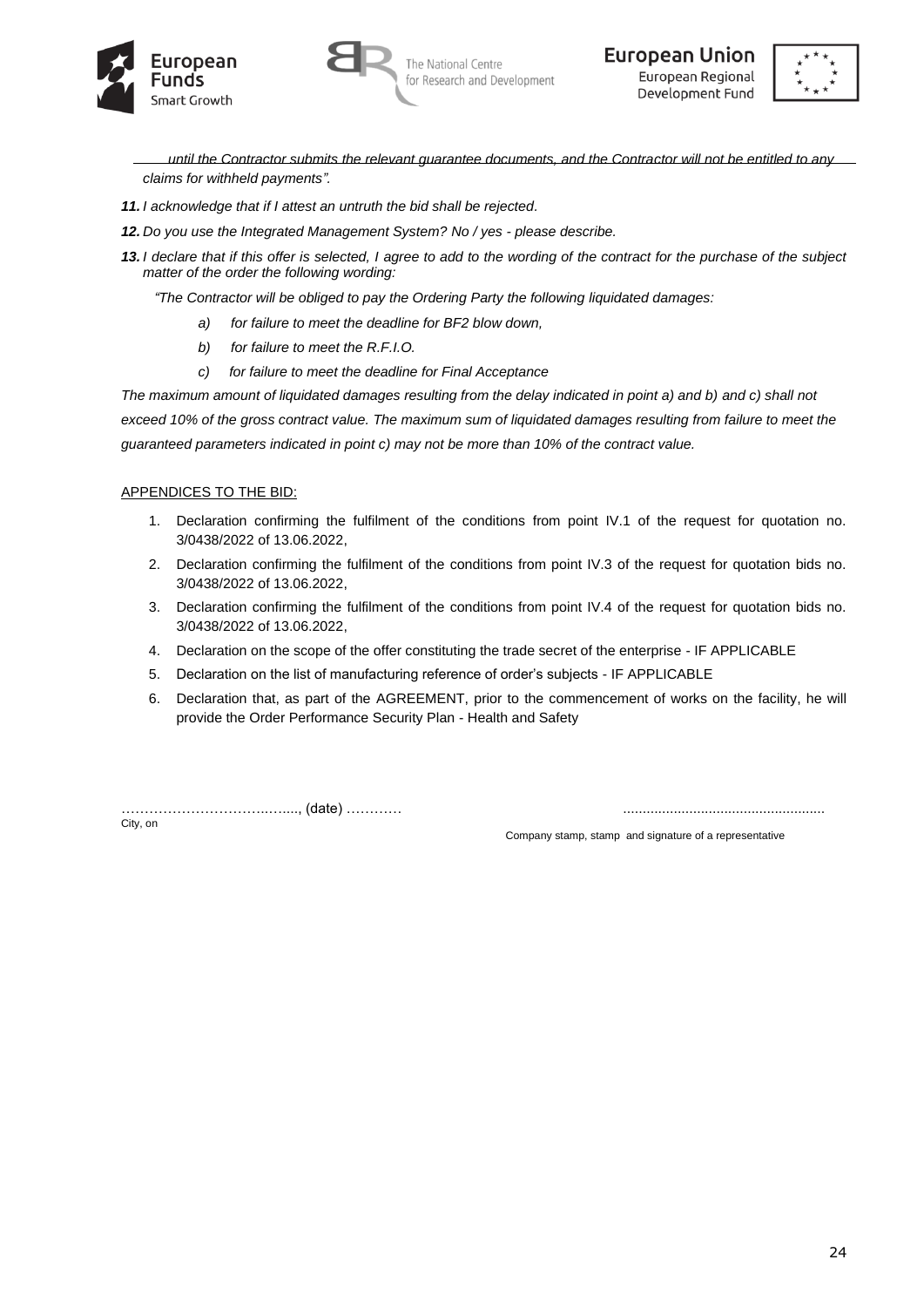





# APPENDIX NO. 1 TO COMMERCIAL BID FORM REFERS TO THE REQUEST FOR QUOTATION NO. 3/0438/2022 of 13.06.2022

# DECLARATION CERTIFYING THE FULFILMENT OF CONDITIONS FROM POINT **IV.1.** OF THE REQUEST FOR QUOTATION

I hereby declare that the Bidder................................................................................................... (name and address of the registered office) meets the following conditions:

- 1. It has the licences necessary to perform a defined activity or action, if such licences are required by law.
- 2. It runs its activity in accordance with a description of the contract subject matter.
- 3. It has the necessary knowledge and experience as well as technical capacity and persons able to execute the contract.
- 4. Its economic and financial position allows for execution of the contract.
- 5. It is neither in a state of liquidation nor has it declared its bankruptcy.
- 6. It is not in arrears with payment of public & legal fees, taxes, or contributions for social and health insurance premiums.
- 7. It was not convicted with a lawful decision for any crime committed in relation to the contract awarding procedure, for the crime of bribery, for a crime against the economic turnover or other crime committed in order to obtain financial benefits - as a partner of a registered partnership, a partner or management board member of a professional partnership; a general partner of a limited partnership as well as a limited joint-stock partnership; a member of the management body of a legal person.
- 8. It was not validly sentenced for an offence committed in connection with a contract award procedure, for bribery, for an offence against economic turnover or for any other offence committed with the aim of gaining financial profits - as a partner of a registered partnership, a partner or management board member of a professional partnership; a general partner of a limited partnership as well as a limited joint-stock partnership; a member of the management body of a legal person.
- 9. Other …………………………….. if applicable

……………………………………………………. ……………………………………………………

City and date *(Company stamp, stamp and signature of a representative)*\*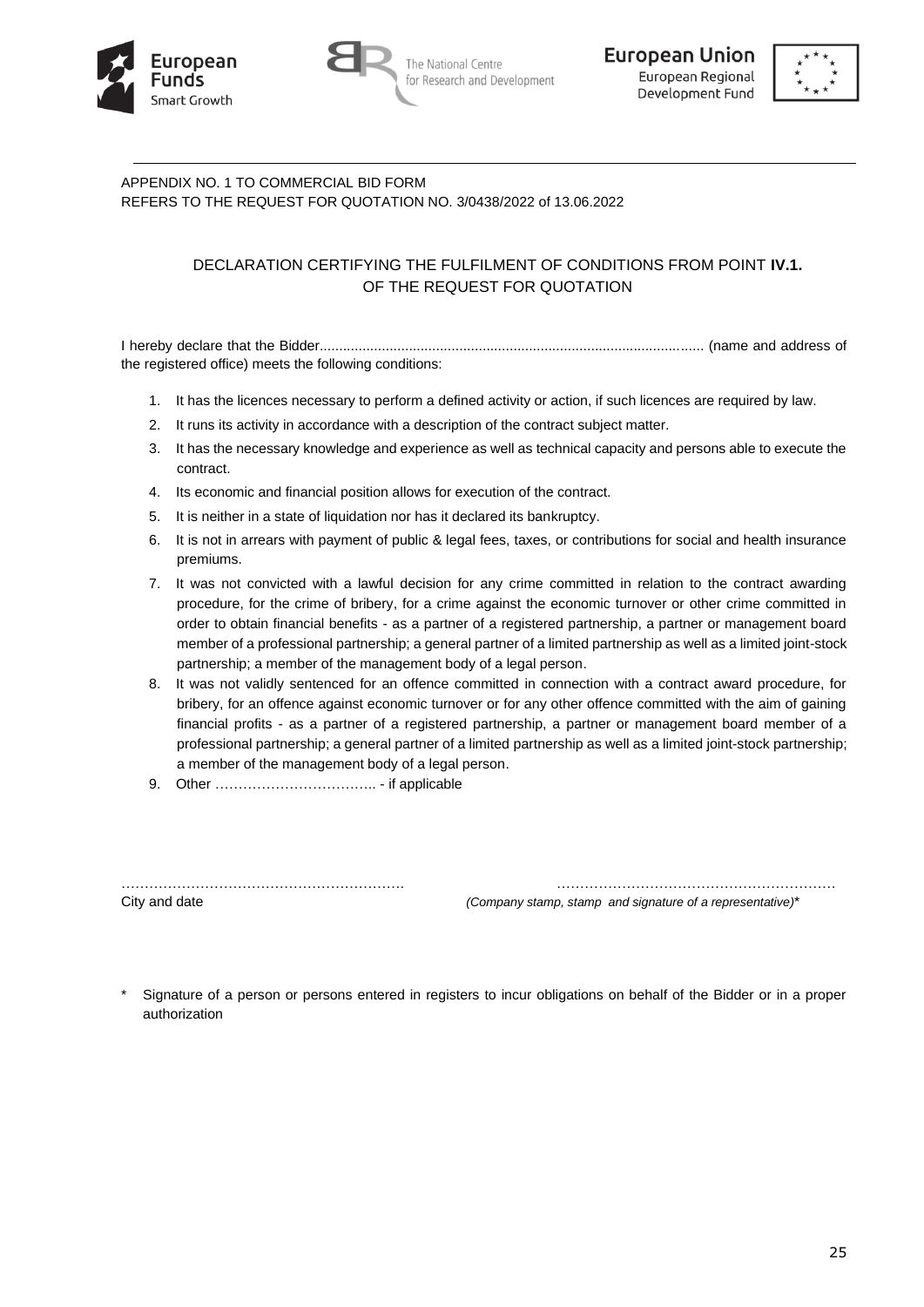





APPENDIX NO. 2 TO COMMERCIAL BID FORM REFERS TO THE REQUEST FOR QUOTAION NO. 3/0438/2022 of 13.06.2022

# DECLARATION CERTIFYING THE FULFILMENT OF CONDITIONS FROM POINT **IV.3** OF THE REQUEST FOR QUOTATION

# STATEMENT

# CERTIFYING THE FULFILMENT OF CONDITIONS OF PARTICIPATION IN THE PROCEDURE

I, the undersigned confirm the **absence** of grounds for exclusion from the procedure, indicated below:

- a. within the last 3 years before initiation of the procedure the Bidder caused a damage by not performing a contract or by performing it in an improper manner, whereas the said damage was not voluntarily remedied by the day of initiation of the procedure, unless the non-performance or improper performance results from circumstances for which the Bidder is not liable. Therefore the Buyer will exclude from the procedure such bidder who will jointly meet all of the following premises:
- (1) within the last 3 years before initiation of the procedure the Bidder caused a damage by not performing a contract or by performing it in an improper manner,
- (2) the damage was not voluntarily remedied by him until the day of initiation of the procedure,
- (3) a contrario the non-performance or improper performance of a contract results from circumstances, for which the Bidder is liable.
- b. natural persons, who have been validly sentenced for an offence committed in connection with a contract award procedure, offence against the rights of people performing paid work, offence against the environment, for bribery, for an offence against economic turnover or for any other offence committed with the aim of gaining financial profits, as well as for treasury offence or an offence of participation in organized crime group or in an union aimed at committing an offence or treasury offence,
- c. registered partnerships whose partner has been validly sentenced for an offence committed in connection with a contract award procedure, offence against the rights of people performing paid work, offence against the environment, for bribery, for an offence against economic turnover or for any other offence committed with the aim of gaining financial profits, as well as for treasury offence or an offence of participation in organized crime group or in an union aimed at committing an offence or treasury offence,
- d. professional partnership whose partner or member of the management board has been validly sentenced for an offence committed in connection with a contract award procedure, offence against the rights of people performing paid work, offence against the environment, for bribery, for an offence against economic turnover or for any other offence committed with the aim of gaining financial profits, as well as for treasury offence or an offence of participation in organized crime group or in an union aimed at committing an offence or treasury offence,
- e. limited partnerships and limited joint-stock partnerships whose general partner has been validly sentenced for an offence committed in connection with a contract award procedure, offence against the rights of people performing paid work, offence against the environment, for bribery, for an offence against economic turnover or for any other offence committed with the aim of
- f. gaining financial profits, as well as for treasury offence or an offence of participation in organized crime group or in an union aimed at committing an offence or treasury offence,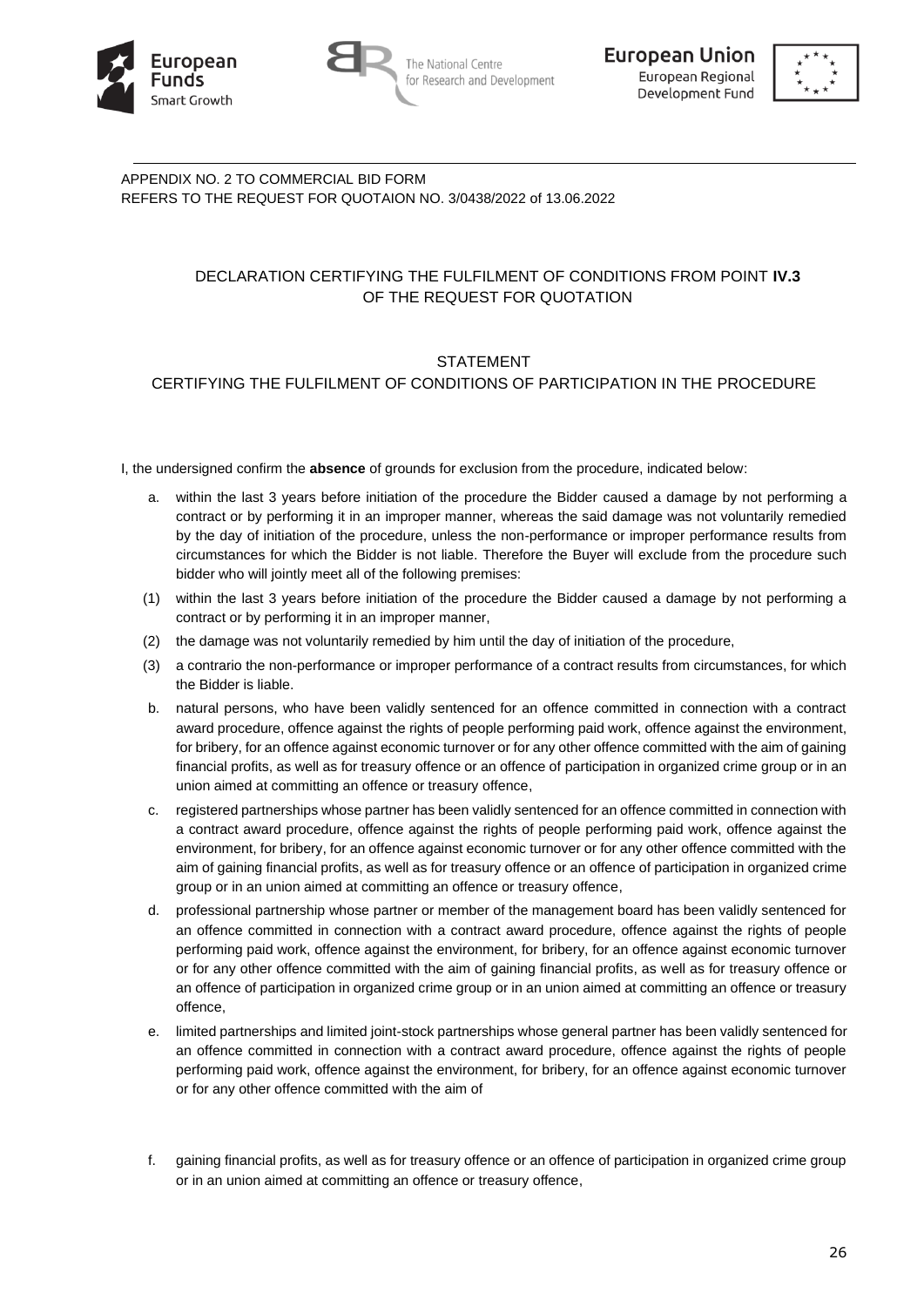





- g. legal persons whose active member of the managing body has been validly sentenced for an offence committed in connection with a contract award procedure, offence against the rights of people performing paid work, offence against the environment, for bribery, for an offence against economic turnover or for any other offence committed with the aim of gaining financial profits, as well as for treasury offence or an offence of participation in organized crime group or in an union aimed at committing an offence or treasury offence,
- h. collective entities, with respect to whom a court has issued a decision prohibiting them from competing for contracts under the provisions concerning the liability of collective entities for tort under the liability to penalty.

……………………………………………………. …………………………………………………… City and date *(Company stamp, stamp and signature of a representative)*\*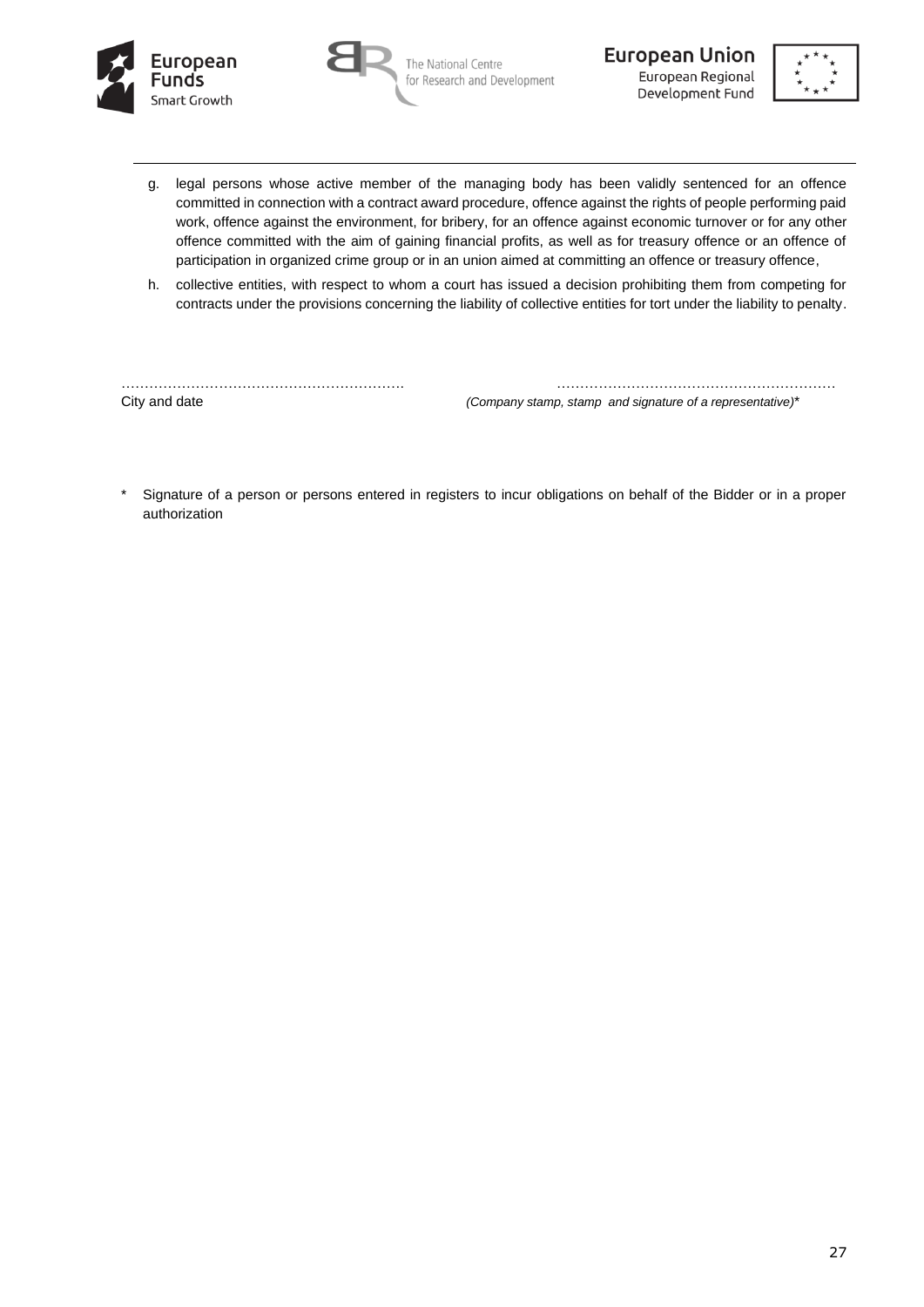





APPENDIX NO. 3 TO COMMERCIAL BID FORM REFERS TO THE REQUEST FOR QUOTAION NO. 3/0438/2022 of 13.06.2022

# DECLARATION CERTIFYING THE FULFILMENT OF CONDITIONS FROM POINT **IV.4** OF THE REQUEST FOR QUOTATION

# STATEMENT OF NO CAPITAL OR PERSONAL LINKS WITH THE CONTRACTING PARTY

| the | undersigned confirm the absence of capital or personal relations between |  |  |  |  |  |
|-----|--------------------------------------------------------------------------|--|--|--|--|--|
|     |                                                                          |  |  |  |  |  |
|     | registered office) and the Buyer.                                        |  |  |  |  |  |

Capital or personal links mean any mutual connections between the Contracting Party or persons authorized to enter into obligations on behalf of the Contracting Party or persons performing - on behalf of the Contracting Party - activities associated with preparation and carrying out the proceedings to select the Supplier, and the Supplier, in particular: a) participation in a company as a partner of a general partnership or a partnership,

b) possession of at least 10% of shares or stock,

c) performing the function of a supervisory or management authority, legal proxy or representative,

d) being married, in a direct kinship or relationship, kinship of the second degree or secondary relationship of the second degree, or in relation to the adoption, care or guardianship.

……………………………………………………. ……………………………………………………

City and date *(Company stamp, stamp and signature of a representative)*\*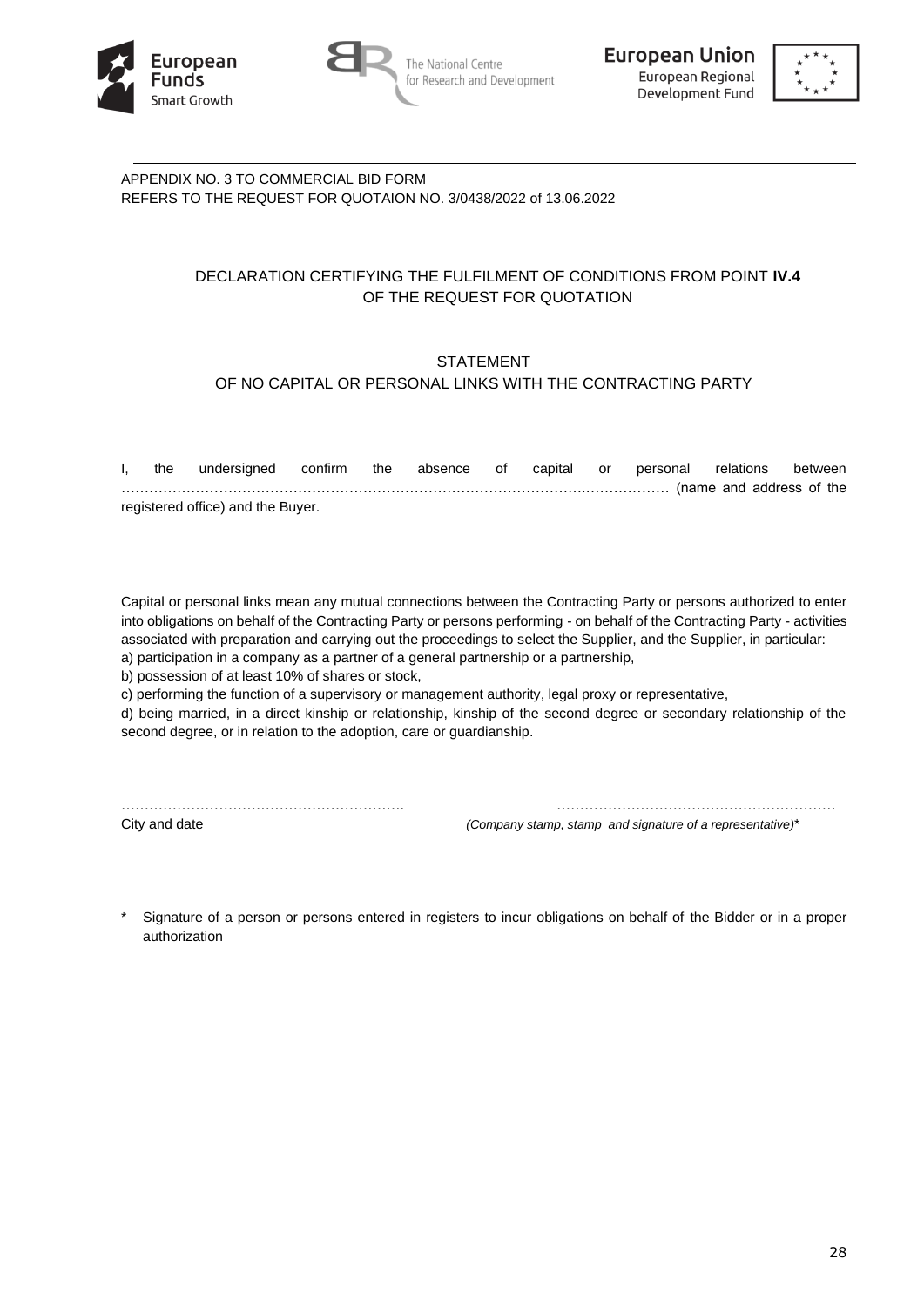





# APPENDIX NO. 4 TO COMMERCIAL BID FORM REFERS TO THE REQUEST FOR QUOTAION NO. 3/0438/2022 of 13.06.2022

# **DECLARATION ON THE SCOPE OF THE OFFER CONSTITUTING THE TRADE SECRET OF THE ENTERPRISE**

I declare that the information contained in the offer submitted on ………, constituting a response to the Request for Quotation no. …………… is a trade secret within the meaning of Art. 11 sec. 4 of the Act of April 16, 1993 on Combating Unfair Competition (Journal of Laws of 2003, No. 153, item 1503, as amended) in the following scope:

…………………………………………………….. …………………………………………………….. …………………………………………………….. …………………………………………………….. …………………………………………………….. …………………………………………………………………

This information is a business secret as defined in art. 11 point 4 of the Act of April 16, 1993 on Combating Unfair Competition (Journal of Laws of 2003, No. 153, item 1503, as amended), meeting three conditions in total:

are of a technical, technological, organizational nature, or have economic value,

have not been disclosed to the public,

and the necessary steps have been taken to maintain confidentiality.

The Management Board of the Company ……………………………… is aware that information (news) "not disclosed to the public" is information unknown to the general public or to persons who, due to the conducted activity, are interested in having it.

We also declare that the information contained in the offer submitted on ......... remains business secret within the meaning of Art. 11 sec. 4 of the Act of April 16, 1993 on Combating Unfair Competition (Journal of Laws of 2003, No. 153, item 1503, as amended) on the date of signing this statement.

……………………………………………………. ……………………………………………………

City and date

*(Company stamp, stamp and signature of a representative)*\*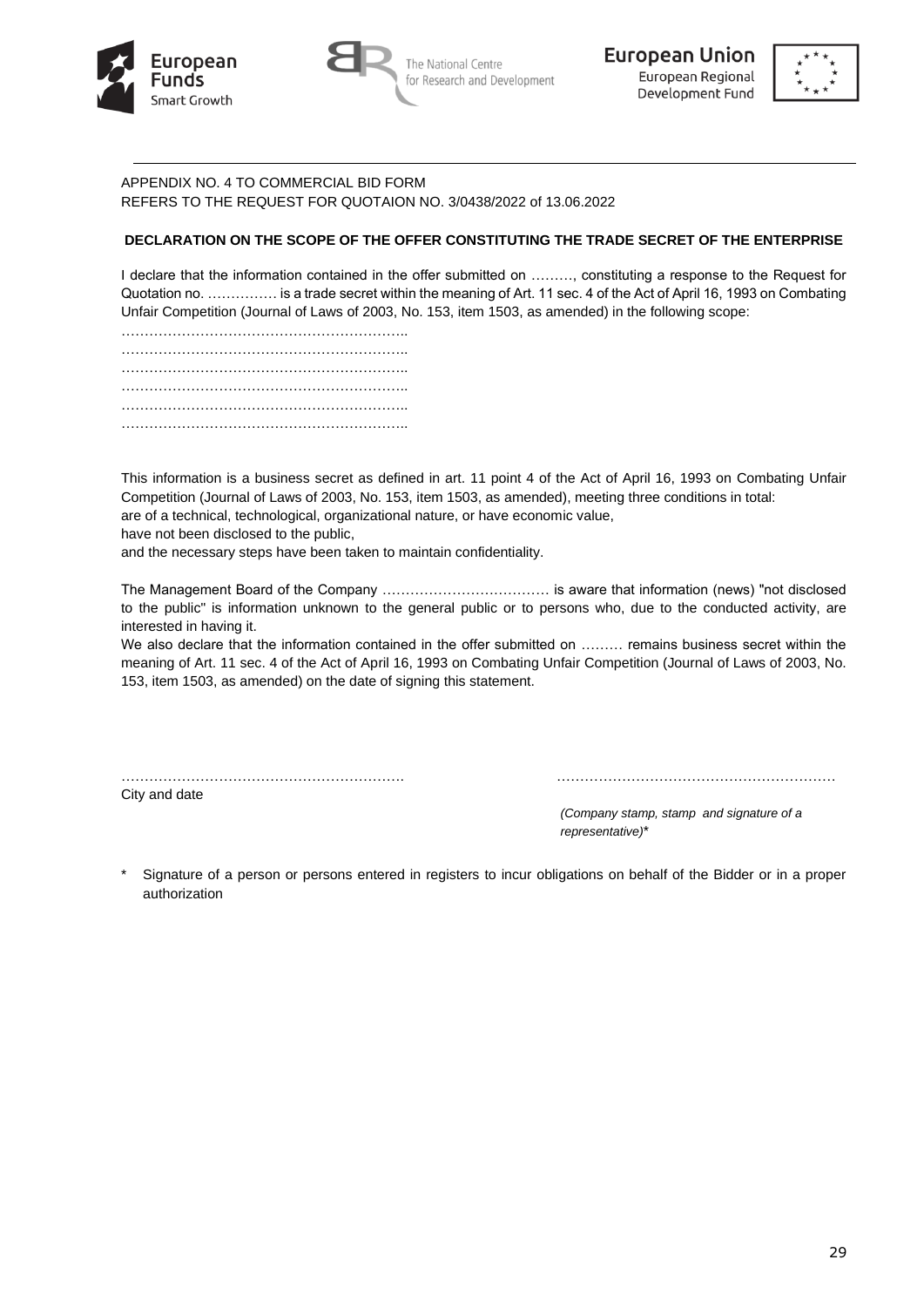





# APPENDIX NO. 5 TO COMMERCIAL BID FORM REFERS TO THE REQUEST FOR QUOTAION NO. 3/0438/2022 of 13.06.2022

# **DECLARATION ON THE LIST OF MANUFACTURING REFERENCE ORDER'S SUBJECTS**

Aware of criminal liability for submitting a false declaration under Art 233 § 1 of the Criminal Code "Whoever by submitting a testimony to be used as evidence in court proceedings or other proceedings conducted under the Act, testifies untruthfully or conceals the truth, shall be liable to imprisonment from 6 months to 8 years", I voluntarily declare that:

The company .................. (name and address of the registered office) has the necessary knowledge and experience, and has technical potential and persons capable of performing the contract.

#### **LIST OF REFERENCE ORDER SUBJECTS, INCLUDING EXECUTION OF PIPING INSTALLATION WORKS FROM THE LAST 10 YEARS**

| L.P. | <b>Buyer's name</b> | Location | Year of<br>implementation | <b>Description of</b><br>scope | <b>Execution Time</b><br>- from (month /<br>year) - to (month<br>/ year) - (as<br>General<br>Contractor) | Contact details of the Buyer /<br><b>End User</b> |
|------|---------------------|----------|---------------------------|--------------------------------|----------------------------------------------------------------------------------------------------------|---------------------------------------------------|
|      |                     |          |                           |                                |                                                                                                          |                                                   |
|      |                     |          |                           |                                |                                                                                                          |                                                   |
|      |                     |          |                           |                                |                                                                                                          |                                                   |
|      |                     |          |                           |                                |                                                                                                          |                                                   |
|      |                     |          |                           |                                |                                                                                                          |                                                   |

……………………………………………………. ……………………………………………………

City and date

*(Company stamp, stamp and signature of a representative)*\*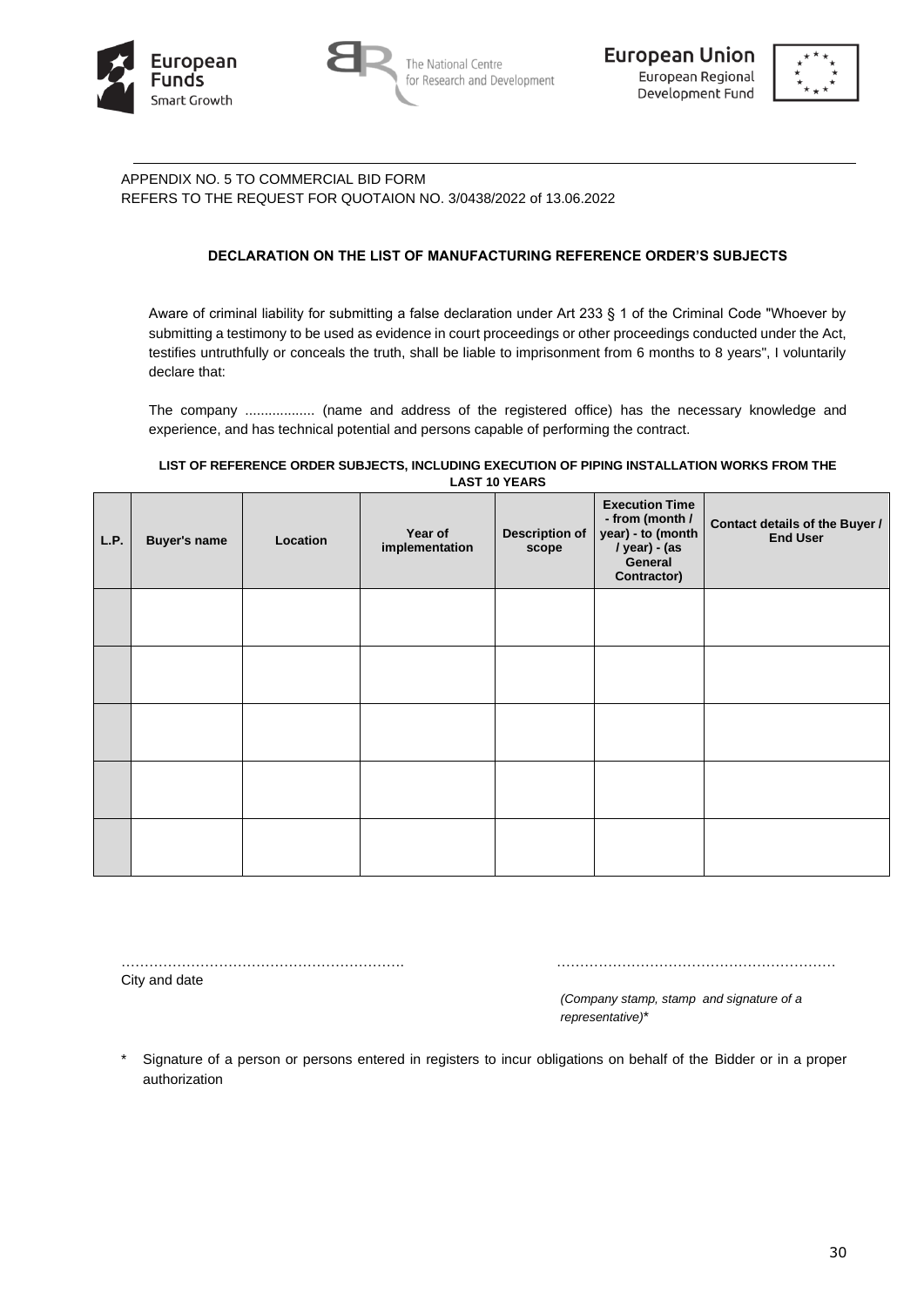





APPENDIX NO. 1b TO THE REQUEST FOR QUOTATION no. 3/0438/2022 of 13.06.2022

## TECHNICAL BID FORM

The bid constitutes a reply to the request for quotation no. 3/0438/2022 of 13.06.2022 concerning **execution of piping installation for rail head hardening system in DWD Dąbrowa Górnicza.**

## **1. Data of the bidder**:

- f. Name: …………………………………………………………………………..
- g. Address of the registered office: ………………………………………………………………
- h. Taxpayer ID No. (NIP): ……………………………………………………………………………….
- i. Business Entity ID No. (REGON): …………………………………………………………………………
- j. Person authorized to contact the Buyer: name and surname: ……………………………………………………………… Phone: ………………………………………………………………………….. e-mail address: ………………………………………………………………….
- **2. Reference to the entry criteria. The Ordering Party will verify the compliance of the submitted matter of the offer with the description of the subject matter of the contract by examining its completeness. Failure to meet one of the following requirements by the Bidder (being the entry criteria) will mean that the offer will be rejected and will not be subject to further evaluation.**

| I.p.           | List of criteria admitting to the<br>next stage of bids evaluation for<br>modernization of cooling system                                                                                                                                                                                                                                                             | <b>Confirmation</b><br>(YES/NO) | <b>Description of the</b><br>feasibility of the task<br>The information<br>contained in the table<br>below is the basis for the<br><b>Buyer's assessment of</b><br>the Bidder's compliance<br>with the technical and<br>technological<br>requirements. | <b>Bidder's</b><br>comments! | <b>Offer</b><br>reference:<br>Page<br>number.<br>Item no |
|----------------|-----------------------------------------------------------------------------------------------------------------------------------------------------------------------------------------------------------------------------------------------------------------------------------------------------------------------------------------------------------------------|---------------------------------|--------------------------------------------------------------------------------------------------------------------------------------------------------------------------------------------------------------------------------------------------------|------------------------------|----------------------------------------------------------|
| $\mathbf{1}$   | The Bidder confirms on the<br>acceptance of Health & Safety<br>Agreement applicable in AMP - the<br>Agreement is attached as Annex 4 to<br>the inquiry 3/0438/2022                                                                                                                                                                                                    |                                 |                                                                                                                                                                                                                                                        |                              |                                                          |
| $\overline{2}$ | The Bidder shall submit a declaration<br>that it is not in arrears with the<br>payment of public & legal receivables<br>(taxes, social insurance premiums)                                                                                                                                                                                                            |                                 |                                                                                                                                                                                                                                                        |                              |                                                          |
| 3              | The Bidder will submit a statement<br>that, as part of the AGREEMENT, it<br>will have human resources (works<br>manager with building license<br>according to polish building law,<br>project manager, health and safety<br>supervision) and equipment / tools<br>necessary to perform the assembly<br>work within the time limit indicated by<br>the ordering party. |                                 |                                                                                                                                                                                                                                                        |                              |                                                          |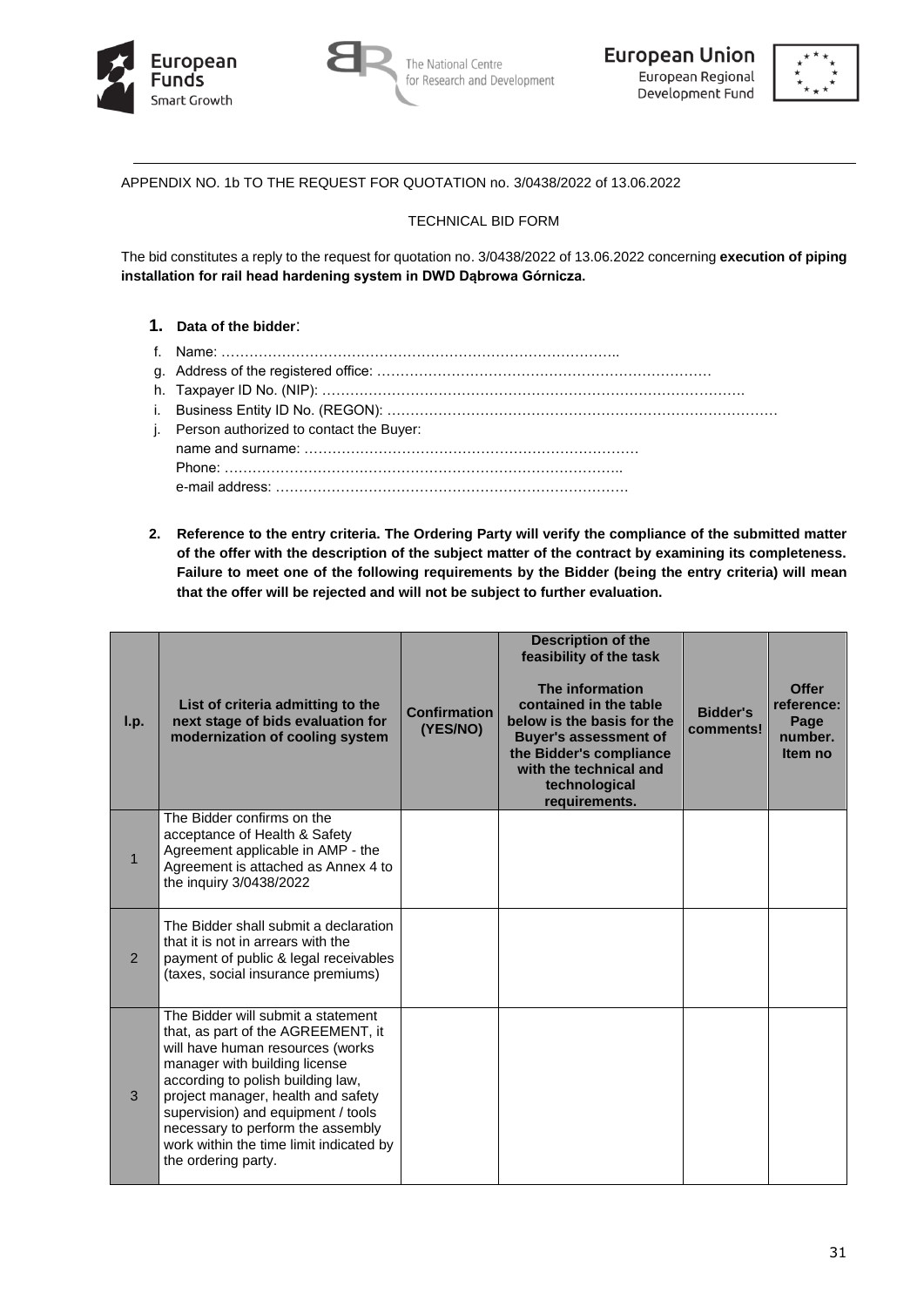



The National Centre<br>for Research and Development



**European Union**<br>European Regional<br>Development Fund



| $\overline{4}$ | The Bidder will submit a statement<br>that, as part of the AGREEMENT, he<br>will ensure the presence of an<br>assembly manager, who will report<br>the progress of work to AMP.<br>Communication in English required -<br>AMP allows the participation of an<br>interpreter.                                                                                                                                                                                                                                     |  |  |  |
|----------------|------------------------------------------------------------------------------------------------------------------------------------------------------------------------------------------------------------------------------------------------------------------------------------------------------------------------------------------------------------------------------------------------------------------------------------------------------------------------------------------------------------------|--|--|--|
| 5              | The Bidder will submit a statement<br>that as part of the AGREEMENT, he<br>will assemble, connect, perform<br>measurements the delivered devices<br>in accordance with the technical and<br>assembly documentation and in<br>accordance with the latest technical<br>knowledge - point 3 from the<br>technical specification and provided<br>documentation (after NDA signature).<br>Any deviations from the<br>documentation will be reported on an<br>ongoing basis and will require written<br>approval.      |  |  |  |
| $\,6$          | The Bidder will submit a statement<br>that, as part of the AGREEMENT, it<br>will provide a work cycle during the<br>performance of works 24/7, all shifts<br>will be fully covered. Work that does<br>not affect the production process<br>should start before HSM stoppage.                                                                                                                                                                                                                                     |  |  |  |
| $\overline{7}$ | Together with the offer, the Bidder<br>will present a general Project<br>implementation schedule, including<br>the stages of implementation in<br>accordance with the Schedule<br>indicated in point III of this RFQ.                                                                                                                                                                                                                                                                                            |  |  |  |
| 8              | The Bidder will present a detailed<br>Project implementation schedule,<br>including the stages of<br>implementation, in accordance with<br>the Schedule indicated in point III of<br>this request for quotation no later<br>than 30 days before the<br>commencement of works on the<br>HSM. The schedule will take into<br>account the branch coordinations in<br>order to determine the correct<br>sequence of work. The schedule<br>must comply with paragraph. 3.1.7<br>and 4 of the technical specification. |  |  |  |
| $9\,$          | The Bidder will submit a statement<br>that, as part of the AGREEMENT, it<br>will grant a Warranty - 24 months<br>after signing the Final Acceptance<br>Protocol.                                                                                                                                                                                                                                                                                                                                                 |  |  |  |
| 10             | The Bidder will provide a list of<br>exclusions - liability matrix - for the<br>subject of the contract that is not an<br>admission criteria - IF APPLICABLE                                                                                                                                                                                                                                                                                                                                                     |  |  |  |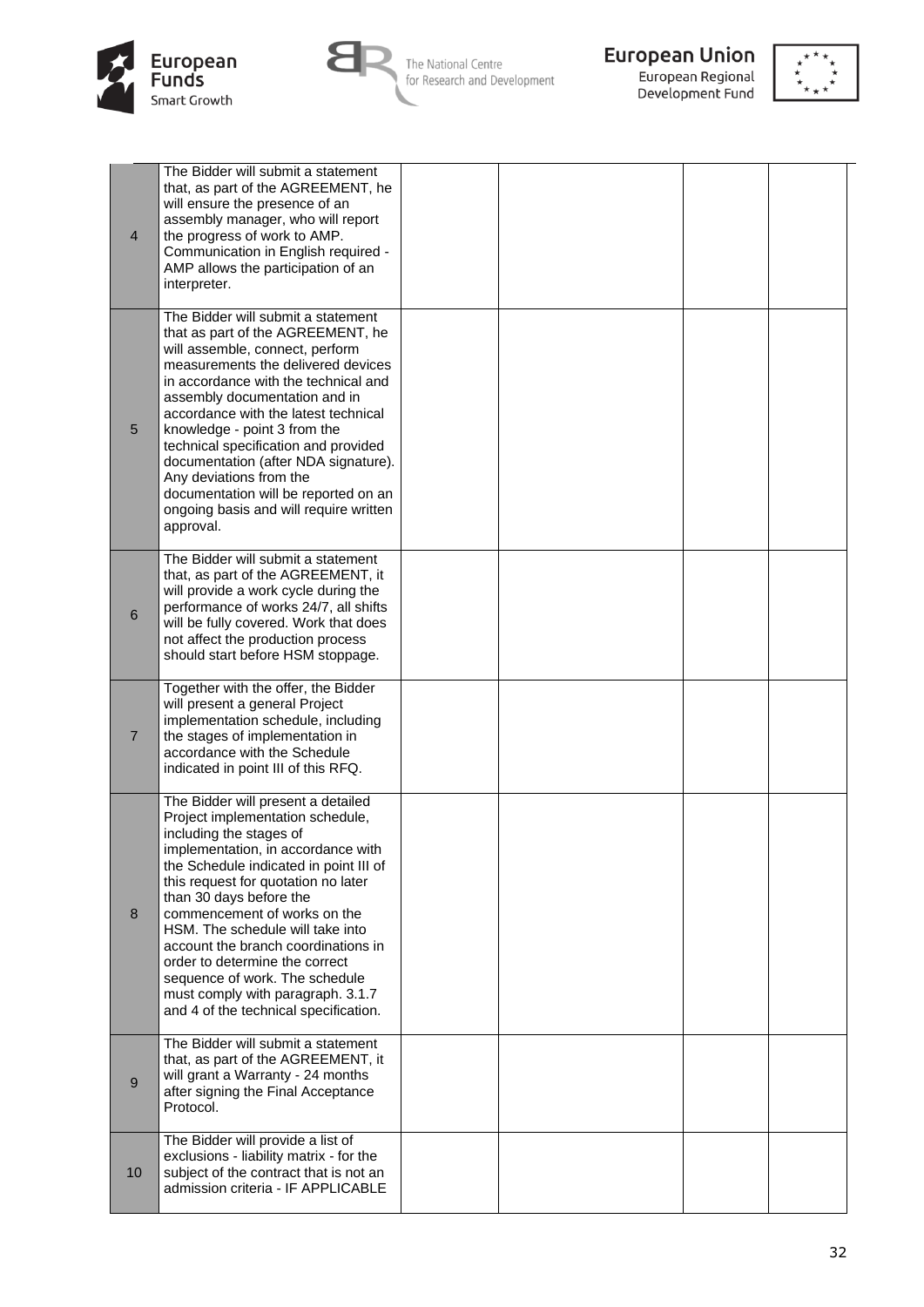



**European Union**<br>European Regional<br>Development Fund



| 11 | The Bidder will confirm that it accepts<br>the work being carried out under the<br>supervision of an AMP<br>representative and a representative<br>of the main technology provider.                                                                                                                                                                                                                                                                                                                            |  |  |
|----|----------------------------------------------------------------------------------------------------------------------------------------------------------------------------------------------------------------------------------------------------------------------------------------------------------------------------------------------------------------------------------------------------------------------------------------------------------------------------------------------------------------|--|--|
| 12 | The Bidder will submit a statement<br>regarding the list of piping<br>installations - it is required to submit<br>a list of completed electrical<br>installations from the last 10 years,<br>including the name of the buyer and<br>the customer's contact number in<br>order to confirm the statement by<br>ArcelorMittal, location, year,<br>description of the scope,<br>implementation time - at least one<br>implementation of the value min. 1<br>million PLN                                            |  |  |
| 13 | Transport from the AMP warehouse<br>and unloading of devices at the<br>assembly site on the side of the<br>Bidder with the participation of an<br>AMP representative. Storage of the<br>delivered materials in accordance<br>with the instruction<br>AMP18_DPC1Y5013R_P_SECTION<br>18.                                                                                                                                                                                                                         |  |  |
| 14 | Removal of a failure due to the fault<br>of the Contractor during hot tests: up<br>to 36h.                                                                                                                                                                                                                                                                                                                                                                                                                     |  |  |
| 15 | The Tenderer declares that he has<br>implemented the PN EN ISO 3834-2<br>standard - "Requirements for welding<br>metal materials" or equivalent                                                                                                                                                                                                                                                                                                                                                                |  |  |
| 16 | The Tenderer shall submit the<br>Welding Supervision Certificate IWE,<br>WPQR / y, WPS / y, Basic materials<br>3.1 certificates, 3.1 additional<br>materials certificates, 3.1 inspection<br>and test plan, welding plans or maps<br>with the number of NDT tests, list of<br>welders within 30 days prior to the<br>commencement of the work. with<br>certificates, List of personnel with<br>NDT qualifications, List of pressure<br>tests - if required, Template of anti-<br>corrosion protection protocol |  |  |
| 17 | The Bidder declares that in the event<br>of damage caused by the<br>Contractor's fault, he will repair the<br>damaged elements at his own<br>expense                                                                                                                                                                                                                                                                                                                                                           |  |  |
| 18 | The tenderer undertakes to<br>participate in inter-branch<br>coordination meetings before the<br>commencement of works, in order to<br>establish a detailed work schedule.                                                                                                                                                                                                                                                                                                                                     |  |  |
| 19 | The Bidder will ensure the<br>participation of 2 people for 3 days a<br>week (Monday to Friday) during the<br>hot tests. For the purposes of the                                                                                                                                                                                                                                                                                                                                                               |  |  |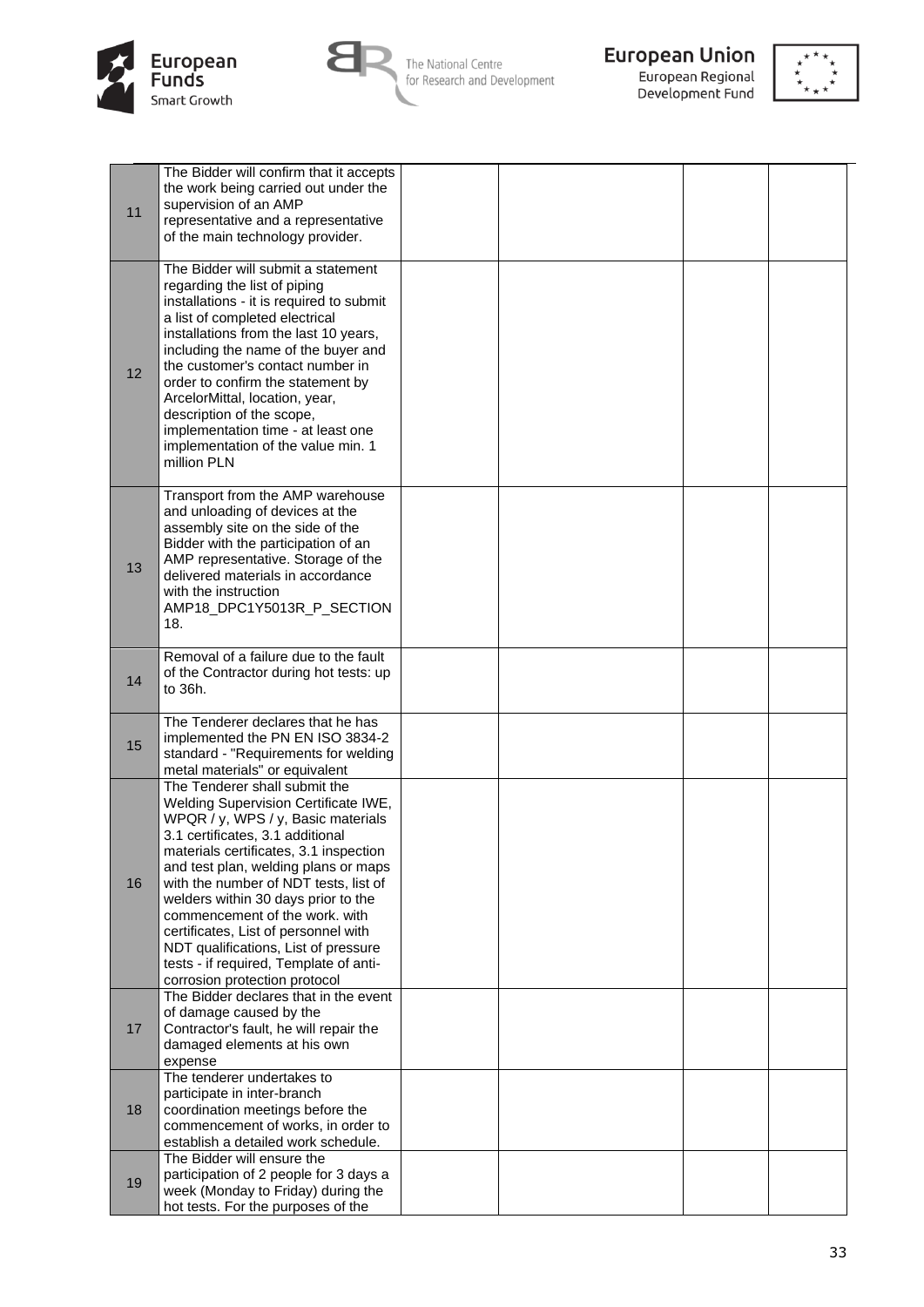





Development Fund



|           | offer, the tenderer will assume the<br>working time between 06:00 - 18:00.<br>These people will be responsible for<br>support in the field of overvoltages,<br>removal of leaks, correctness of<br>testing, etc.                                                                                                           |  |  |
|-----------|----------------------------------------------------------------------------------------------------------------------------------------------------------------------------------------------------------------------------------------------------------------------------------------------------------------------------|--|--|
| <b>20</b> | The Tenderer will provide the<br>equipment necessary to perform the<br>task, including scaffolding, platforms,<br>cranes, protection against falls from<br>a height (roof of the B3 building<br>inside the hall), overhead crane (a<br>crane with a lifting capacity of 50<br>tons will be available with the<br>operator) |  |  |
| 21        | The tenderer will provide engineering<br>supervision and health and safety                                                                                                                                                                                                                                                 |  |  |

…………………………..…...., (date) ………… ....................................................

City, on Company stamp, stamp and signature of a representative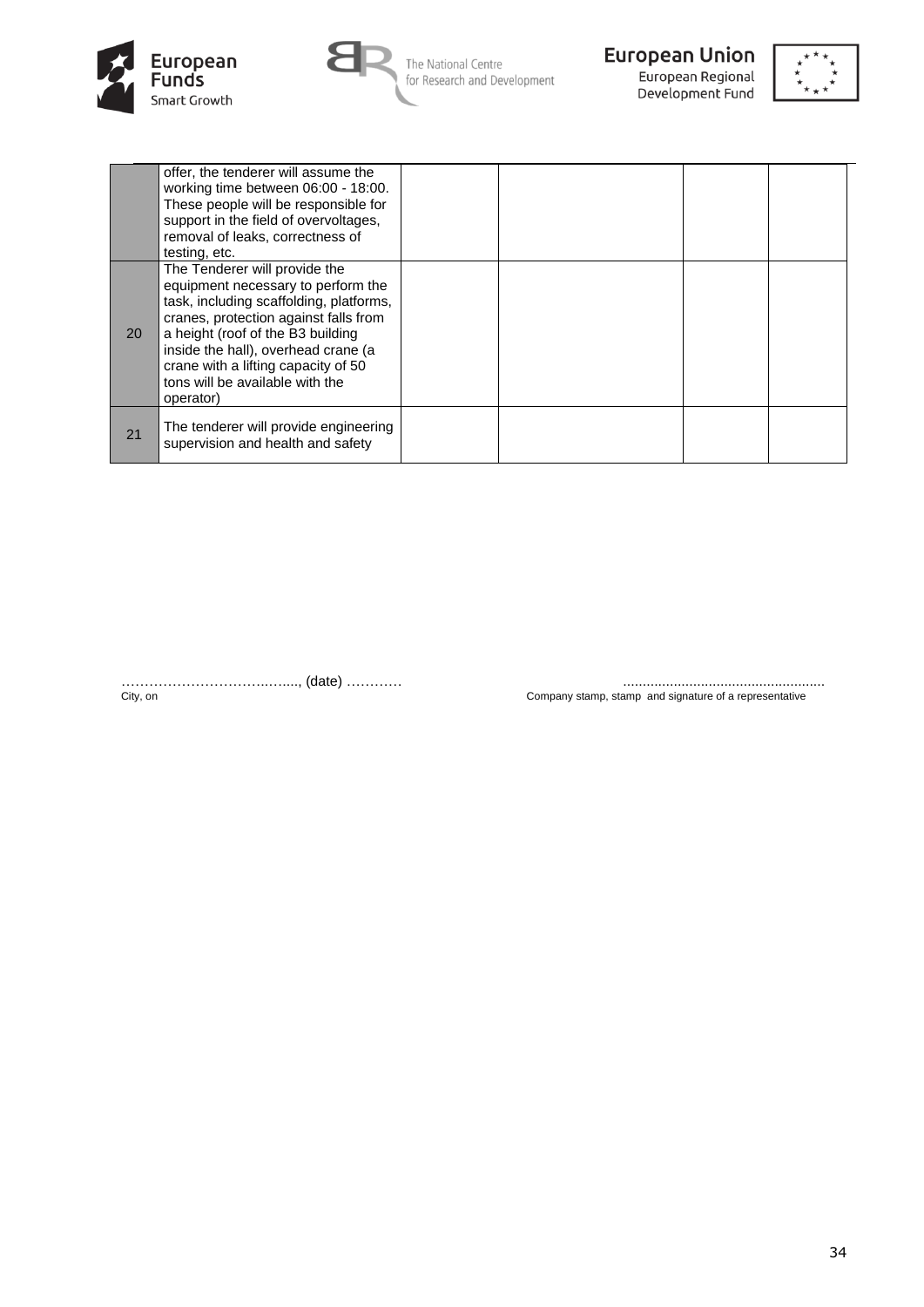





APPENDIX NO. 2 TO THE REQUEST FOR QUOTATION no. 3/0438/2022 of 13.06.2022

# **1) TEMPLATE OF BANK GUARANTEE PAYABLE ON FIRST DEMAND SECURING THE CLAIMS FOR DEFECTS**

(name and address of the beneficiary)

## **GUARANTEE PAYABLE ON FIRST DEMAND SECURING THE CLAIMS FOR DEFECTS**

#### **no. ………………….**

We have been informed that ArcelorMittal Poland S.A. having its registered office in Dąbrowa Górnicza (hereinafter referred to as "the Company") signed, on **[ ]**. Contract no.: **[ ]**, the subject-matter of which is **[ ]** (hereinafter referred to as the "Contract"), with the company **[ ]** (hereinafter referred to as the "the Contractor") for the amount **[ ]**

We have also been informed that, in accordance with the terms of the Contract, the Contractor is to provide a bank guarantee to the Company in the amount of **[ ]** to secure Company's claims resulting from statutory warranty for defects of the object of the Contract and Company's claims resulting from contractual quality guarantee granted by the Contractor, including Company's claims arisen as a result of exercise by the Company of the right of withdrawal from the Contract or the right to decrease the price.

In connection with the above, we, [name, KRS number and address of the bank] (hereinafter referred to as the "Bank"), acting to the order of the Contractor, hereby irrevocably and unconditionally undertake to pay each amount or amounts up to the total amount not exceeding:

# **[ ]**

# (in words: **[ ] )**

upon receipt from the Company of the first written payment request containing a statement that the Contractor has not fulfilled their obligations towards the Company resulting from statutory warranty for defects of the object of the Contract and Company's claims resulting from contractual quality guarantee granted by the Contractor, including Company's claims arisen as a result of exercise by the Company of the right of withdrawal from the Contract or the right to decrease the price.

In order to ensure credibility of the signatures, the written payment request should be sent to us to the address [] in one of the following ways:  $\mathbf{[} \Box \mathbf{]}$ 

- through a key-protected SWIFT message (SWIFT code **[ ]**), along with a confirmation from the Bank that they are in possession of the original payment request issued by the Company, signed by the authorized persons, and that the SWIFT order sent by this Bank accurately reflects the content of the Company's request, submitted under this guarantee, and the original of the request has been sent to the aforementioned address, or **[ ]**
- through of the bank keeping the account of the Company which will confirm that the signatures affixed on the payment request have been made by the persons authorized to sign documents on behalf of the Company.

In the case of any payment made under this guarantee, the amount of our liability shall be automatically reduced by the amount of the payment effected.

The present performance bond shall become effective on the day of issuing and shall remain valid until **[ ]**

Claims under the Bond shall be received by the Bank no later than on the last day of the validity term of the Bond. After this term or, in the case of an earlier payment of the full amount of the Bond, the Bond shall expire automatically and completely, regardless of whether its original has been returned to

the Bank, or not. Return of the original Bond before the end of its validity term shall be understood as release of the Bank from their assumed obligations and an authorization to cancel the Bond.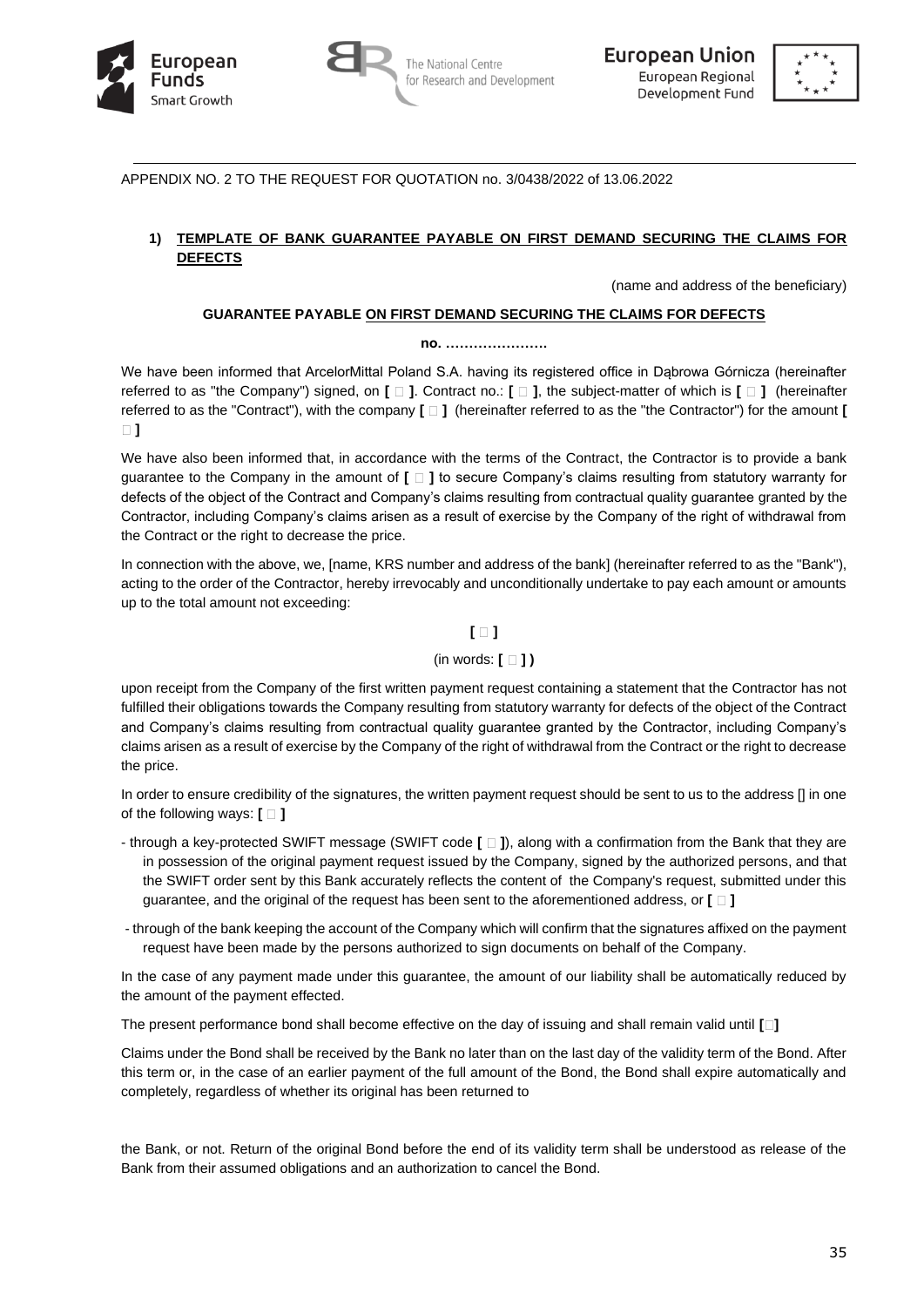





Any assignment of the bond shall be deemed invalid unless made with our consent. This guarantee is subject to the Uniform Rules for Demand Guarantee URDG 2010 Revision No 758. All bank guarantees must be notified through ING Bank Śląski S.A., Swift INGBPLPW

# **2) TEMPLATE OF BANK GUARANTEE PAYABLE ON THE FIRST REQUEST**

### **(name and address of the beneficiary)**

## **GUARANTEE PAYABLE ON THE FIRST REQUEST no. ………………….**

We have been informed that ArcelorMittal Poland S.A. having its registered office in Dabrowa Górnicza (hereinafter referred to as "the Company") signed, on **[ ]**. Contract no.: **[ ]**, the subject-matter of which is **[ ]** (hereinafter referred to as the "Contract") with the company **[ ]** (hereinafter referred to as the "the Contractor") for the amount **[ ]**

We have also been informed that the Contractor shall receive advance payment in the amount of  $[\Box]$  from the Company after presentation of the bank guarantee for return of the advance payment, issued for the Company. **[ ]**

In connection with the above, we, [name, KRS number and address of the bank] (hereinafter referred to as the "Bank"), acting to the order of the Contractor, hereby irrevocably and unconditionally undertake to pay each amount or amounts up to the total amount not exceeding:

# **[ ]**

## (in words: **[ ] )**

upon receipt from the Company of the first written payment request containing a statement that the Contractor has not fulfilled their contractual obligations towards the Company and has not returned the advance payment paid by the Company in full or in part.

In order to ensure credibility of the signatures, the written payment request should be sent to us to the address **[ ]** in one of the following ways:  $\Box$  ]

- through a key-protected SWIFT message (SWIFT code **[ ]**), along with a confirmation from the Bank that they are in possession of the original payment request issued by the Company, signed by the authorized persons, and that the SWIFT order sent by this Bank accurately reflects the content of the Company's request, submitted under this guarantee, and the original of the request has been sent to the aforementioned address, or **[ ]**
- through of the bank keeping the account of the Company which will confirm that the signatures affixed on the payment request have been made by the persons authorized to sign documents on behalf of the Company.

In the case of any payment made under this guarantee, the amount of our liability shall be automatically reduced by the amount of the payment effected.

The present performance bond shall become effective on the day of issuing and shall remain valid until **[ ]**

Claims under the Bond shall be received by the Bank no later than on the last day of the validity term of the Bond. After this term or, in the case of an earlier payment of the full amount of the Bond, the Bond shall expire automatically and completely, regardless of whether its original has been returned to the Bank, or not. Return of the original Bond before the end of its validity term shall be understood as release of the Bank from their assumed obligations and an authorization to cancel the Bond.

Any assignment of the bond shall be deemed invalid unless made with our consent. This guarantee is subject to the Uniform Rules for Demand Guarantee URDG 2010 Revision No 758. All bank guarantees must be notified through ING Bank Śląski S.A., Swift INGBPLPW